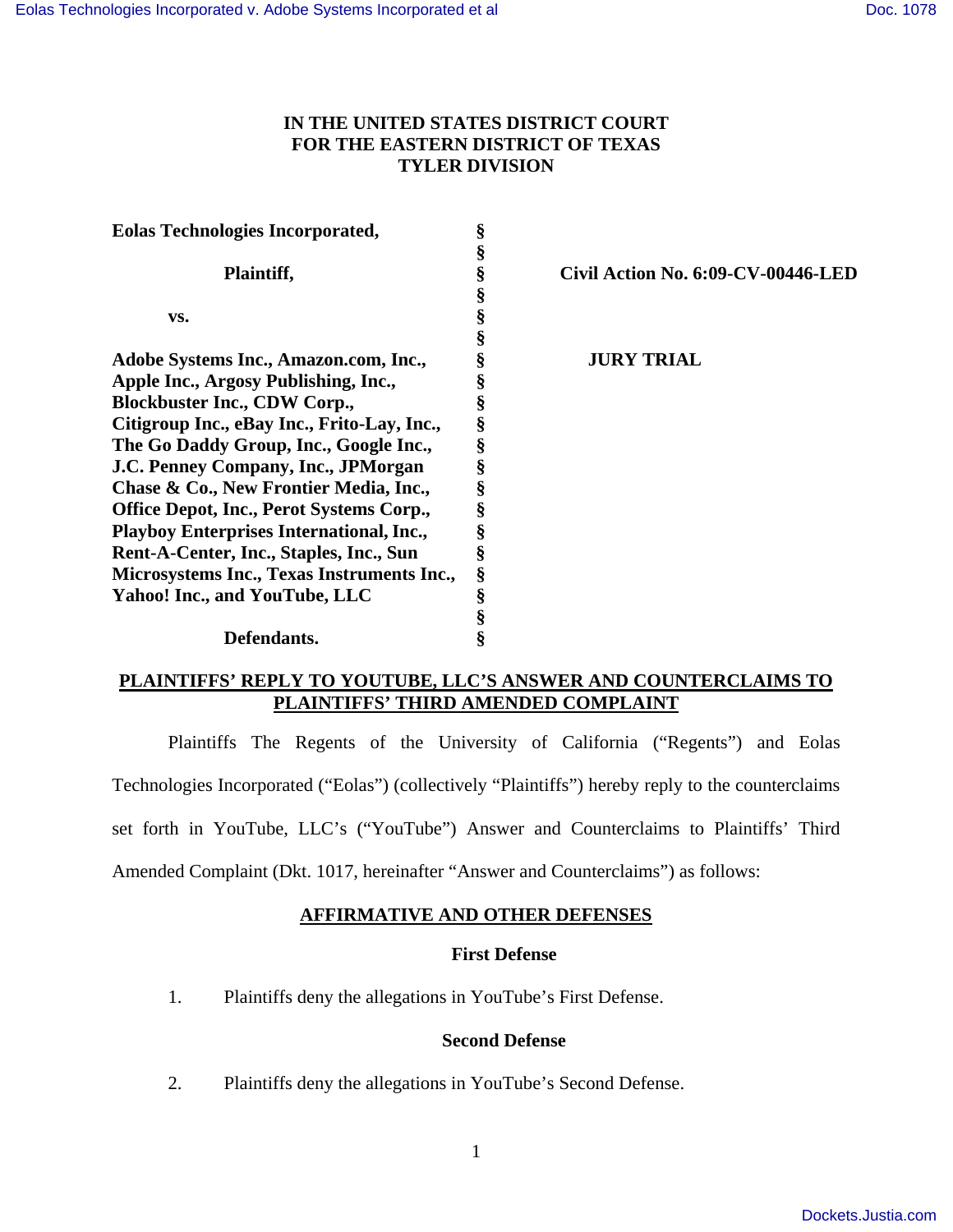## **Third Defense**

3. Plaintiffs deny the allegations in YouTube's Third Defense.

## **Fourth Defense**

4. Plaintiffs deny the allegations in YouTube's Fourth Defense.

## **Fifth Defense**

5. Plaintiffs lack knowledge or information sufficient to form a belief as to the truth

of the allegations in YouTube's Fifth Defense and, on that basis, deny them.

#### **Sixth Defense**

6. Plaintiffs deny the allegations in YouTube's Sixth Defense.

### **Seventh Defense**

7. Plaintiffs deny the allegations in YouTube's Seventh Defense.

### **Eighth Defense**

8. Plaintiffs deny the allegations in YouTube's Eighth Defense.

#### **Ninth Defense**

9. Plaintiffs deny the allegations in YouTube's Ninth Defense.

#### **Tenth Defense**

10. Plaintiffs deny the allegations in YouTube's Tenth Defense.

### **Eleventh Defense**

11. Plaintiffs deny that they are barred by the doctrines of implied or express license and/or exhaustion from enforcing the Patents-in-Suit against YouTube. To the extent that the remaining allegations in YouTube's Eleventh Defense contain statements and/or conclusions of law, no affirmance or denial is required. Except as so admitted, Plaintiffs lack knowledge or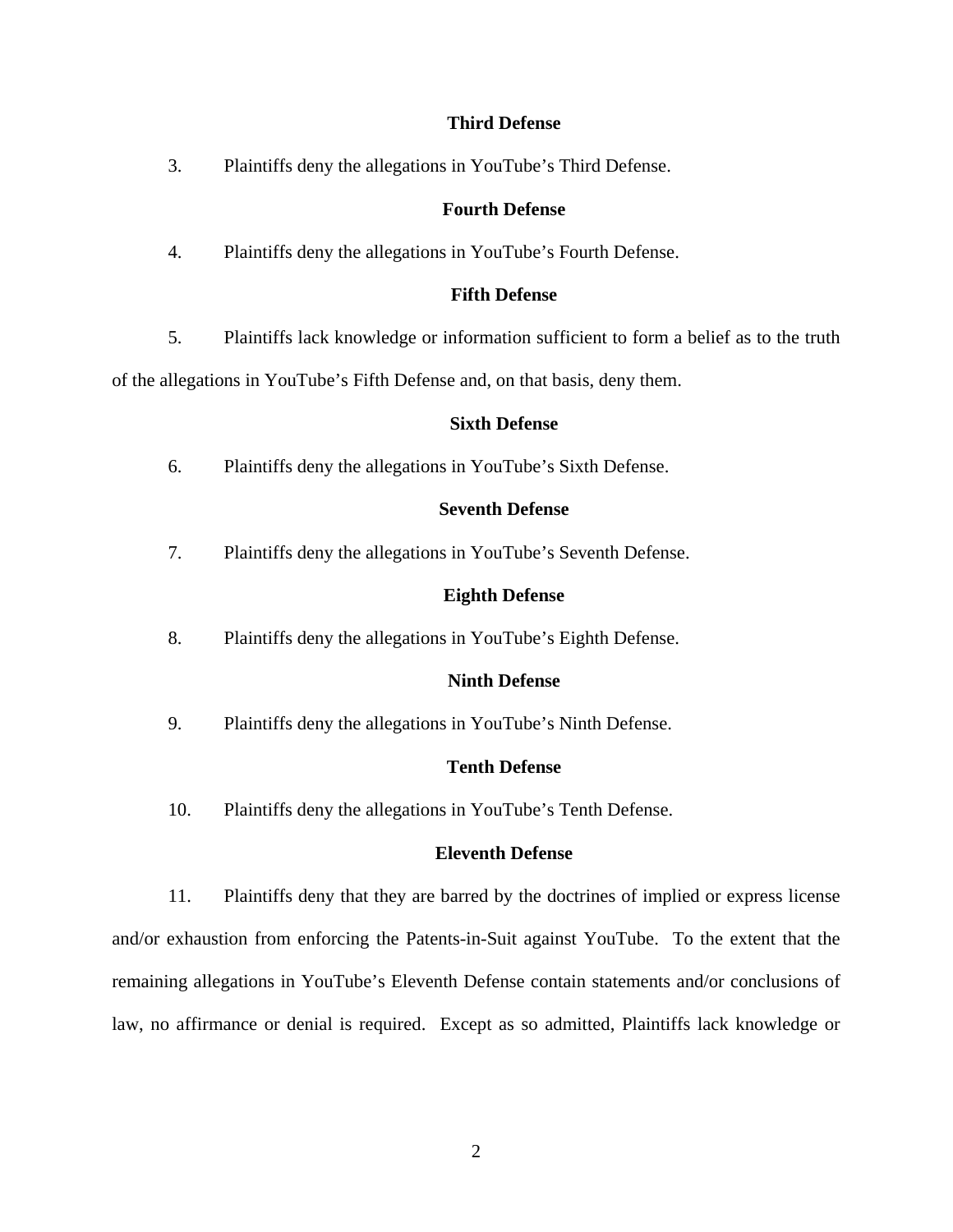information sufficient to form a belief as to the truth of the allegations in YouTube's Eleventh Defense and, on that basis, deny them.

### **Twelfth Defense**

12. Plaintiffs deny the allegations in YouTube's Twelfth Defense.

#### **Thirteenth Defense**

13. Plaintiffs admit the asserted patents were duly and legally issued by the United States Patent and Trademark Office after full and fair examination. Except as so admitted, Plaintiffs deny the allegations in YouTube's Thirteenth Defense.

#### **COUNTERCLAIMS**

1. On information and belief, based solely on paragraph 1 of YouTube's Answer and Counterclaims as pleaded by YouTube, YouTube is a Delaware corporation with a principal place of business in 1000 Cherry Ave, San Bruno, CA 94066.

2. Plaintiffs admit that Eolas is a corporation organized and existing under the laws of Texas and having a principal place of business at 313 East Charnwood Street, Tyler, Texas 75701. Except as so admitted, Plaintiffs deny the allegations in paragraph 2 of YouTube's Answer and Counterclaims.

3. Plaintiffs admit that The Regents of the University of California is charged by California law with the duty of administering the University of California as a public trust, pursuant to Article IX § 9 of the Constitution of the State of California. Except as so admitted, Plaintiffs deny the allegations in paragraph 3 of YouTube's Answer and Counterclaims.

#### **Jurisdiction and Venue**

4. Plaintiffs admit that YouTube's counterclaims arise under the Patent Laws of the United Sates, Title 35, United States Code. Plaintiffs admit that the jurisdiction of this Court is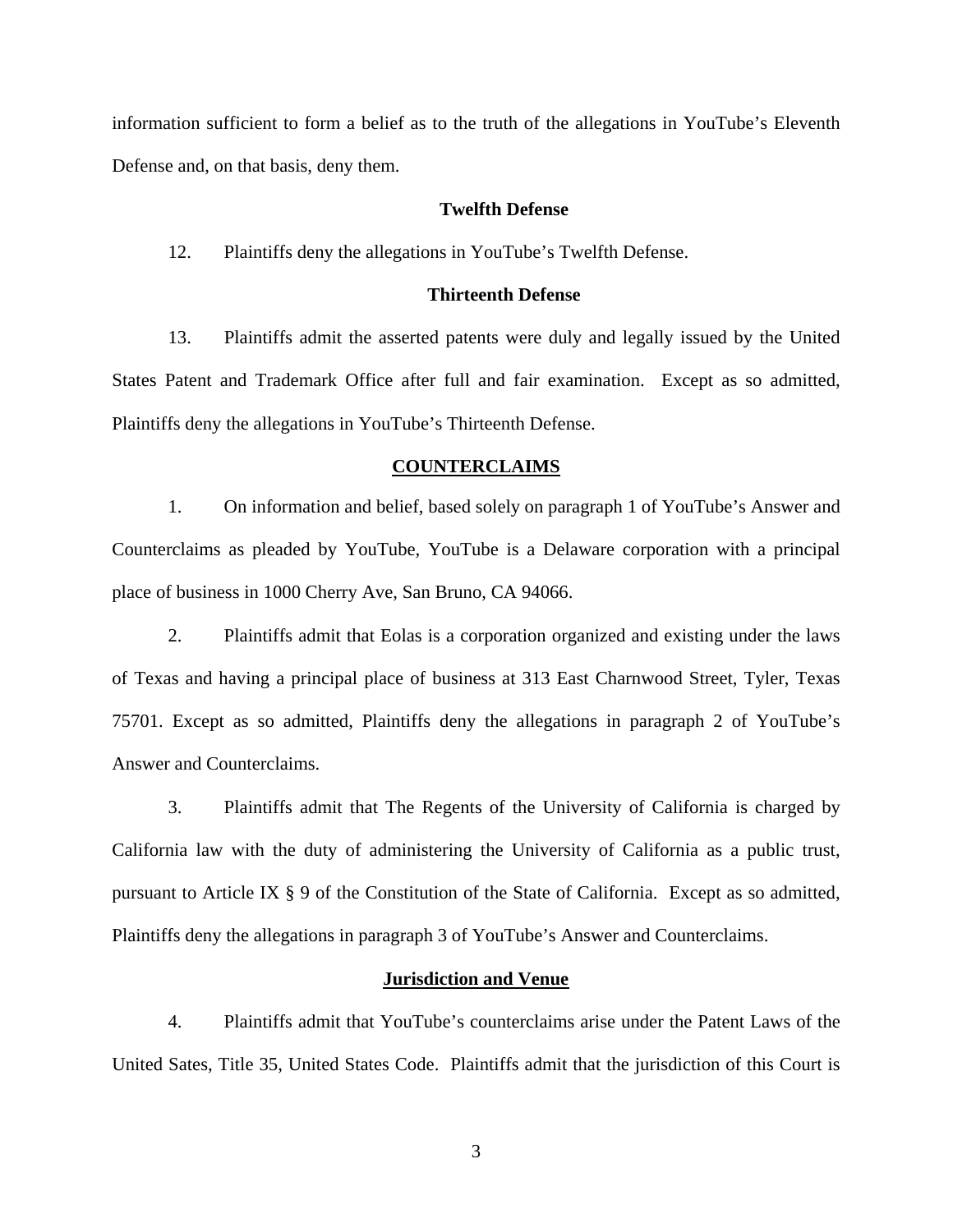proper over these counterclaims. Except as so admitted, Plaintiffs deny the allegations in Paragraph 4 of YouTube's Answer and Counterclaims.

5. Plaintiffs admit the allegations of paragraph 5 of YouTube's Answer and Counterclaims.

6. Plaintiffs admit the allegations of paragraph 6 of YouTube's Answer and Counterclaims.

7. Plaintiffs admit that venue is proper in this District, and in the Tyler Division. Except as so admitted, Plaintiffs deny the allegations in paragraph 7 of YouTube's Answer and Counterclaims.

8. Plaintiffs admit that venue is proper in this District, and in the Tyler Division. Except as so admitted, Plaintiffs deny the allegations in paragraph 8 of YouTube's Answer and Counterclaims.

#### **COUNT I**

#### **Declaratory Judgment of Non-Infringement of U.S. Patent Nos. 5,838,906 and 7,599,985**

9. Paragraph 9 of YouTube's Answer and Counterclaims does not contain a statement which warrants an affirmance or denial. To the extent any response is warranted, Plaintiffs respond as follows: denied.

10. Plaintiffs admit that there is an actual and justiciable controversy between Plaintiffs and YouTube. Except as so admitted, Plaintiffs deny the allegations in paragraph 10 of YouTube's Answer and Counterclaims.

11. Plaintiffs admit that they filed the Complaint against YouTube and other defendants on October 6, 2009 and that the Complaint as filed on October 6, 2009 contains the allegations recited. Except as so admitted, Plaintiffs deny the allegations in paragraph 11 of YouTube's Answer and Counterclaims.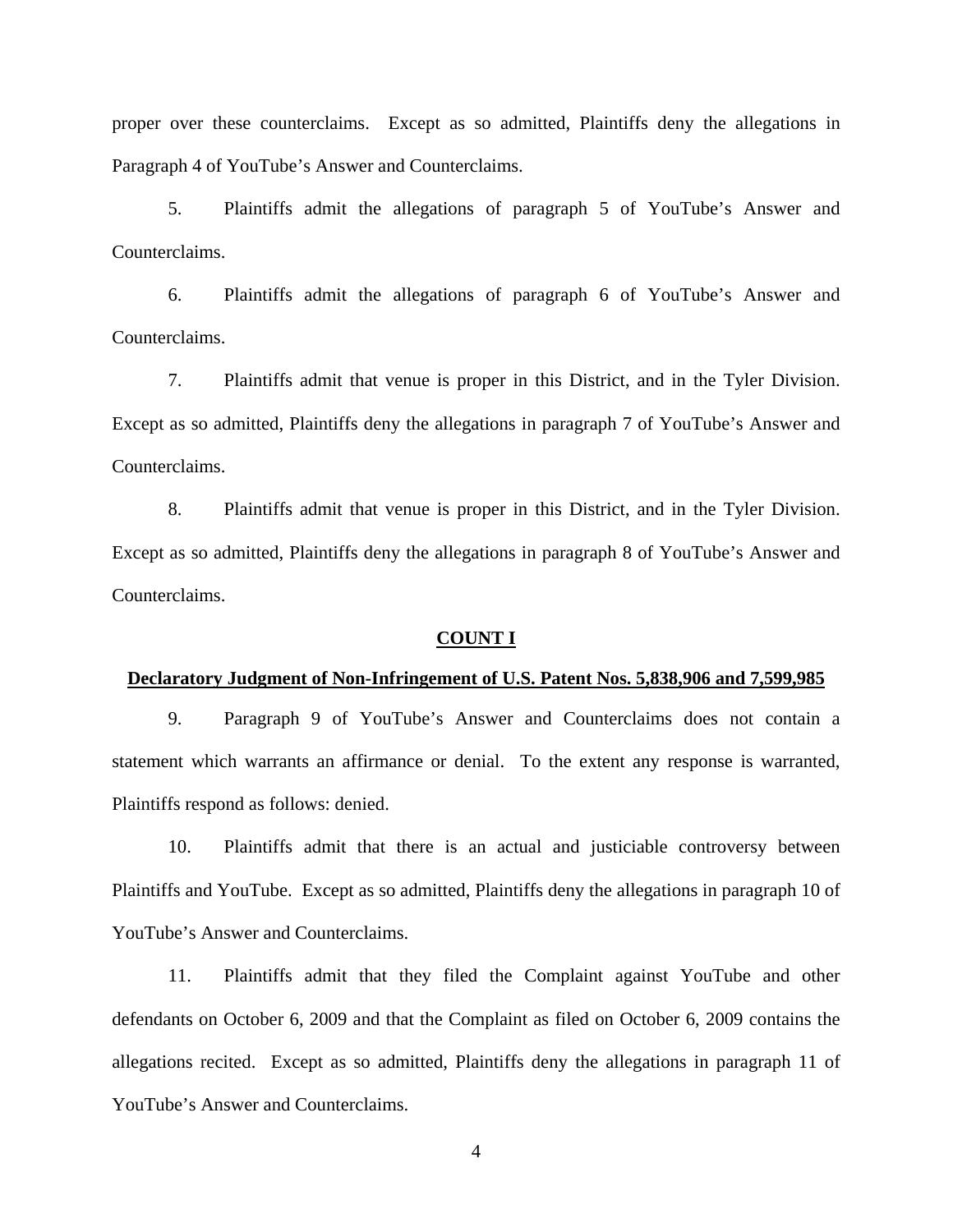12. Plaintiffs admit that there is an actual and justiciable controversy between Plaintiffs and YouTube. Except as so admitted, Plaintiffs deny the allegations in paragraph 12 of YouTube's Answer and Counterclaims.

### **COUNT II**

### **Declaratory Judgment of Invalidity of U.S. Patent No. 5,838,906 and 7,599.985**

13. Paragraph 13 of YouTube's Answer and Counterclaims does not contain a statement which warrants an affirmance or denial. To the extent any response is warranted, Plaintiffs respond as follows: denied.

14. Plaintiffs admit that there is an actual and justiciable controversy between Plaintiffs and YouTube. Except as so admitted, Plaintiffs deny the allegations in paragraph 14 of YouTube's Answer and Counterclaims.

15. Plaintiffs admit that the asserted patents were duly and legally issued by the United States Patent and Trademark Office after full and fair examination. Except as so admitted, Plaintiffs deny the allegations in paragraph 15 of YouTube's Answer and Counterclaims.

16. Plaintiffs admit that there is an actual and justiciable controversy between Plaintiffs and YouTube. Except as so admitted, Plaintiffs deny the allegations in paragraph 16 of YouTube's Answer and Counterclaims.

#### **COUNT III**

### **Declaratory Judgment of Unenforceability of U.S. Patent No. 5,838,906 and 7,599,985**

17. Paragraph 17 of YouTube's Answer and Counterclaims does not contain a statement which warrants an affirmance or denial. To the extent any response is warranted, Plaintiffs respond as follows: denied.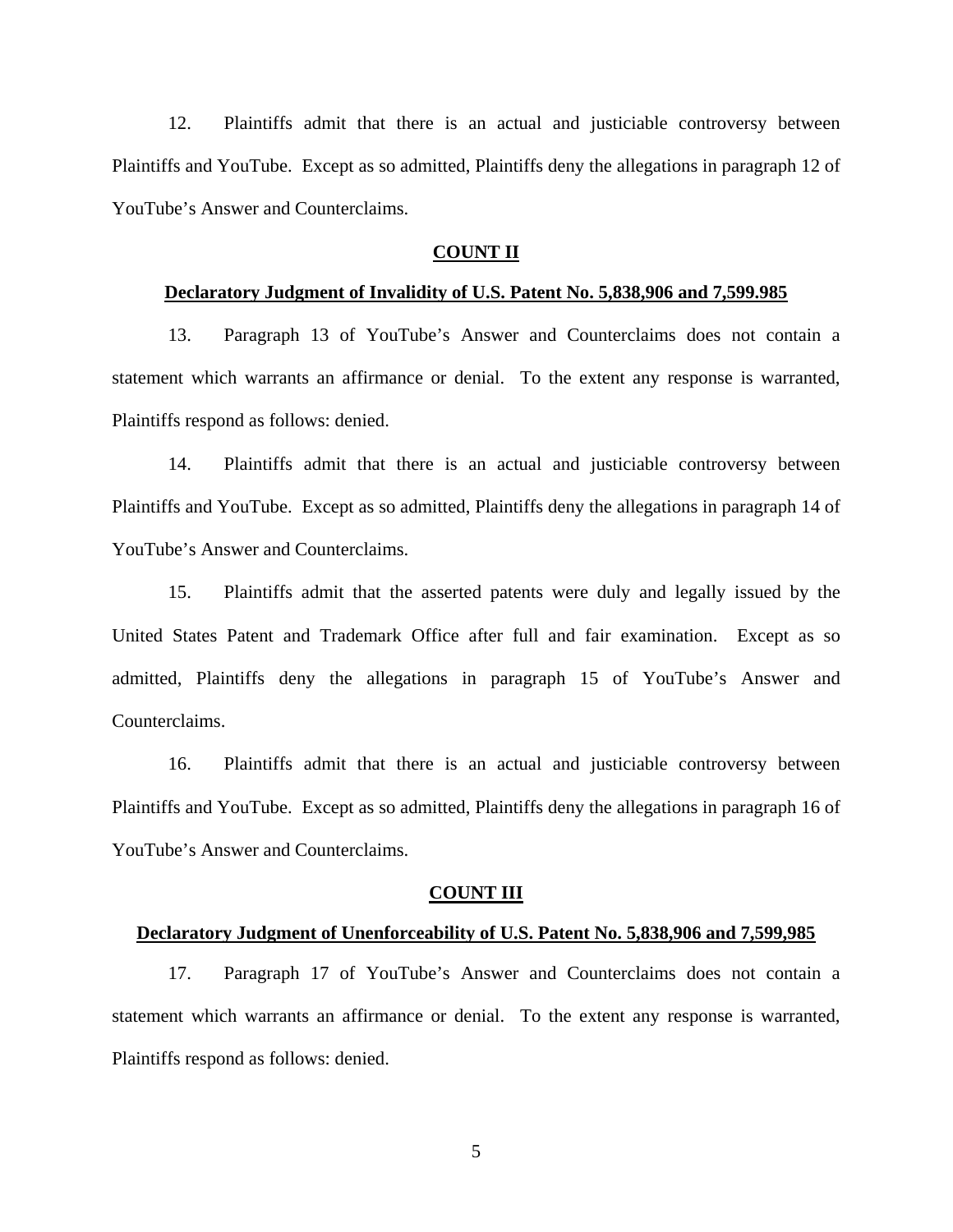18. Plaintiffs admit that there is an actual and justiciable controversy between Plaintiffs and YouTube. Except as so admitted, Plaintiffs deny the allegations in paragraph 18 of YouTube's Answer and Counterclaims.

19. Plaintiffs admit that the asserted patents were duly and legally issued by the United States Patent and Trademark Office after full and fair examination. Except as so admitted, Plaintiffs deny the allegations in paragraph 19 of YouTube's Answer and Counterclaims.

#### **A. [ALLEGATION:] OVERVIEW**

## **1. [Allegation:] Doyle had a duty of candor and good faith in dealing with the Patent Office**

20. Plaintiffs admit the allegations in paragraph 20 of YouTube's Answer and Counterclaims.

21. Plaintiffs admit that Charles E. Krueger was a patent prosecutor for U.S. Patent Nos. 5,838,906 and 7,599,985. Except as so admitted, Plaintiffs deny the allegations in paragraph 21 of YouTube's Answer and Counterclaims.

22. Plaintiffs admit the allegations in paragraph 22 of YouTube's Answer and Counterclaims.

23. Plaintiffs admit the allegations in paragraph 23 of YouTube's Answer and Counterclaims.

24. The allegations in paragraph 24 of YouTube's Answer and Counterclaims contain statements and/or conclusions of law which do not warrant an affirmance or denial. To the extent a response is required, Plaintiffs answer as follows: denied.

### **2. [Allegation:] Doyle had a financial incentive to deceive the Patent Office**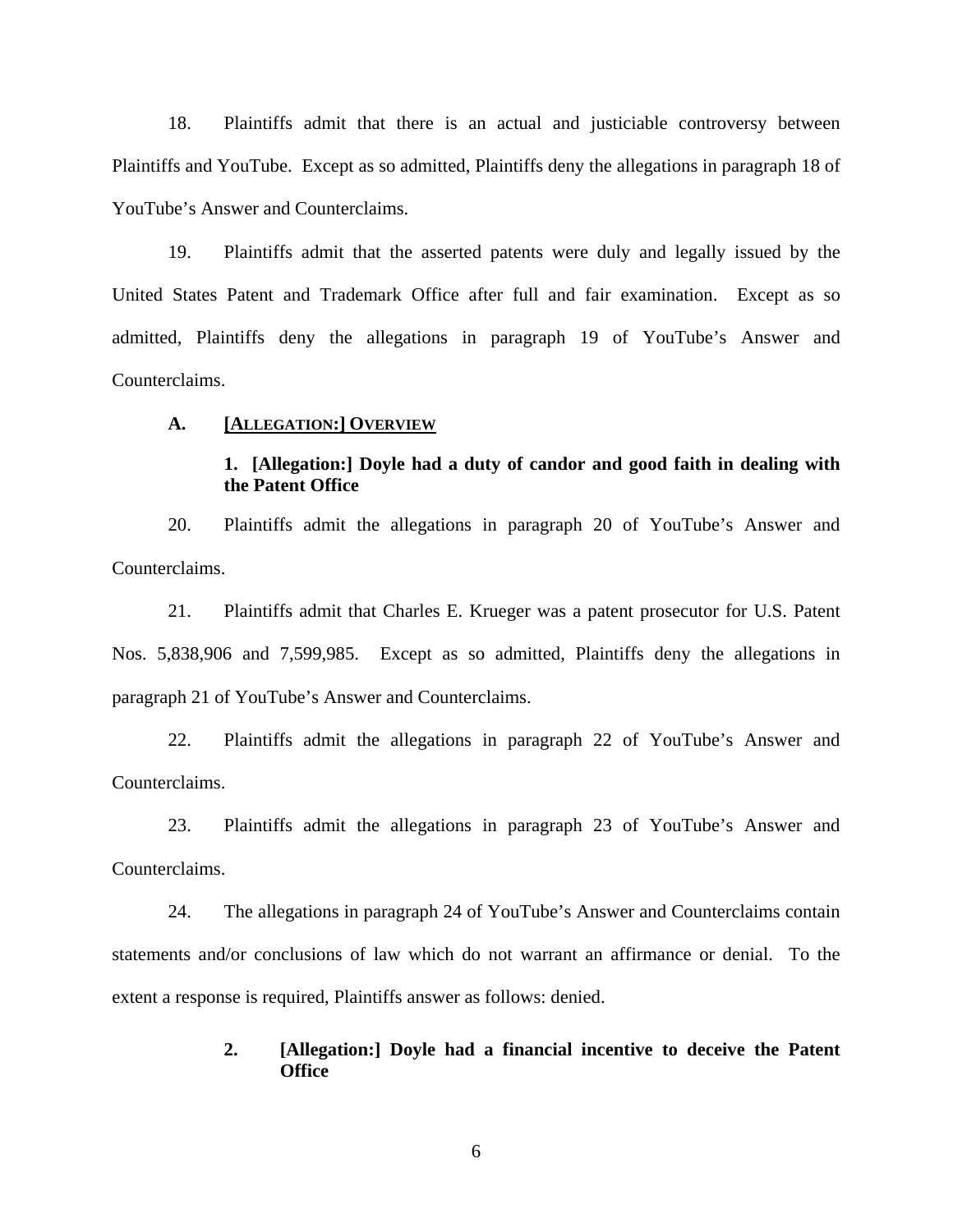25. Plaintiffs deny the allegations in paragraph 25 of YouTube's Answer and Counterclaims.

26. Plaintiffs admit that Doyle worked at the University of California, San Francisco and that he and the other named inventors conceived of the inventions claimed in the '906 and '985 patents. Except as so admitted, Plaintiffs deny the allegations in paragraph 26 of YouTube's Answer and Counterclaims.

27. Plaintiffs admit the allegations in paragraph 27 of YouTube's Answer and Counterclaims.

28. Plaintiffs admit the allegations in paragraph 28 of YouTube's Answer and Counterclaims.

29. Plaintiffs admit the allegations in paragraph 29 of YouTube's Answer and Counterclaims.

30. Plaintiffs admit that Doyle left his job at the University of California prior to founding Eolas. Except as so admitted, Plaintiffs deny the allegations in paragraph 30 of YouTube's Answer and Counterclaims.

31. Plaintiffs admit that Doyle has had and has a financial interest in Eolas. Except as so admitted, Plaintiffs deny the allegations in paragraph 31 of YouTube's Answer and Counterclaims.

32. Plaintiffs admit that there exists a license agreement between Eolas and The Regents of the University of California. Except as so admitted, Plaintiffs deny the allegations in paragraph 32 of YouTube's Answer and Counterclaims.

33. Plaintiffs admit that Doyle was involved in some aspects of the prosecution of the '906 patent, some aspects of the reexamination of the '906 patent, and some aspects of the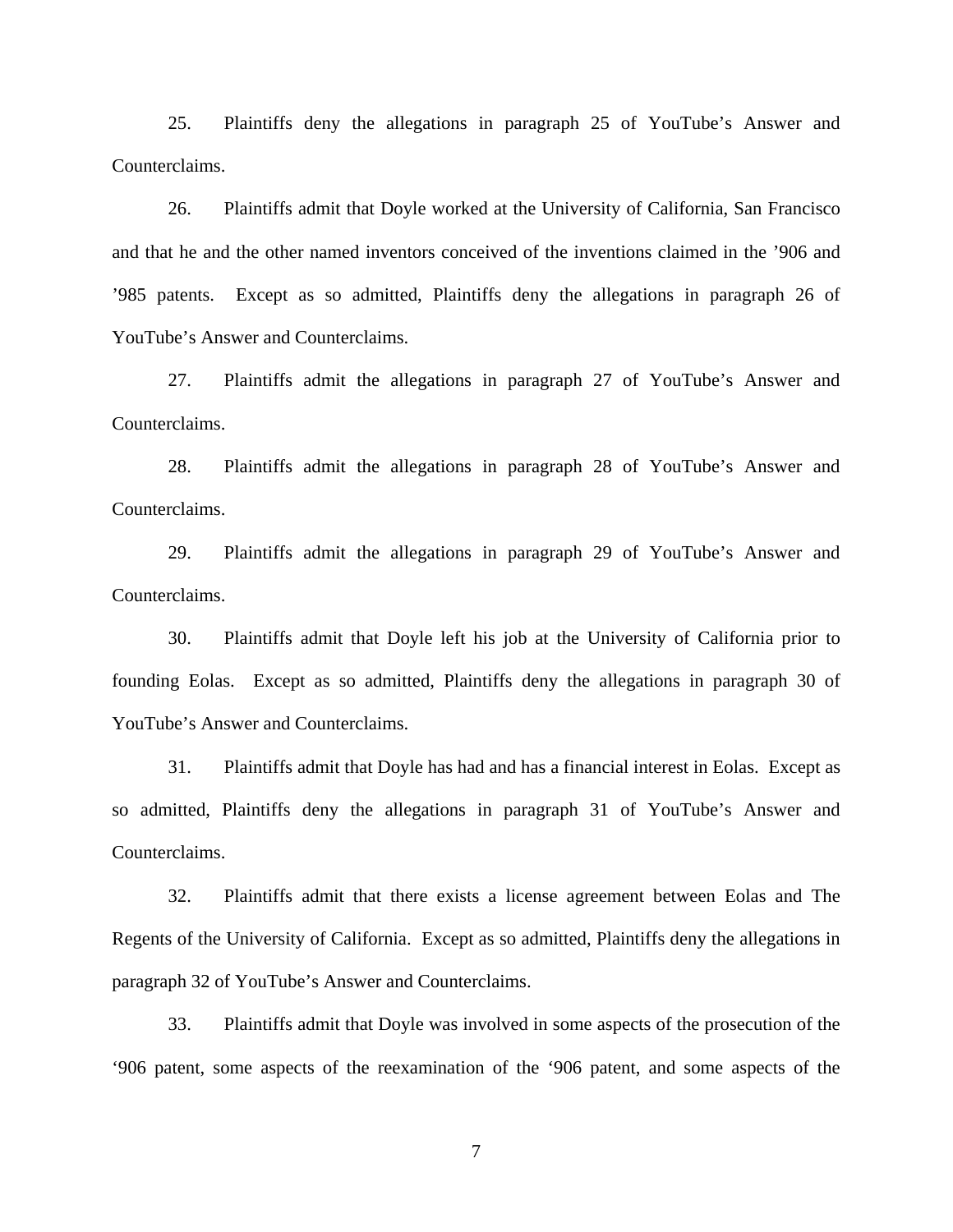prosecution of the '985 patent. Plaintiffs also admit that Doyle has had and has a financial interest in Eolas. Except as so admitted, Plaintiffs deny the allegations in paragraph 33 of YouTube's Answer and Counterclaims.

## **3. [Allegation:] Doyle breached his duty of candor and good faith with an intent to deceive the Patent Office**

34. Plaintiffs deny the allegations in paragraph 34 of YouTube's Answer and Counterclaims.

### **B. [ALLEGATION:] DOYLE FAILED TO DISCLOSE MATERIAL INFORMATION RELATED TO THE VIOLAWWW BROWSER**

35. Plaintiffs deny the allegations in paragraph 35 of YouTube's Answer and Counterclaims.

36. Plaintiffs deny the allegations in paragraph 36 of YouTube's Answer and Counterclaims.

## **1. [Allegation:] Doyle knew about the ViolaWWW browser before the application for his '906 patent was filed on October 17, 1994**

37. Plaintiffs admit the allegations in paragraph 37 of YouTube's Answer and Counterclaims.

38. Plaintiffs admit that the application for the '906 patent was filed on October 17, 1994. The remaining allegations in paragraph 38 of YouTube's Answer and Counterclaims contain statements and/or conclusions of law which do not warrant an affirmance or denial. To the extent a response is required, Plaintiffs answer as follows: denied.

39. Plaintiffs deny the allegations in paragraph 39 of YouTube's Answer and Counterclaims.

40. Plaintiffs admit that the District Court issued a publicly available ruling (Docket Number 491) in the action (N.D.Ill. 1:99-cv-626) which states: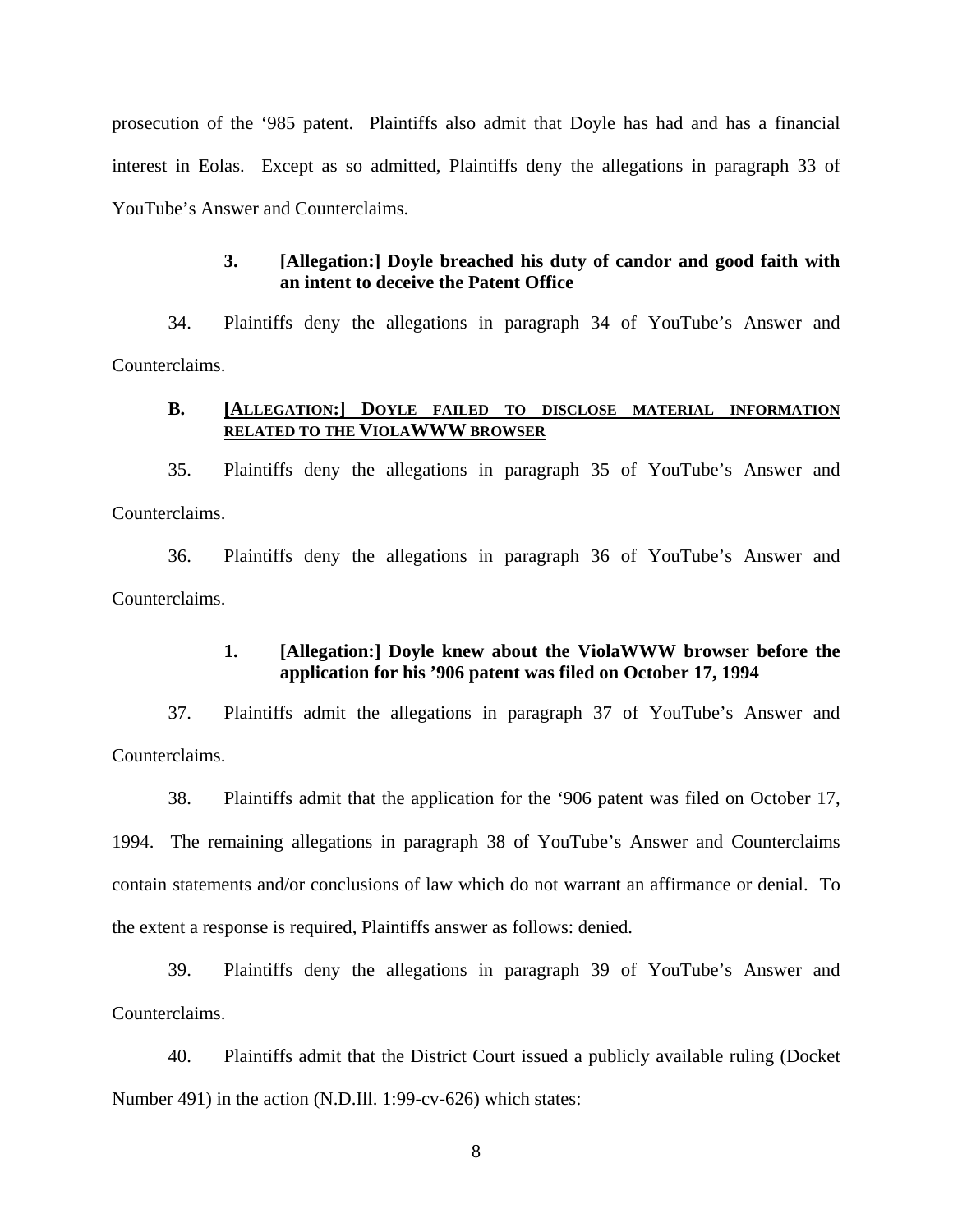On May 20, 1994, Michael Doyle received an email from David Raggett which said: The EMBED tag was dropped after the WWW workshop in Boston, late last July. It was felt by most browser writers that further study was needed on how best to implement object level embedding in Web browsers. This feature is still on most people's agenda though.

You might want to look at Viola which I seem to remember takes advantage of the tk tool kit to provide a level of embedding. You can find a point to viola off the CERN WWW project page.

Beyond this ruling, Plaintiffs lack knowledge or information sufficient to form a belief as to the

truth of the allegations in paragraph 40 of YouTube's Answer and Counterclaims and, on that

basis, deny them.

41. Plaintiffs admit that the District Court issued a publicly available ruling (Docket

Number 491) in the action (N.D.Ill. 1:99-cv-626) which states:

On May 20, 1994, Michael Doyle received an email from David Raggett which said: The EMBED tag was dropped after the WWW workshop in Boston, late last July. It was felt by most browser writers that further study was needed on how best to implement object level embedding in Web browsers. This feature is still on most people's agenda though.

You might want to look at Viola which I seem to remember takes advantage of the tk tool kit to provide a level of embedding. You can find a point to viola off the CERN WWW project page.

Beyond this ruling, Plaintiffs lack knowledge or information sufficient to form a belief as to the truth of the allegations in paragraph 41 of YouTube's Answer and Counterclaims and, on that basis, deny them.

42. Plaintiffs admit that David Martin was one of Doyle's colleagues at the University

of California in San Francisco and that the '906 patent lists "David C. Martin" as one of the inventors. Plaintiffs admit that there is a document which purports to contain the following contents as quoted: "Fri May 20 09:00:35 1994"; "David Martin", "Pei Wei";

> "In order to do better testings and support of ViolaWWW, I would like to solicit donations for guest accounts on the major Unix platforms. (excuse me for asking this on the list, but…)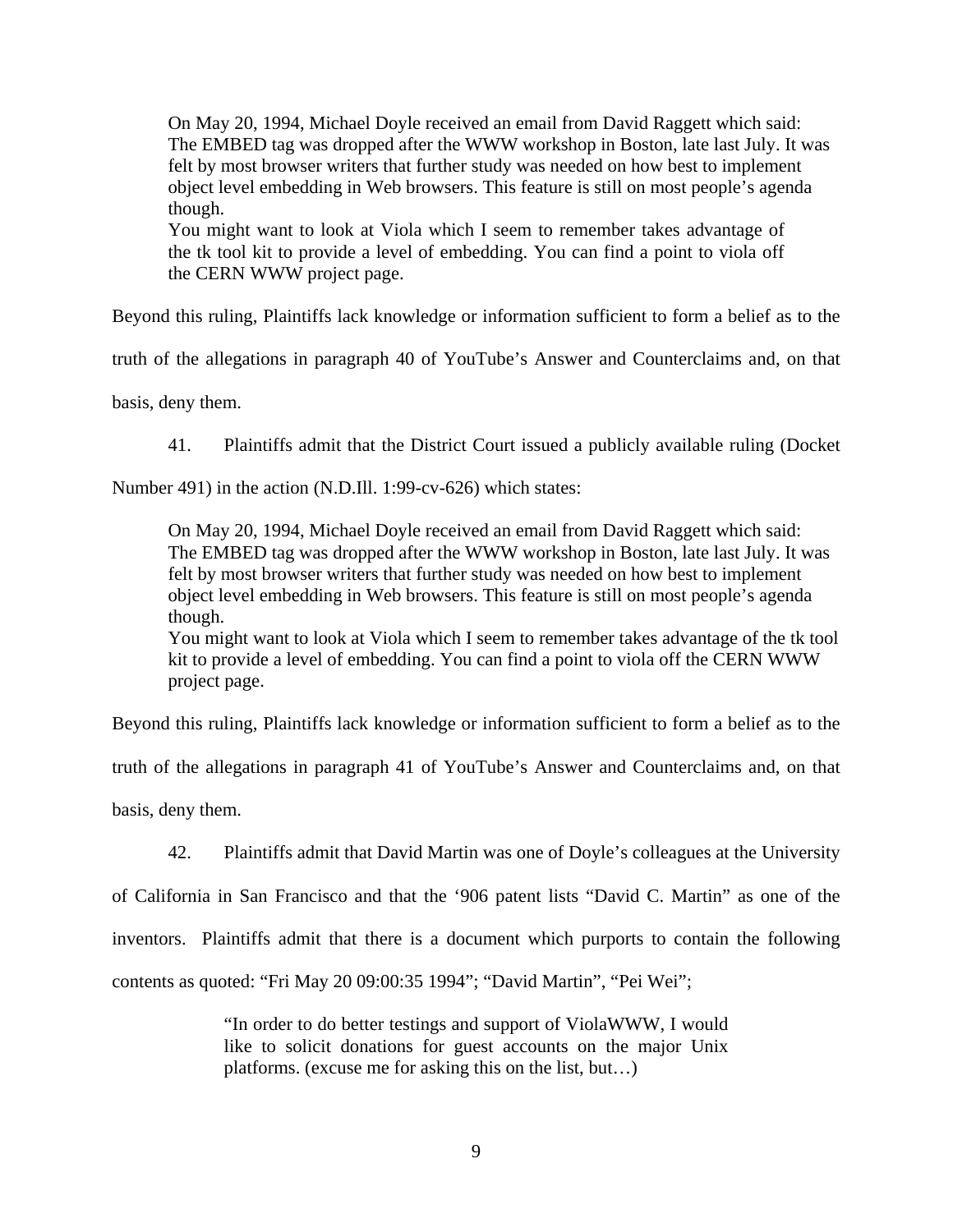At this point, this means anything not close to SunOS 4.1.3 and Ultrix 4.2 which I have access to, and paticularly [sic] (but not limited to!) the AIX R6000, Dec Alpha, HP Snake, and SGI systems.

Here's the deal:

\* You give me a guest account, say for atleast [sic] 3 months, on a machine that I can access via the net

\* I'll restrict my use of the account to viola related portability testings, like making sure that viola compiles and runs on the platform. I'll probably do this only just before releases.

\* You'll get updated ViolaWWW executable.

\* Acknowledgement in the Viola credits list, and appreciation of the users who're current [sic] having trouble compiling viola on the particular platforms.

So, if your organization has some CPU crunchies to spare, good network connectivity, don't have a firewall, want to help viola development, etc, please drop me a note. Based mostly on network connectivity, I'll select one (maybe two) offer(s) for each different platform."

Plaintiffs lack information regarding the accuracy of the quote(s), the purported date on the

document, the identity of the sender(s)/recipient(s), the authenticity of the document, etc. Except

as so admitted, Plaintiffs lack knowledge or information sufficient to form a belief as to the truth

of the allegations in paragraph 42 of YouTube's Answer and Counterclaims and, on that basis,

deny them.

43. Plaintiffs deny the allegations in paragraph 43 of YouTube's Answer and

Counterclaims.

44. Plaintiffs deny the allegations in paragraph 44 of YouTube's Answer and Counterclaims.

45. Plaintiffs deny the allegations in paragraph 45 of YouTube's Answer and Counterclaims.

46. Plaintiffs admit that there is a document which purports to contain the following contents as quoted: "Tue, 30 Aug 1994 23:15:10 -0700"; "FYI . . . press release"; "Researchers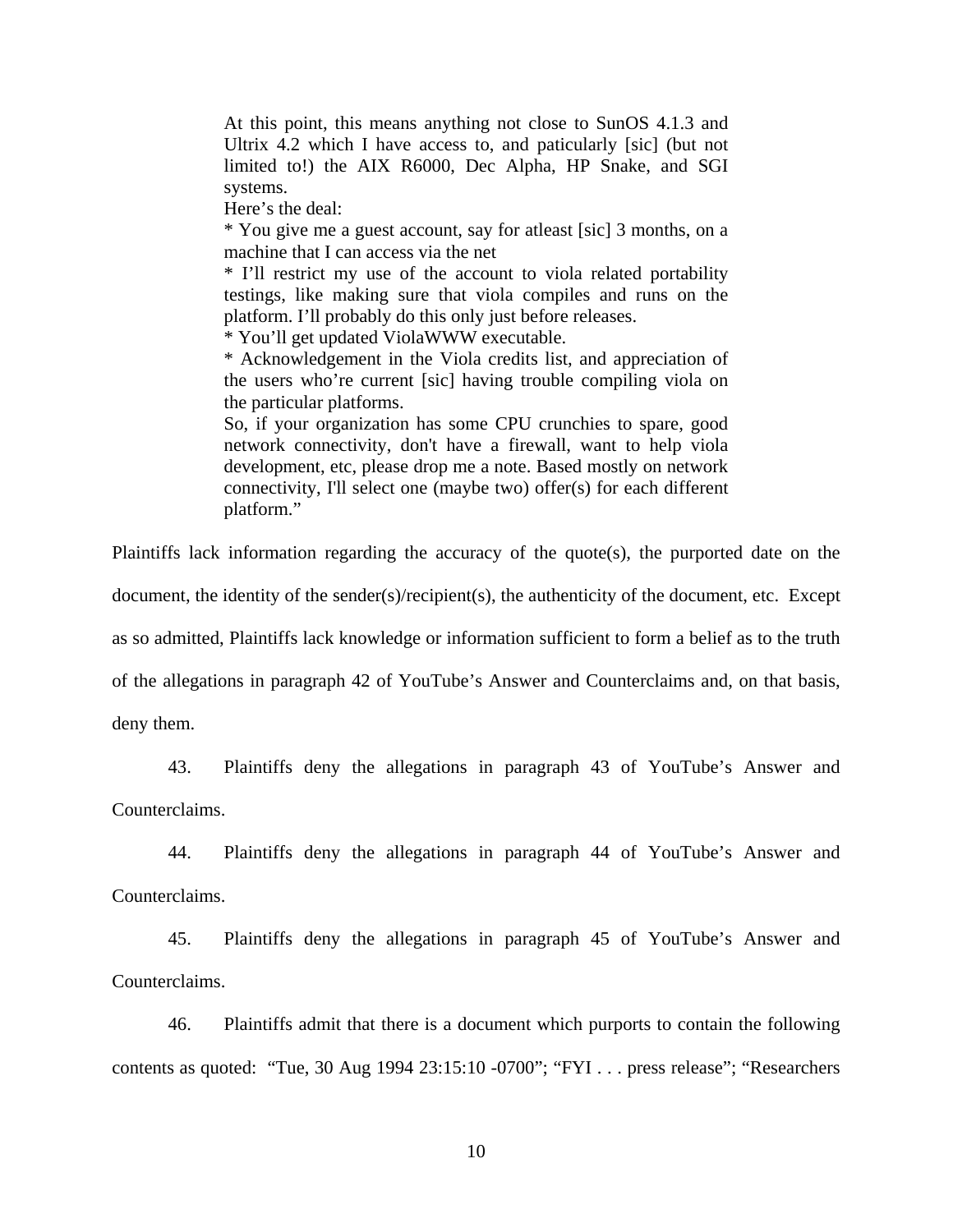at the U. of California have created software for embedding interactive program objects within hypermedia documents. Previously, object linking and embedding (OLE) has been employed on single machines or local area networks using MS Windows-TM-. This UC software is the first instance where program objects have been embedded in documents over an open and distributed hypermedia environment such as the World Wide Web on the Internet." Except as so admitted, Plaintiffs deny the allegations in paragraph 46 of YouTube's Answer and Counterclaims.

47. Plaintiffs lack knowledge or information sufficient to form a belief as to the truth of the allegations in paragraph 47 of YouTube's Answer and Counterclaims and, on that basis, deny them.

48. Plaintiffs admit that there is a document which purports to contain the following statement: "Been meaning to propose something for VRML ever since the Geneva W3 conf. But anyway, any body interested in learning more about how violaWWW does this embedded objects thing can get a paper on it from ftp://ora.com/pub/www/viola/violaIntro.ps.gz" Plaintiffs lack information regarding the accuracy of the quote(s), the purported date on the document, the identity of the sender(s)/recipient(s), the authenticity of the document, etc. Except as so admitted, Plaintiffs lack knowledge or information sufficient to form a belief as to the truth of the allegations in paragraph 48 of YouTube's Answer and Counterclaims and, on that basis, deny them.

49. Plaintiffs lack knowledge or information sufficient to form a belief as to the truth of the allegations in paragraph 49 of YouTube's Answer and Counterclaims and, on that basis, deny them.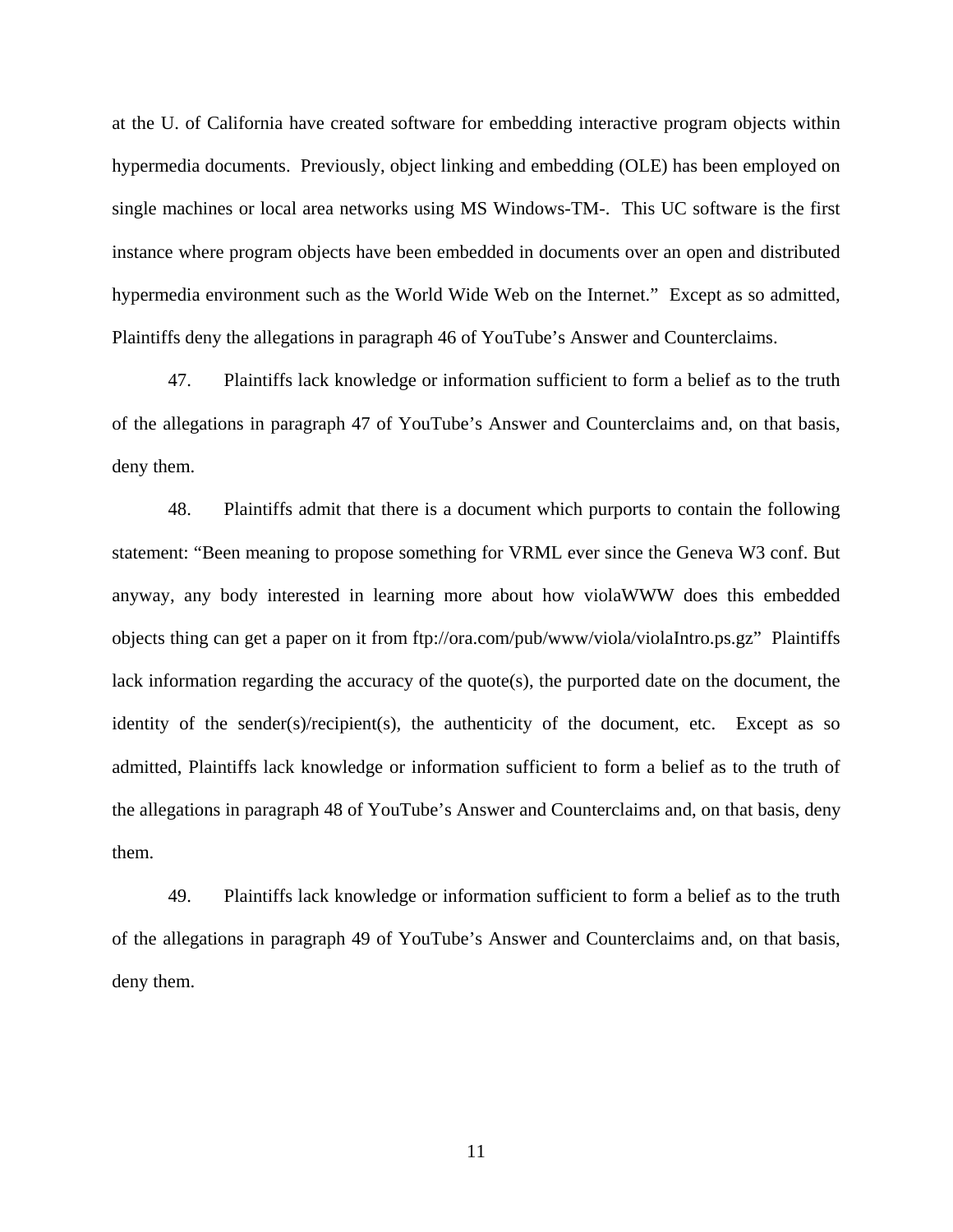50. Plaintiffs lack knowledge or information sufficient to form a belief as to the truth of the allegations in paragraph 50 of YouTube's Answer and Counterclaims and, on that basis, deny them.

51. Plaintiffs lack knowledge or information sufficient to form a belief as to the truth

of the allegations in paragraph 51 of YouTube's Answer and Counterclaims and, on that basis,

deny them.

52. Plaintiffs admit that a publicly available opinion cited as 399 F.3d 1325, 1330

(Fed. Cir. 2005) contains the following statement:

Michael D. Doyle (Doyle), one of the inventors of the '906 patent, knew of Viola yet did not disclose any information regarding that reference to the United States Patent and Trademark Office (PTO). On August 31, 1994, Doyle issued a press release to an e-mail list indicating that researchers at the University of California had "created software for embedding interactive program objects within hypermedia documents." That same day, Wei contacted Doyle via e-mail in response to the press release. Wei alleged that his May 1993 demonstration of Viola (version DX34) to Sun Microsystems engineers exhibited a way to embed interactive objects and transport them over the web. Wei directed Doyle to his paper about Viola (the Viola paper), which was available on the Internet at least by August 13, 1994. Doyle downloaded and read the paper. In a later email exchange, Doyle attempted to get Wei to concede that he was not the first to invent. Additionally, Doyle told Wei the inventions were different.

The opinion speaks for itself, and thus no further response is required. To the extent further response is required, Plaintiffs answer as follows: denied

53. Plaintiffs admit that there is a document which purports to contain the following contents as quoted: "Wed, 31 Aug 1994 21:06:17 -0700"; "Doyle"; "Pei Wei"; "I don't think this is the first case of program objects embedded in docs and transported over the WWW. ViolaWWW has had this capabilities for months and months now"; "How many months and months? We demonstrated our technology in 1993". Plaintiffs lack information regarding the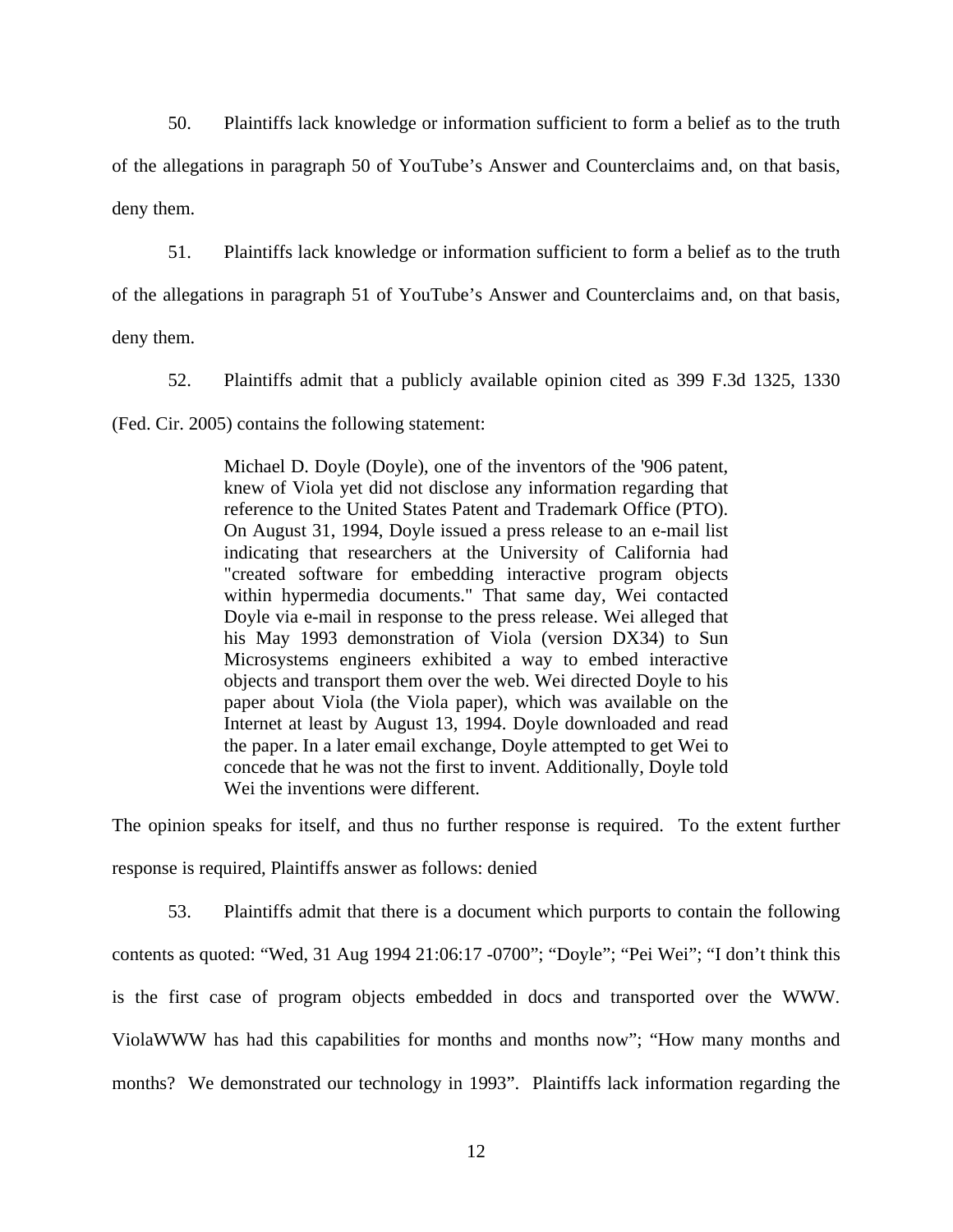accuracy of the quote(s), the purported date on the document, the identity of the  $sender(s)/recipient(s)$ , the authenticity of the document, etc. Except as so admitted, Plaintiffs lack knowledge or information sufficient to form a belief as to the truth of the allegations in paragraph 53 of YouTube's Answer and Counterclaims and, on that basis, deny them.

54. Plaintiffs admit that there is a document which purports to contain the following

contents as quoted: "Date: Wed 31, Aug 94 23:16:41 - 0700"; "Doyle"; "Pei Wei";

Not that I wish to content on the point of simply who's first :) But, let's see… Wish I had kept better records and wrote papers about things as they happened!)

Definitely by May 8, 1993 we had demonstrated that plotting demo (the very one shown in the viola paper) to visitors from a certain computer manufacturer… This demo was memorable because someone and I at ORA had lost sleep the night before the meeting, in order to cook up that particular plotting demo :) We had to show something cool.

That demo wasn't very hard to do because by that time the basic capability was already in place for violaWWW to fetch viola objects over HTTP (or whatever) and plug them into documents. Of course, our wire-frame plotting demo isn't anywhere as comphrehensive as yours. But, the point was that there was a way to embed programmable & interactive objects into HTML documents.

You see, the basic object/interpreter engine has been in viola from day one of the old ViolaWWW from mid 1992. So basically it just had to wait until the second (current) incarnation of ViolaWWW for the HTML widget (as it were) to get good enough such that it was feasible to embed such interactive objects inside of a document.

If I dig more and harder into my archives I might find more earlier evidence of having shown this to outside parties (we do these demos to interested parties some times)… Unfortunately I don't remember when it was (definitely earlier than May 93) that we showed Time Bernners-Lee a very early demo of the second ViolaWWW with embedded interactive objects.

I don't know how your system works (maybe you could post or send me some detailed info or URLs), but I should mention that Viola's basic approach is to use an interpreter to run the "program objects" (as opposed to linked-in executables).

I have say, thou [sic], that lots of this stuff is still in the Research & Demo stage, and there's still lots of details to work out.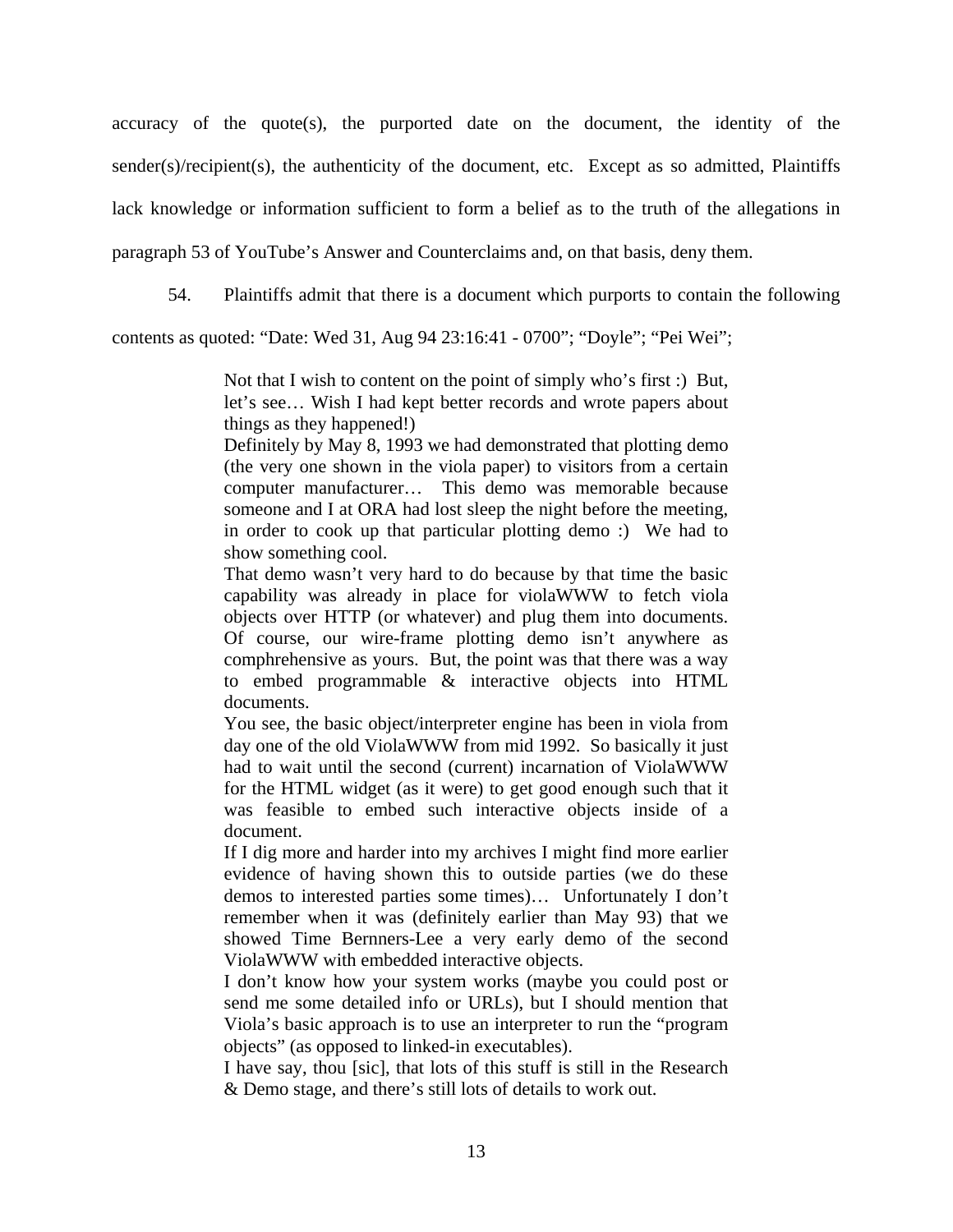Plaintiffs lack information regarding the accuracy of the quote(s), the purported date on the document, the identity of the sender(s)/recipient(s), the authenticity of the document, etc. Except as so admitted, Plaintiffs lack knowledge or information sufficient to form a belief as to the truth of the allegations in paragraph 54 of YouTube's Answer and Counterclaims and, on that basis, deny them.

55. Plaintiffs lack knowledge or information sufficient to form a belief as to the truth of the allegations in paragraph 55 of YouTube's Answer and Counterclaims and, on that basis, deny them.

56. Plaintiffs lack knowledge or information sufficient to form a belief as to the truth of the allegations in paragraph 56 of YouTube's Answer and Counterclaims and, on that basis, deny them.

57. Plaintiffs admit that a publicly available opinion issued by the Federal Circuit Court of Appeals cited as 399 F.3d 1325, 1335 (Fed. Cir. 2005) contains the following statement:

> In sum, with respect to the district court's prior art rulings, this court finds: the district court erred in finding as a matter of law that DX34 was abandoned, suppressed or concealed within the meaning of section  $102(g)$ ; Wei's May 7, 1993 demonstration to two Sun Microsystems employees without confidentiality agreements was a public use under section 102(b); and the district court erred in its JMOL that DX37 did not as a matter of law anticipate or render the '906 patent obvious. As a result, this court remands for additional proceedings on these issues.

The opinion speaks for itself, and thus no further response is required. To the extent further response is required, Plaintiffs answer as follows: denied.

58. Plaintiffs admit that there is a document which purports to contain the following contents as quoted: "Wed, 31 Aug 1994 23:13:47 -0700", "Doyle", "Pei Wei". Plaintiffs lack information regarding the accuracy of the quote(s), the purported date on the document, the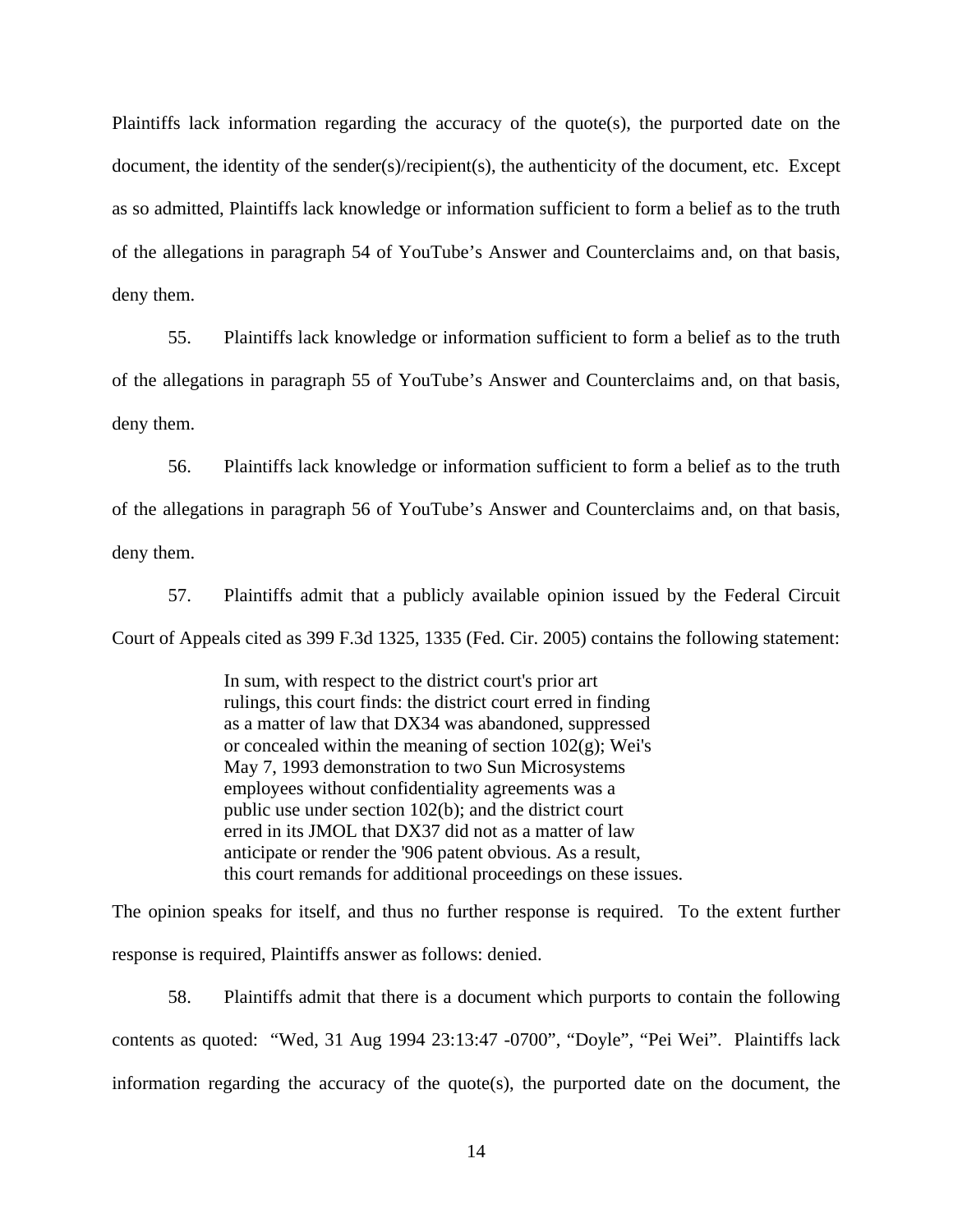identity of the sender(s)/recipient(s), the authenticity of the document, etc. Except as so admitted, Plaintiffs deny the allegations in paragraph 58 of YouTube's Answer and Counterclaims.

59. Plaintiffs lack knowledge or information sufficient to form a belief as to the truth

of the allegations in paragraph 59 of YouTube's Answer and Counterclaims.

60. Plaintiffs admit that there is a document which purports to contain the following

contents as quoted:

>> EMBEDDED PROGRAM OBJECTS IN DISTRIBUTED HYPERMEDIA **SYSTEMS** 

 $\gg$ 

>> Researchers at the U. of California have created software for embedding

>> interactive program objects within hypermedia documents. Previously

>> object linking and embedding (OLE) has been employed on single machines or

>> local area networks using MS Windows -TM-. This UC software is the

>> first instance where program objects have been embedded in documents

>> over an open and distributed hypermedia environment such as the

>> World Wide Web on the Internet

 $>$ 

> This is very interesting… But, I don't think this is the first case

> of program objects embedded in docs and transported over the WWW.

> ViolaWWW has had this capabilities [sic] for months and months now.

 $\geq$ 

As Pei's paper on Viola states, that package did not support what it calls "embeddable program objects" until 1994. As our WWW server shows (http://visembryo.ucsf.edu/), we demonstrated a fully functional volume visualization application embedded within a WWW document in 1993. Furthermore, Viola merely implements an internal scripting language that allows one to code "mini application" scripts that are transferred to the local client, and then interpreted and run locally on the client machine. As Pei correctly notes in this paper, this is similar to the use of EMACS' internal programming capabilities.

Plaintiffs lack information regarding the accuracy of the quote(s), the purported date on the

document, the identity of the sender(s)/recipient(s), the authenticity of the document, etc. Except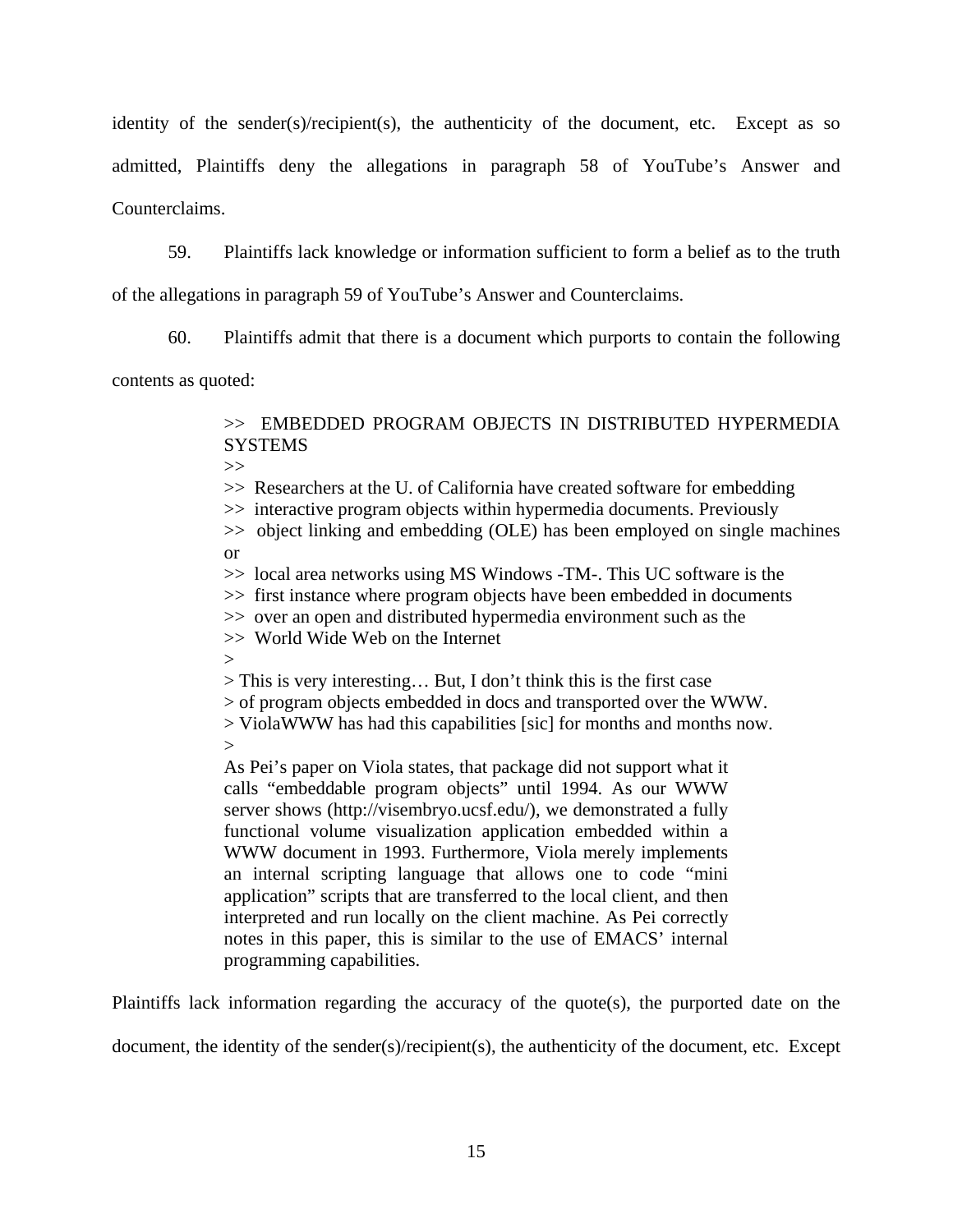as so admitted, Plaintiffs deny the allegations in paragraph 60 of YouTube's Answer and Counterclaims.

61. Plaintiffs admit that there is a document which purports to contain the following contents as quoted: "Wed, 31 Aug 1994 23:36:55 -0700"; "Doyle"; "Pei Wei"; "Out of curiosity, did you publicly demonstrate this or publish any results before 1994? I remember talking to people from ORA at the first SIG-WEB meeting in November of 1993 and they said that no such features were yet publicly demonstrable in Viola. I seem to remember that they hinted at the time that someone was trying to get something to work, but it wasn't ready to show yet." Plaintiffs lack information regarding the accuracy of the quote(s), the purported date on the document, the identity of the sender(s)/recipient(s), the authenticity of the document, etc. Except as so admitted, Plaintiffs deny the allegations in paragraph 61 of YouTube's Answer and Counterclaims.

62. Plaintiffs lack knowledge or information sufficient to form a belief as to the truth of the allegations in paragraph 62 of YouTube's Answer and Counterclaims and, on that basis, deny them.

63. Plaintiffs lack knowledge or information sufficient to form a belief as to the truth of the allegations in paragraph 63 of YouTube's Answer and Counterclaims, and on that basis, deny them.

64. Plaintiffs admit that there is a document which purports to contain the following contents as quoted: "Thu. 1 Sep 94 00:08:19 - 0700", "Doyle", "Pei Wei";

> mddoyle@netcom.com (Michael D. Doyle): > *As Pei's paper on Viola states, that package did not support what it calls* > *"embeddable program objects" until 1994. As our WWW server shows*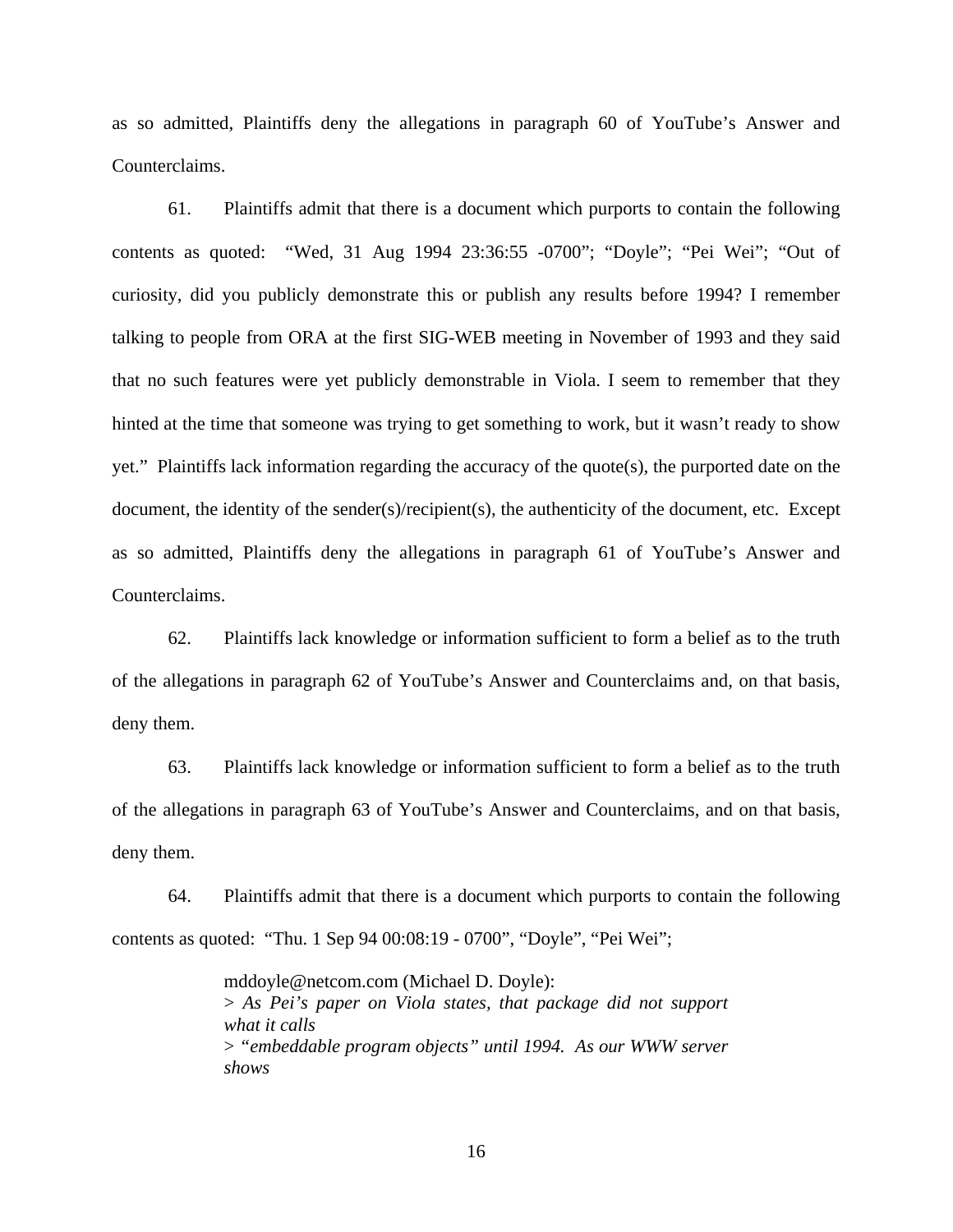> *(http://visembryo.ucsf.edu/), we demonstrated a fully functional volume*

> *visualization application embedded within a WWW document in 1993.*

Well, Viola's model was \*demonstrated\* in 1993. \*released\* freely in 1994.

But we may be comparing apples and kiwis here, and nevermind on this time thing as far as I'm concerned.

> *Furthermore, Viola merely implements an internal scripting language that*

> *allows one to code "mini application" scripts that are transferred to the* 

> *local client, and then interpreted an run locally on the client machine. As*

> *Pei correctly notes in his paper, this is similar to the use of EMACS'*

> *internal programming capabilities.*

Right, this is the basic approach in viola. The mention of OLE had me suspect that your system does not sue a scripting language. That's fine. It's just another way of doing it.

> *What we have accomplished is much different. Just as the Microsoft Windows*

> *OLE function allow any OLE-compliant application to be embedded, in its*

> *native form, within, for example, a MS Word for Windows document, we can*

> *embed ANY interactive application IN ITS NATIVE FORM within a WWW document.*

> *These program objects not only effectively encapsulate both data and* 

> *methods, they also "encapsulate" computational resources, since the the*

> *program objects are, themselves, client server applications that actually* 

> *run remotely on one or more distributed computational server. The access*

> *of the remote machines is transparent to the user, allowing, for example,* 

> *someone running a WWW client on a laptop to interactively manipulate and* 

> *analyze huge datasets running on a distributed array of supercomputers*

> *distributed across the country.*

Actually, you could do it different ways. You could have the viola object running entirely locally, or have the object act as a front-end to a remote back-end.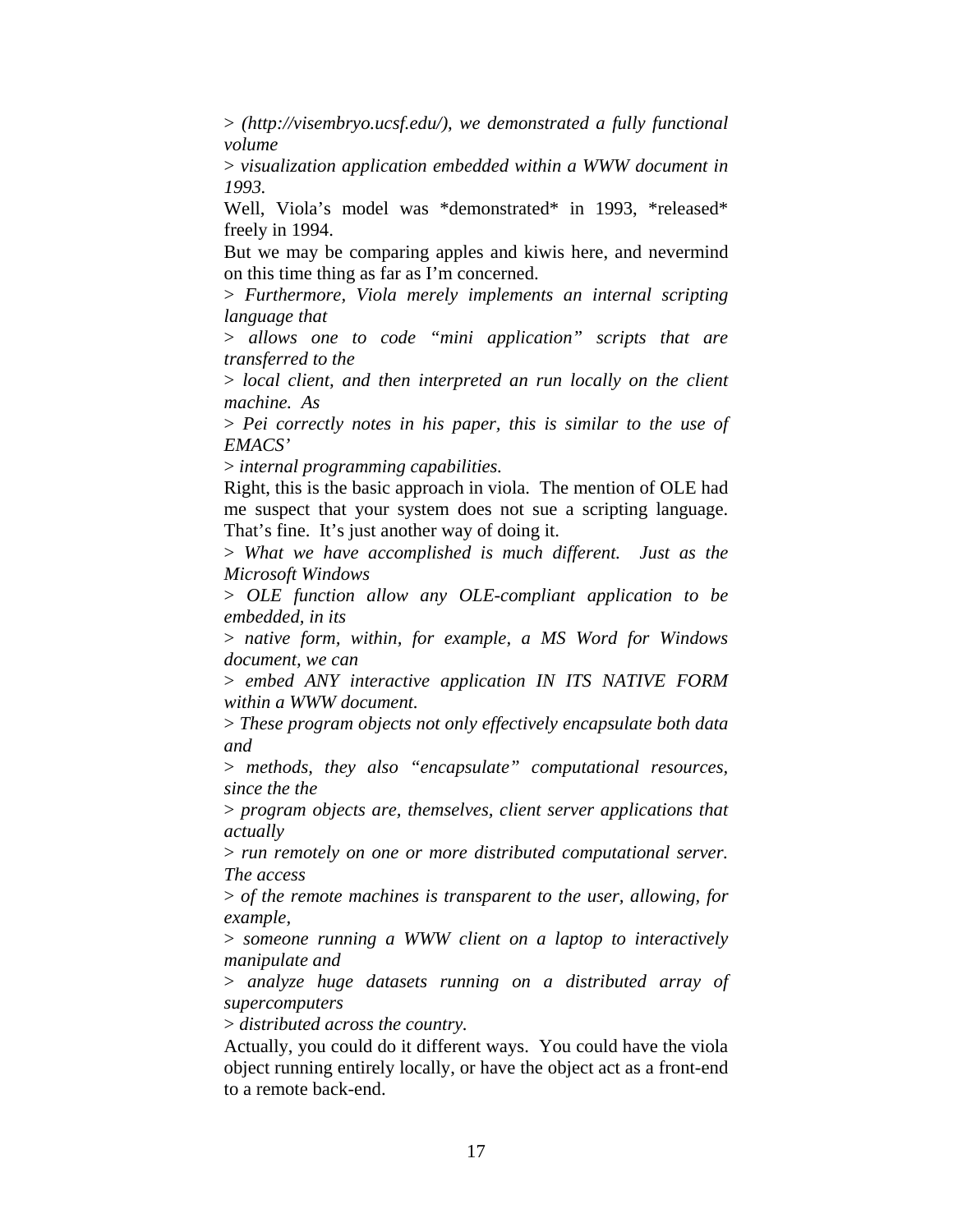There's no reason why Viola's model can't also do a client-server application (thou, OK not now quite the way you do it). The chatdrawing demo in the paper shows this. That mini app starts up, then makes a connection to a message relay server.

And, as for the plotting demo, it actually is really just a front-end that fires up a back-end plotting program (and the point is that that back-end could very well be running on a remote super computer instead of the localhost). For that demo, there is a simple protocol such that the front-end app could pass an X window ID to the back-end, and the back-end draws the graphics directly onto the window ViolaWWW has opened for it. (Viola scripts are compiled to byte-codes for speed's sake, but no, it's not fast enough to do the computation necessary for the plotting!)

Anyway, it sounds like what you have is a really defined standard interface (akin to the OLE API), where as Viola's model doesn't have a one (yet :-) -- Viola uses scripting rather than a stardard API for the glues.

> *The applicability for VR systems is obvious. One of the major hurdles to* 

> *widespread acceptance of VR technology has been the burden of large local*

> *computational resources. Our approach allows that computational burden to* 

> *be distributed to suitable remote "visualization engines," thereby allowing*

> *users to employ low-end machines to access sophisticated graphical* 

> *environments. It further allows easy access to those applications through*

> *the World Wide Web.*

Yup. No arguments here… There seems to be a few different ways to do VRML. I was more interested in offering yet another piece of what it might take to realise VRML.

Plaintiffs lack information regarding the accuracy of the quote(s), the purported date on the document, the identity of the sender(s)/recipient(s), the authenticity of the document, etc. Except as so admitted, Plaintiffs lack knowledge or information sufficient to form a belief as to the truth of the allegations in paragraph 64 of YouTube's Answer and Counterclaims and, on that basis, deny them.

65. Plaintiffs deny the allegations in paragraph 65 of YouTube's Answer and Counterclaims.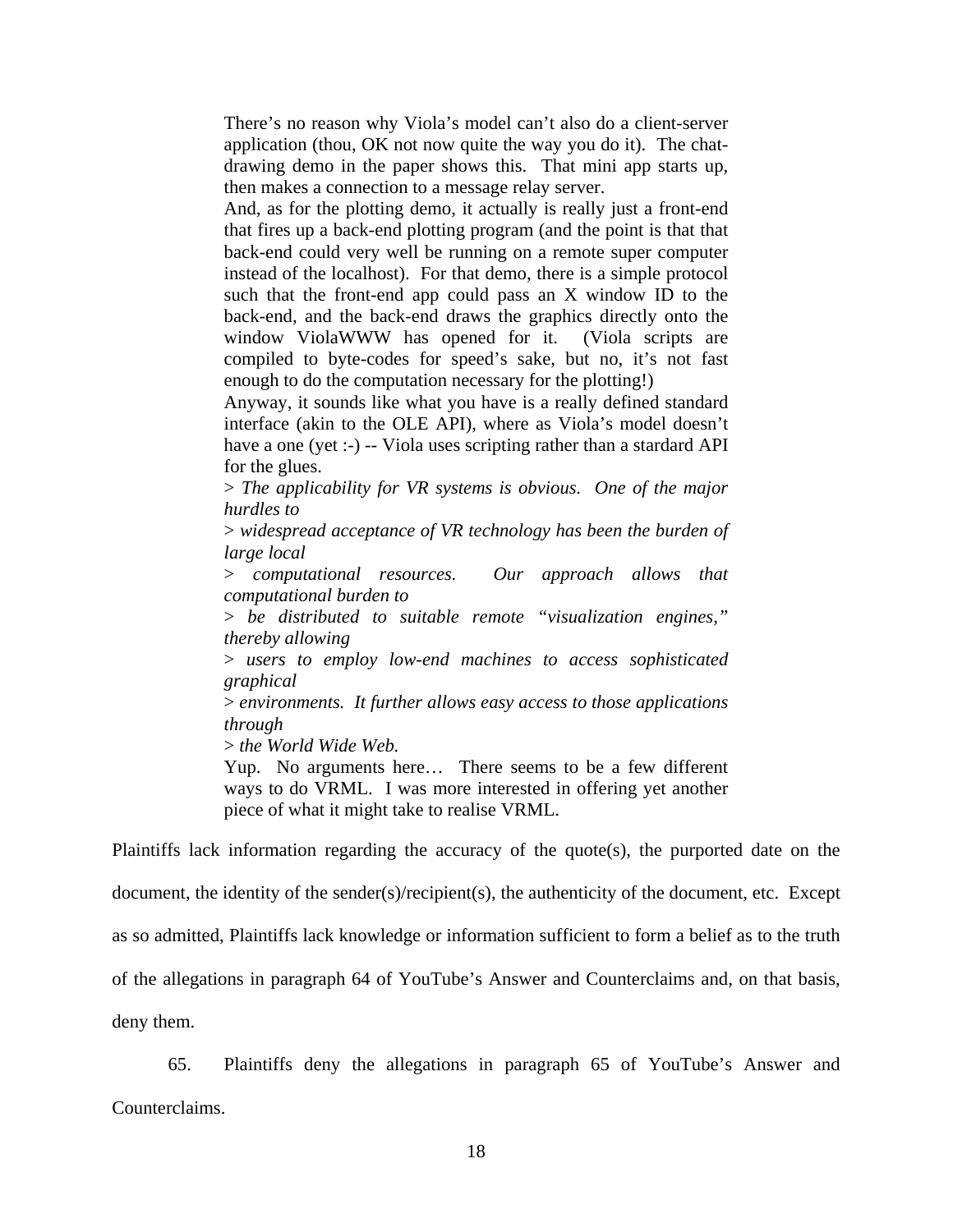66. Plaintiffs admit that Doyle was living in Northern California on or about August 31, 1994. Except as so admitted, Plaintiffs lack knowledge or information sufficient to form a belief as to the truth of the allegations in paragraph 66 of YouTube's Answer and Counterclaims and, on that basis, deny them.

67. Plaintiffs lack knowledge or information sufficient to form a belief as to the truth of the allegations in paragraph 67 of YouTube's Answer and Counterclaims and, on that basis, deny them.

68. Plaintiffs lack knowledge or information sufficient to form a belief as to the truth of the allegations in paragraph 68 of YouTube's Answer and Counterclaims and, on that basis, deny them.

69. Plaintiffs lack knowledge or information sufficient to form a belief as to the truth of the allegations in paragraph 69 of YouTube's Answer and Counterclaims and, on that basis, deny them.

70. Plaintiffs admit the allegations in paragraph 70 of YouTube's Answer and Counterclaims.

71. Plaintiffs admit that the '906 patent contains the following statement: "An example of a browser program is the National Center for Supercomputing Application's (NCSA) Mosaic software developed by the University of Illinois at Urbana/Champaign, Ill. Another example is "Cello" available on the Internet at http://www.law.cornell.edu/." The remainder of the publicly available application for the '906 patent speaks for itself, and thus no further response is required. To the extent further response is required, Plaintiffs answer as follows: denied.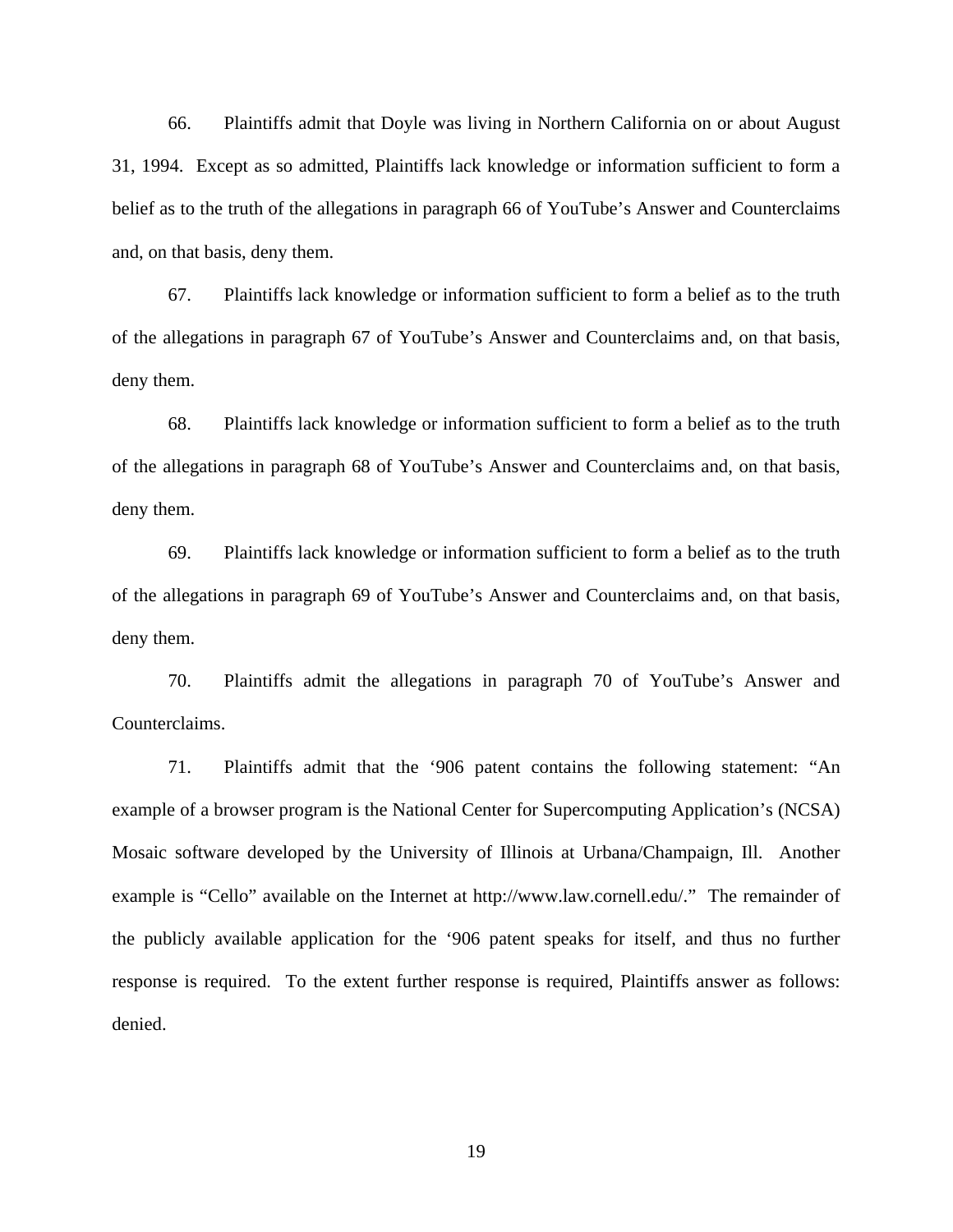72. Plaintiffs admit that the application for the '906 patent included at least one information disclosure statement. The publicly available information disclosure statement(s) speaks for itself/themselves, and thus no further response is required. To the extent further response is required, Plaintiffs answer as follows: denied.

73. Plaintiffs admit that there is a declaration signed by Doyle dated November 22, 1994 which contains the information included in quotes in paragraph 73 of YouTube's Answer and Counterclaims. Except, as otherwise admitted, Plaintiffs deny the allegations of paragraph 73 of YouTube's Answer and Counterclaims.

74. Plaintiffs admit that the prosecution history for the '906 patent is publicly available. The publicly available prosecution history speaks for itself, and thus no further response is required. To the extent further response is required, Plaintiffs answer as follows: denied.

### **2. [Allegation:] Doyle was reminded about the ViolaWWW browser in 1995 during prosecution of the '906 patent**

75. Plaintiffs lack knowledge or information sufficient to form a belief as to the truth of the allegations in paragraph 75 of YouTube's Answer and Counterclaims and, on that basis, deny them.

76. Plaintiffs admit that there is a document which contains the following contents as quoted: "Mon, 21 Aug 1995", "Doyle",

> 8/21/95 CHICAGO: Eolas Technologies Inc. announced today that it has >> completed a licensing agreement with the University of California for the >> exclusive rights to a pending patent covering the use of embedded program >> objects, or 'applets,' within World Wide Web documents.

Except as so admitted, Plaintiffs deny the allegations in paragraph 76 of YouTube's Answer and Counterclaims.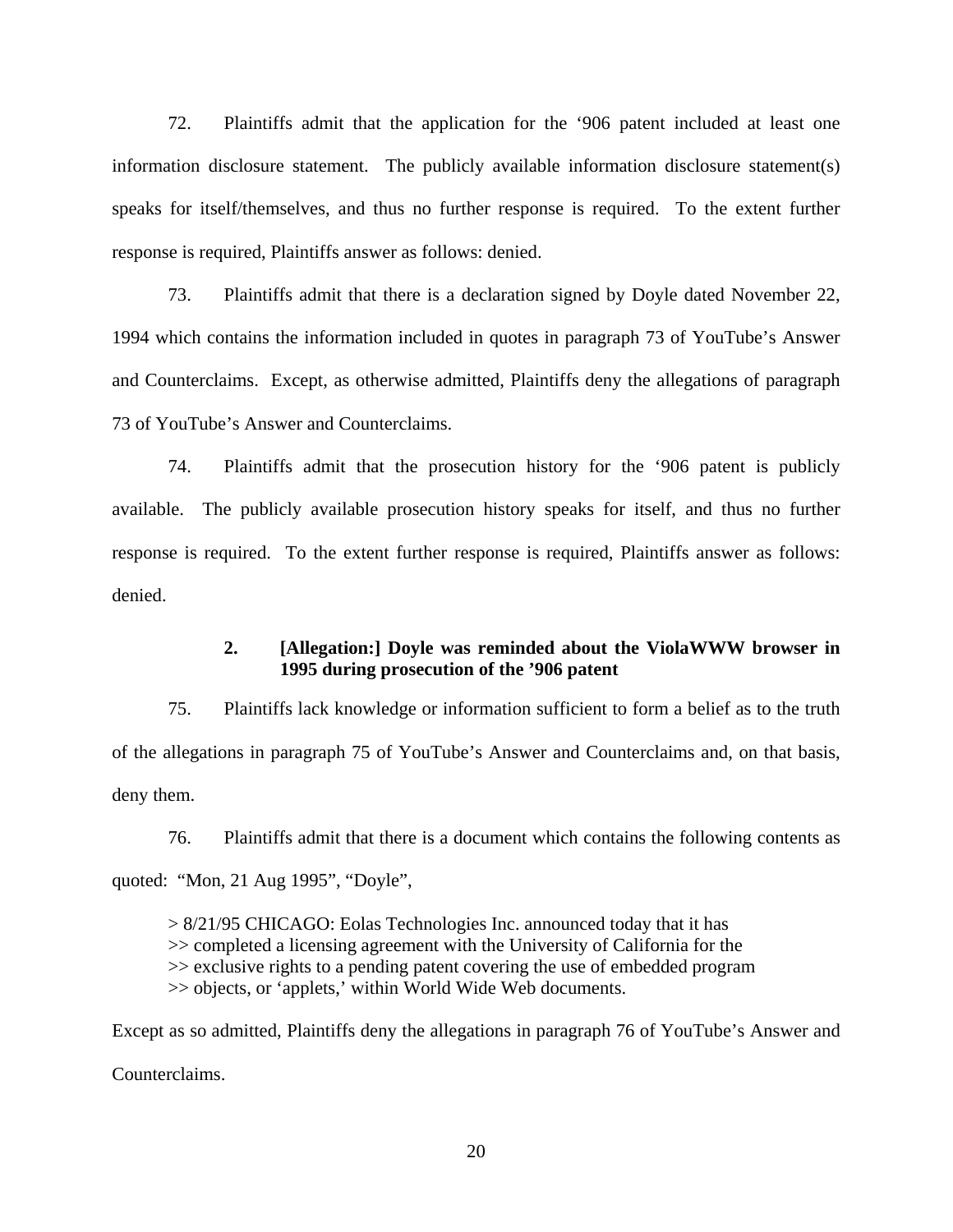77. Plaintiffs admit that there is a document which purports to contain the following contents as quoted: "Mon, 21 Aug 1995"; "Doyle", "Pei Wei";

> >I sincerely hope this patent isn't going to stick, for the good of >the web as a whole. . .  $\rightarrow$ >And for the record, I just want to point out that the > "technology which enabled Web documents to contain fully-interactive > "inline" program objects" >was existing in ViolaWWW and was \*released\* to the public, and in full >source code form, even back in 1993. . . Actual conceptualization and >existence occured [sic] before '93

Plaintiffs lack information regarding the accuracy of the quote(s), the purported date on the document, the identity of the sender(s)/recipient(s), the authenticity of the document, etc. Except as so admitted, Plaintiffs deny the allegations in paragraph 77 of YouTube's Answer and Counterclaims.

78. Plaintiffs admit that there is a document which purports to contain the following contents as quoted: "Mon, 21 Aug 1995 13:14:59 -0700", "Doyle"; "Pei Wei"; "We've had this discussion before (last September, remember?). You admitted then that you did NOT release or publish anything like this before the Eolas demonstrations." Plaintiffs lack information regarding the accuracy of the quote(s), the purported date on the document, the identity of the sender(s)/recipient(s), the authenticity of the document, etc. Except as so admitted, Plaintiffs deny the allegations in paragraph 78 of YouTube's Answer and Counterclaims.

79. Plaintiffs admit that there is a document which purports to contain the following contents as quoted: "Mon, 21 Aug 1995 16:09:46 -0700"; "Doyle"; "Pei Wei";

> Please carefully re-read my letter to you... I said Viola was demonstrated in smaller settings, but before your demo. The applets stuff was demo'ed to whomever wanted to see it and had visited our office at O'Reilly & Associates (where I worked at the time).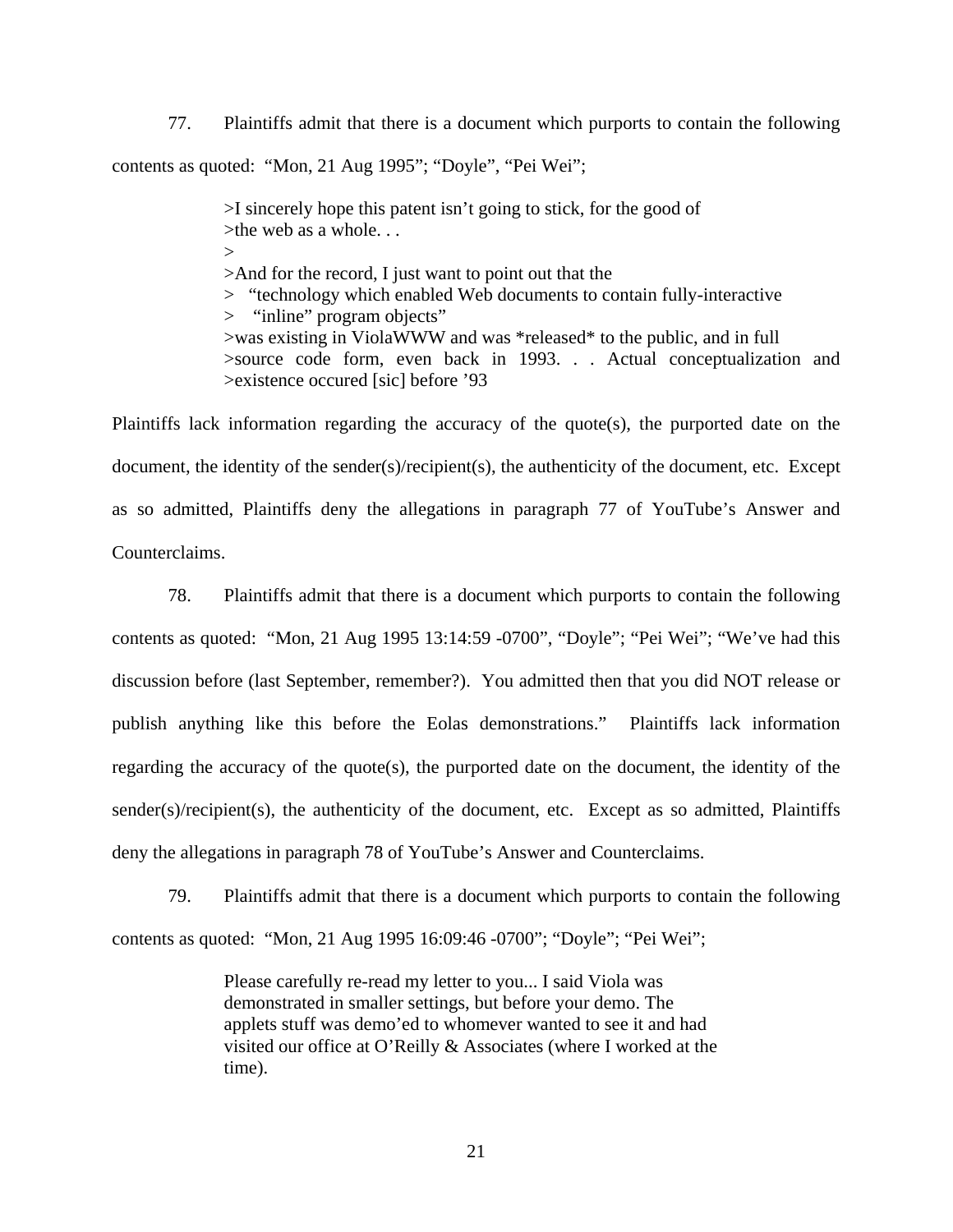This is what I wrote on the VRML list:

> Not that I wish to content [sic] on the point of simply who's first :) > But, let's see… (Wish I had kept better records and wrote papers >about things as they happened!)

 $\geq$ 

> Definitely by May 8, 1993 we had demonstrated that plotting demo

> (the very one shown in the viola paper) to visitors from a certain

> computer manufacturer… This demo was memorable because someone and I

> at ORA had lost sleep the night before the meeting, in order to cook up > that particular plotting demo :) We had to show something cool.

That date (May 93), at least, predates your demo if I'm not mistaken. Then around August 93, it was shown to a bunch of attendees at the first Web Conference in Cambridge. So, it was shown, just not with lots of publicity and noise.

I'm sure I could find more evidence if I spent/waste the time of digging thru archives.

If you're talking about any display code transferred over network, look at a number of predating systems, including say net-transmitted postscript (NeWS).

For transmitted interactive applications, even the early Viola (started around 88, relased [sic] 1991) had a viola-app net transfer tool (the idea is to have something like a Hypercard like environment on the scale of the net).

If you're talking about interactive apps \*specifically\* on the web, ie applets in-lined into HTML documents etc., and with bidirectional communications, then look at ViolaWWW as it existed around late '92 early '93.

Plaintiffs lack information regarding the accuracy of the quote(s), the purported date on the

document, the identity of the sender(s)/recipient(s), the authenticity of the document, etc.

Plaintiffs deny the allegations in paragraph 79 of YouTube's Answer and Counterclaims.

80. Plaintiffs lack knowledge or information sufficient to form a belief as to the truth

of the allegations in paragraph 80 of YouTube's Answer and Counterclaims and, on that basis,

deny them.

81. Plaintiffs admit that a publicly available opinion issued by the Federal Circuit Court of Appeals cited as 399 F.3d 1325, 1335 (Fed. Cir. 2005) contains the following statement: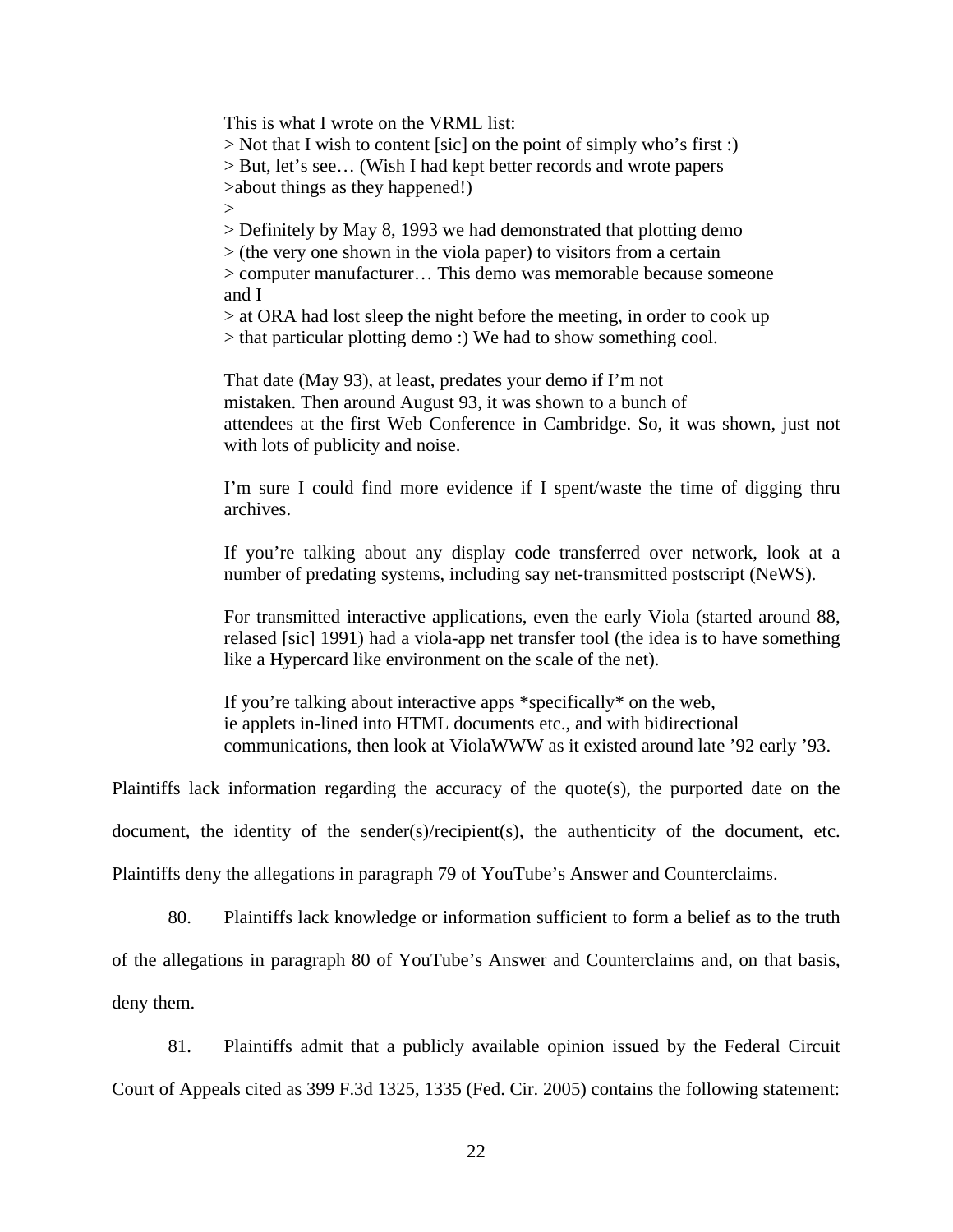In sum, with respect to the district court's prior art rulings, this court finds: the district court erred in finding as a matter of law that DX34 was abandoned, suppressed or concealed within the meaning of section  $102(g)$ ; Wei's May 7, 1993 demonstration to two Sun Microsystems employees without confidentiality agreements was a public use under section 102(b); and the district court erred in its JMOL that DX37 did not as a matter of law anticipate or render the '906 patent obvious. As a result, this court remands for additional proceedings on these issues.

The opinion speaks for itself, and thus no further response is required. To the extent a further response is required, Plaintiffs answer as follows: denied.

82. Plaintiffs lack knowledge or information sufficient to form a belief as to the truth of the allegations in paragraph 82 of YouTube's Answer and Counterclaims and, on that basis, deny them.

83. Plaintiffs lack knowledge or information sufficient to form a belief as to the truth of the allegations in paragraph 83 of YouTube's Answer and Counterclaims and, on that basis, deny them.

84. Plaintiffs lack knowledge or information sufficient to form a belief as to the truth of the allegations in paragraph 84 of YouTube's Answer and Counterclaims and, on that basis, deny them.

85. Plaintiffs lack knowledge or information sufficient to form a belief as to the truth of the allegations in paragraph 85 of YouTube's Answer and Counterclaims and, on that basis, deny them.

86. Plaintiffs lack knowledge or information sufficient to form a belief as to the truth of the allegations in paragraph 86 of YouTube's Answer and Counterclaims and, on that basis, deny them.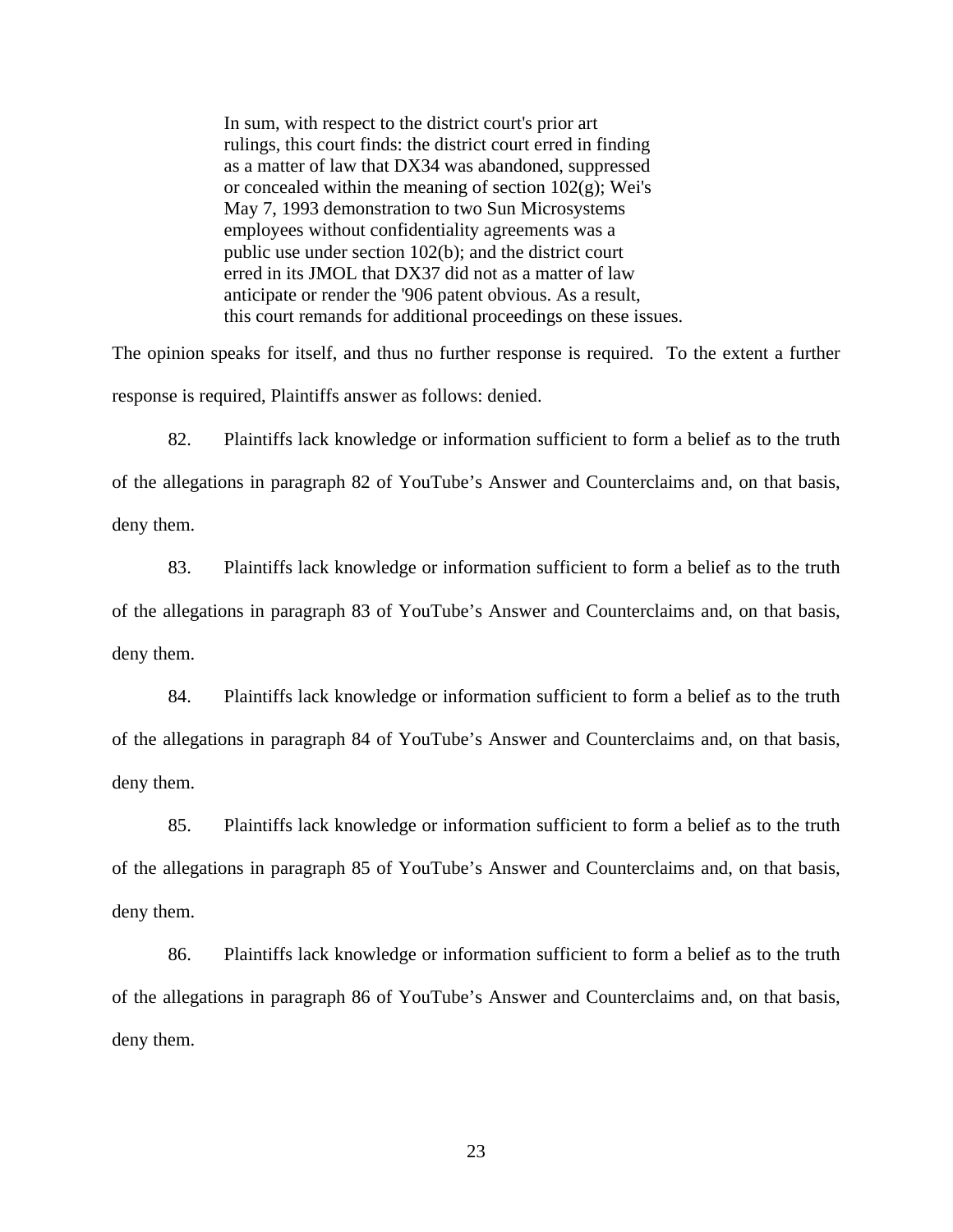87. Plaintiffs lack knowledge or information sufficient to form a belief as to the truth of the allegations in paragraph 87 of YouTube's Answer and Counterclaims and, on that basis, deny them.

88. Plaintiffs lack knowledge or information sufficient to form a belief as to the truth of the allegations in paragraph 88 of YouTube's Answer and Counterclaims and, on that basis, deny them.

89. Plaintiffs lack knowledge or information sufficient to form a belief as to the truth of the allegations in paragraph 89 of YouTube's Answer and Counterclaims and, on that basis, deny them.

90. Plaintiffs lack knowledge or information sufficient to form a belief as to the truth of the allegations in paragraph 90 of YouTube's Answer and Counterclaims and, on that basis, deny them.

91. Plaintiffs lack knowledge or information sufficient to form a belief as to the truth of the allegations in paragraph 91 of YouTube's Answer and Counterclaims and, on that basis, deny them.

92. Plaintiffs lack knowledge or information sufficient to form a belief as to the truth of the allegations in paragraph 92 of YouTube's Answer and Counterclaims and, on that basis, deny them.

93. Plaintiffs lack knowledge or information sufficient to form a belief as to the truth of the allegations in paragraph 93 of YouTube's Answer and Counterclaims and, on that basis, deny them.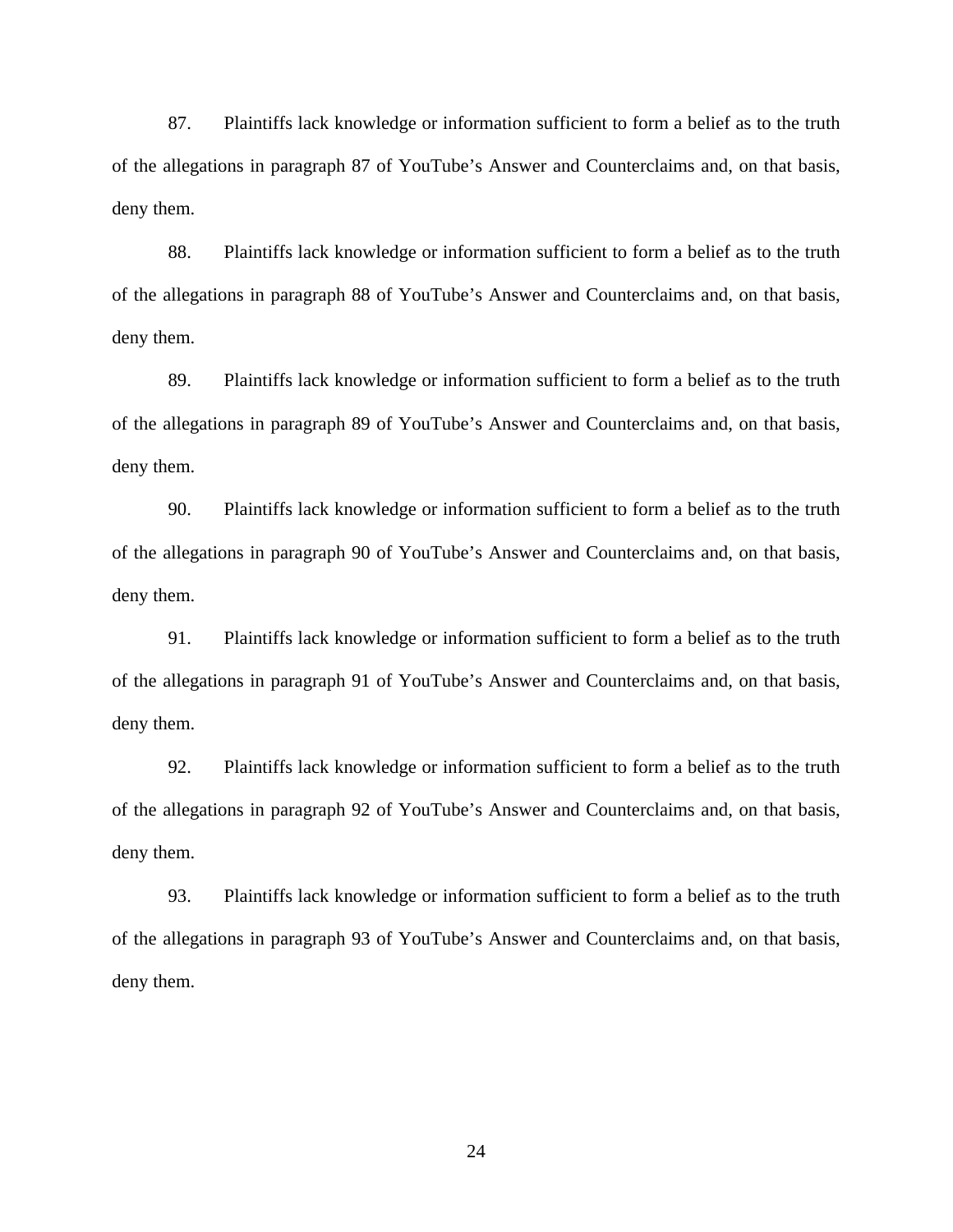94. Plaintiffs lack knowledge or information sufficient to form a belief as to the truth of the allegations in paragraph 94 of YouTube's Answer and Counterclaims and, on that basis, deny them.

95. The prosecution history for the '906 patent is publicly available. The publicly available prosecution history speaks for itself, and thus no further response is required. To the extent further response is required, Plaintiffs answer as follows: denied.

96. Plaintiffs deny the allegations in paragraph 96 of YouTube's Answer and Counterclaims.

## **3. [Allegation:] In 1998, during prosecution of the '906 patent, Doyle collected additional information about the ViolaWWW browser**

97. The prosecution history for the '906 patent is publicly available. The publicly available prosecution history speaks for itself, and thus no further response is required. To the extent further response is required, Plaintiffs answer as follows: denied.

98. Plaintiffs admit that the District Court issued a publicly available ruling (Docket

Number 491) in the action (N.D.Ill. 1:99-cv-626) which states:

Doyle created a file to hold all the information he found in 1998 about the Viola browser, and he labeled his file "Viola stuff." The "Viola Stuff" file included descriptions of two "beta" releases of the Viola browser, a version 3.0 release in February 1994, and a version 3.1 release in March 1994. There were public announcements in both cases of Internet addresses where "source and binary" code for the Viola browser could be found. He also found extensive links for various purported "demos" of the Viola browser's capabilities.

The ruling speaks for itself, and thus no further response is required. To the extent further response is required, Plaintiffs answer as follows: denied.

99. Plaintiffs admit that there is a document which purports to contain the following contents as quoted: "Wed, 31 Aug 1994 21:06:17 -0700"; "Doyle"; "Pei Wei"; "This is very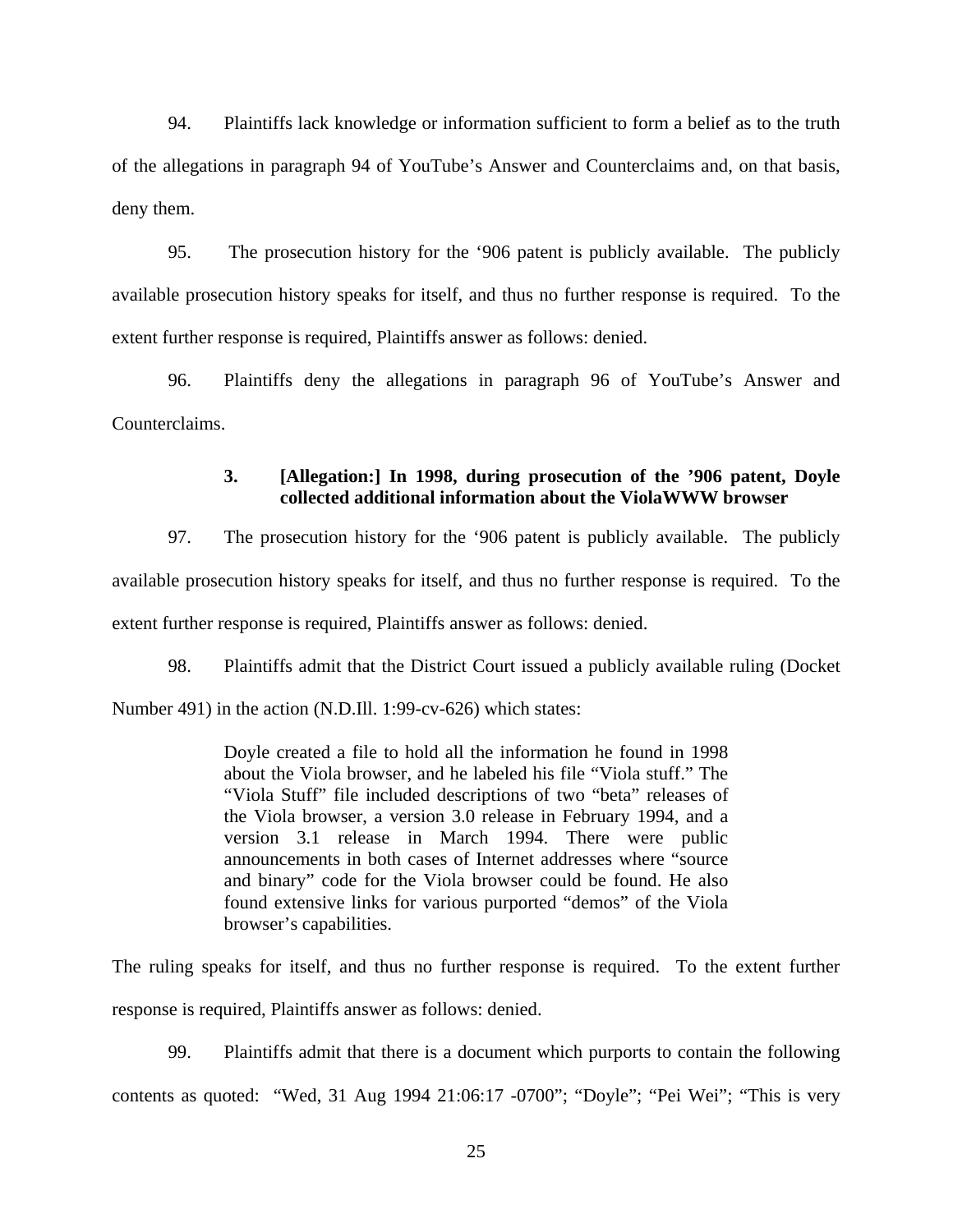interesting . . . But, I don't think this is the first case of program objects embedded in docs and transported over the WWW. ViolaWWW has had this capabilities [sic] for months and months now." Plaintiffs lack information regarding the accuracy of the quote(s), the purported date on the document, the identity of the sender(s)/recipient(s), the authenticity of the document, etc. Except as so admitted, Plaintiffs lack knowledge or information sufficient to form a belief as to the truth of the allegations in paragraph 99 of YouTube's Answer and Counterclaims and, on that basis, deny them.

100. Plaintiffs admit that there is a document which purports to contain the following contents as quoted: "Wed, 31 Aug 1994 23:36:55 -0700"; "Doyle"; "Pei Wei"; "Out of curiosity, did you publicly demonstrate this or publish any results before 1994? I remember talking to people from ORA at the first SIG-WEB meeting in November of 1993 and they said that no such features were yet publicly demonstrable in Viola. I seem to remember that they hinted at the time that someone was trying to get something to work, but it wasn't ready to show yet." Plaintiffs lack information regarding the accuracy of the quote(s), the purported date on the document, the identity of the sender(s)/recipient(s), the authenticity of the document, etc. Except as so admitted, Plaintiffs lack knowledge or information sufficient to form a belief as to the truth of the allegations in paragraph 100 of YouTube's Answer and Counterclaims and, on that basis, deny them.

101. Plaintiffs admit that there is a document which is accurately described as having links reading "Announcement" "Agenda" and "Photos of attendees" and having a heading "WWWWizardsWorkshop." Plaintiffs lack information regarding the accuracy of the quote(s), the purported date on the document, the identity of the sender(s)/recipient(s), the authenticity of the document, etc. Except as so admitted, Plaintiffs lack knowledge or information sufficient to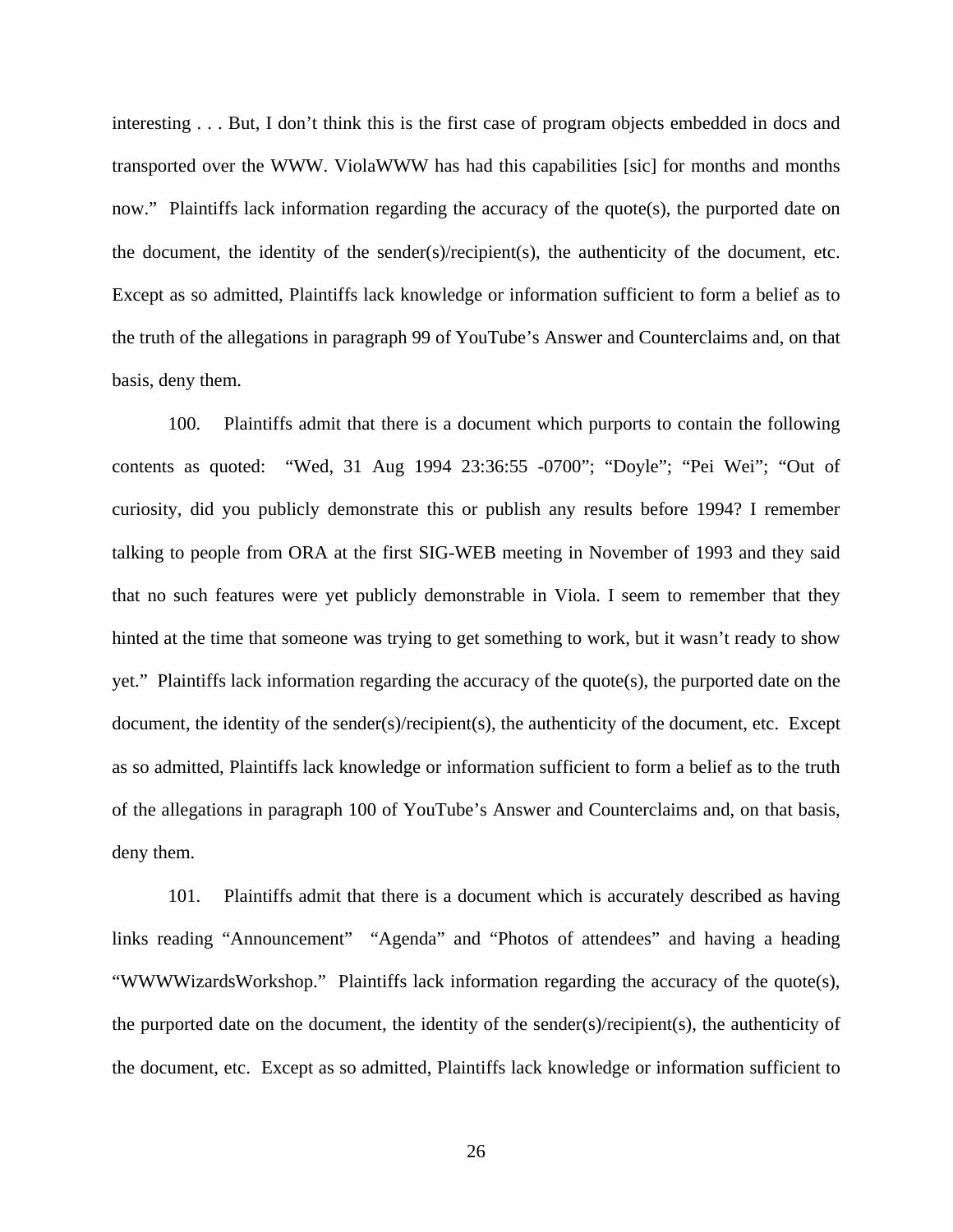form a belief as to the truth of the allegations in paragraph 101 of YouTube's Answer and Counterclaims and, on that basis, deny them.

102. Plaintiffs lack knowledge or information sufficient to form a belief as to the truth of the allegations in paragraph 102 of YouTube's Answer and Counterclaims and, on that basis, deny them.

103. Plaintiffs lack knowledge or information sufficient to form a belief as to the truth of the allegations in paragraph 103 of YouTube's Answer and Counterclaims and, on that basis, deny them.

104. Plaintiffs lack knowledge or information sufficient to form a belief as to the truth of the allegations in paragraph 104 of YouTube's Answer and Counterclaims and, on that basis, deny them.

105. Plaintiffs admit that the application for the '906 patent was filed on October 17, 1994. Plaintiffs admit that there is a document which purports to contain the following contents as quoted: "Date: Mon, 21, Aug 1995 16:09:46 -0700"; "Doyle"; "Pei Wei";

> That date (May 93), at least, predates your demo if I'm not mistaken. Then around August 93, it was shown to a bunch of attendees at the first Web Conference in Cambridge. So, it was shown, just not with lots of publicity and noise.

I'm sure I could find more evidence if I spent/waste the time of digging thru archives.

If you're talking about any display code transferred over network, look at a number of predating systems, including say net-transmitted postscript (NeWS).

For transmitted interactive applications, even the early Viola (started around 88, relased [sic] 1991) had a viola-app net transfer tool (the idea is to have something like a Hypercard like environment on the scale of the net).

If you're talking about interactive apps \*specifically\* on the web, ie applets in-lined into HTML documents etc., and with bidirectional communications, then look at ViolaWWW as it existed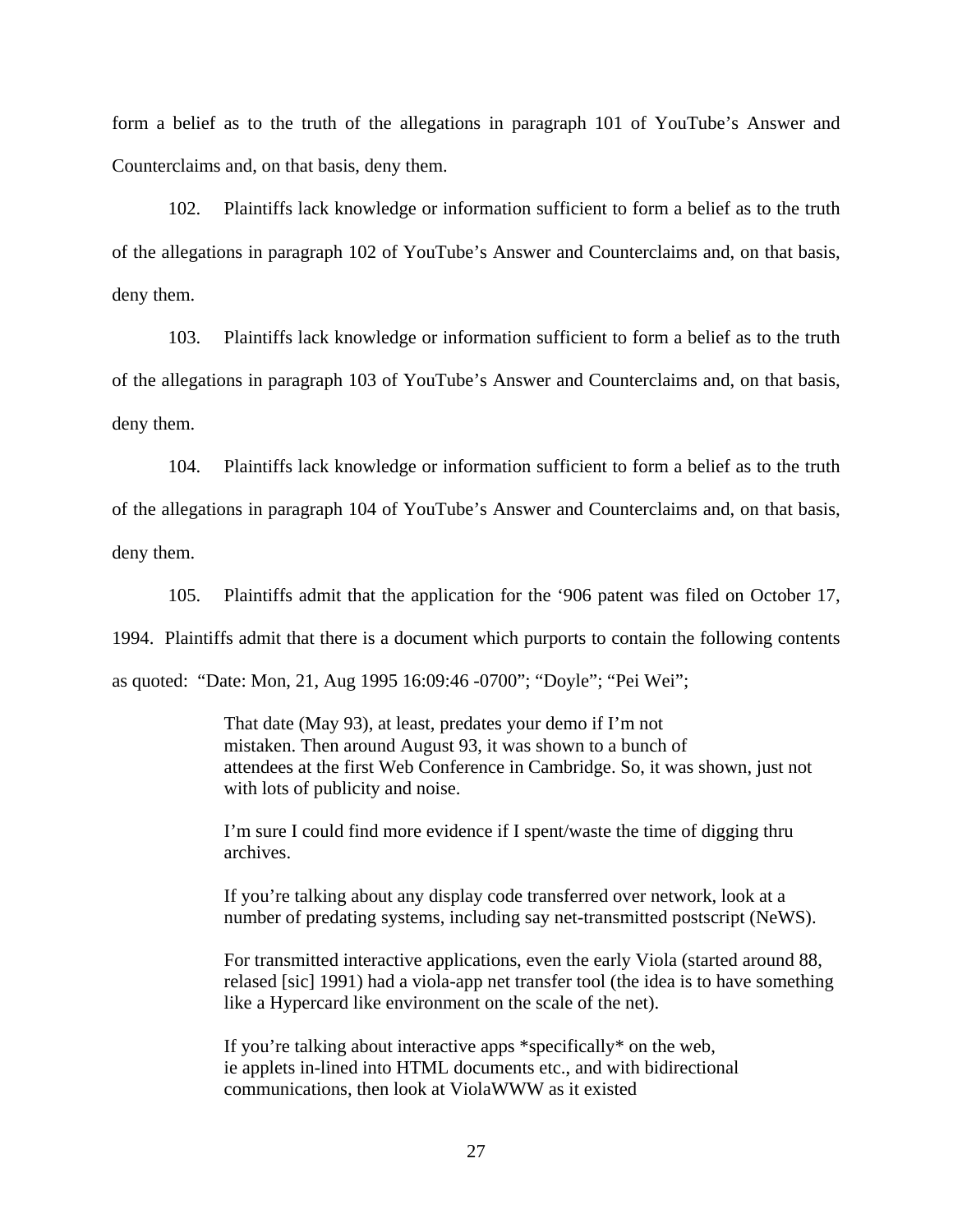around late '92 early '93.

Plaintiffs lack information regarding the accuracy of the quote(s), the purported date on the document, the identity of the sender(s)/recipient(s), the authenticity of the document, etc. Except as so admitted, Plaintiffs lack knowledge or information sufficient to form a belief as to the truth of the allegations in paragraph 105 of YouTube's Answer and Counterclaims and, on that basis, deny them.

106. Plaintiffs admit that the application for the '906 patent was filed on October 17, 1994. Except as so admitted, Plaintiffs lack knowledge or information sufficient to form a belief as to the truth of the allegations in paragraph 106 of YouTube's Answer and Counterclaims and, on that basis, deny them.

107. Plaintiffs admit that there is a document which purports to contain the following contents as quoted: "July 27, 1992";

> Please send WWW specific bugs to www-bugs@info.cern.ch, general comments to www-talk@info.cern.ch, and anything to wei@xcf.Berkeley.EDU.

Pei Y. Wei wei@xcf.Berkeley.EDU

Plaintiffs lack information regarding the accuracy of the quote(s), the purported date on the document, the identity of the sender(s)/recipient(s), the authenticity of the document, etc. Except as so admitted, Plaintiffs lack knowledge or information sufficient to form a belief as to the truth of the allegations in paragraph 107 of YouTube's Answer and Counterclaims and, on that basis, deny them.

108. Plaintiffs admit that there is a document which purports to contain the following contents as quoted: "Date: Fri, 28 Jan 94 08:02:44 -0800";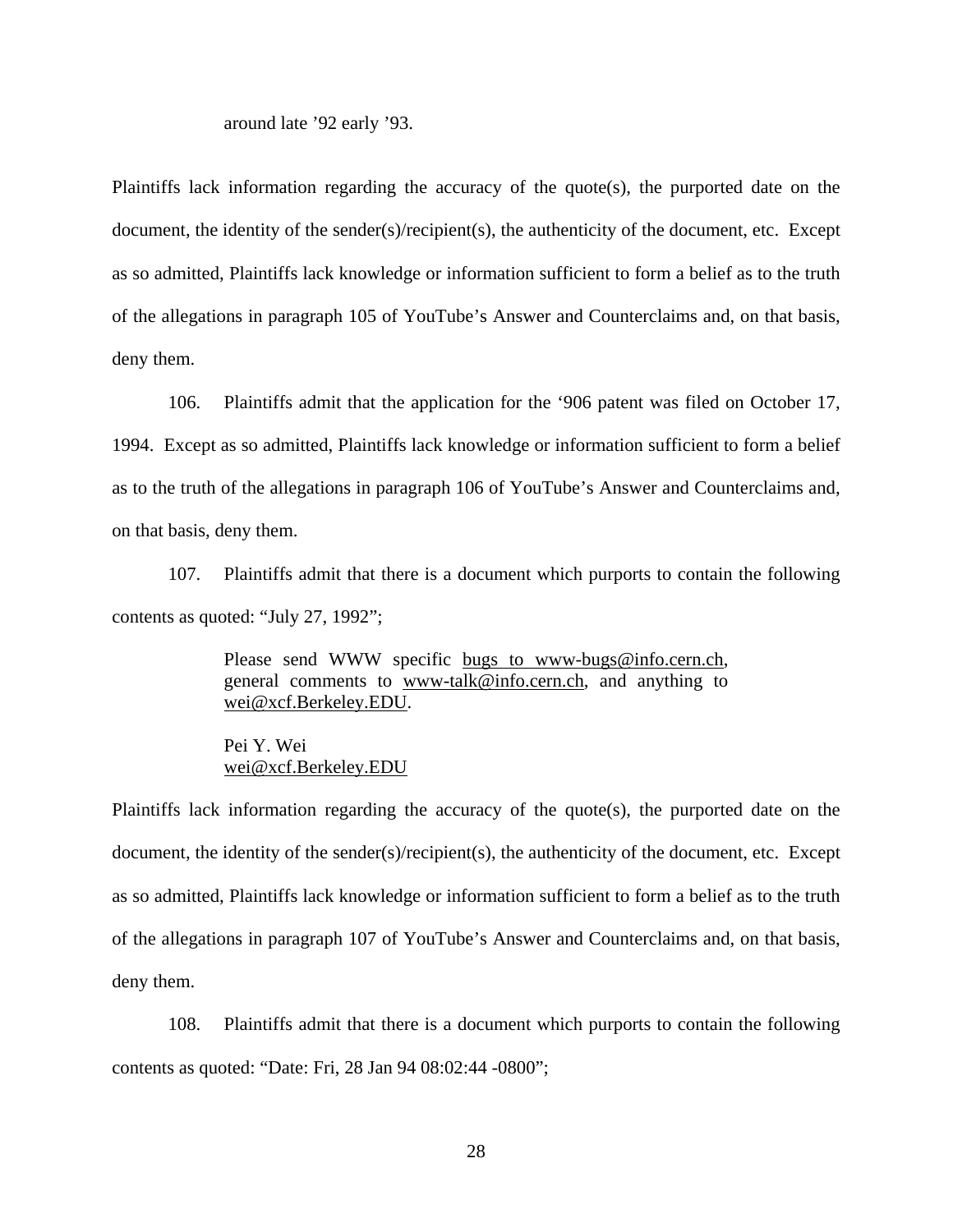Right now, the ViolaWWW that is under development can embed viola objects/applications inside of HTML documents. This is useful in that, for example, if you needed a hyper-active tree widget in your HTML document, and that HTML+ doesn't happen to define it, you could build it as a mini viola application. Same thing with customized input-forms that could conceivably do complicated client-side checking. Or, complex tables. Or, a chess board.

Plaintiffs lack information regarding the accuracy of the quote(s), the purported date on the document, the identity of the sender(s)/recipient(s), the authenticity of the document, etc. Except as so admitted, Plaintiffs lack knowledge or information sufficient to form a belief as to the truth of the allegations in paragraph 108 of YouTube's Answer and Counterclaims and, on that basis, deny them.

109. Plaintiffs admit that there is a document which purports to contain the following contents as quoted:

The new ViolaWWW is now available for ftp'ing. It's beta and feedback is very welcomed. The README file follows…

ViolaWWW, Version 3.0 Beta Feb 23 1994

ViolaWWW is an extensible World Wide Web hypermedia browser for XWindows.

….

 $\overline{a}$  $\overline{a}$ 

 $\overline{a}$ 

Notable features in the new ViolaWWW \_\_\_\_\_\_\_\_\_\_\_\_\_\_\_\_\_\_\_\_\_\_\_\_\_\_\_\_\_\_\_\_\_

….

….

<sup>\*</sup>Embeddable in-document and in-toolbar programmable viola objects. A document can embed mini voila applications (ie: a chess board), or can cause mini apps to be placed in the toolbar.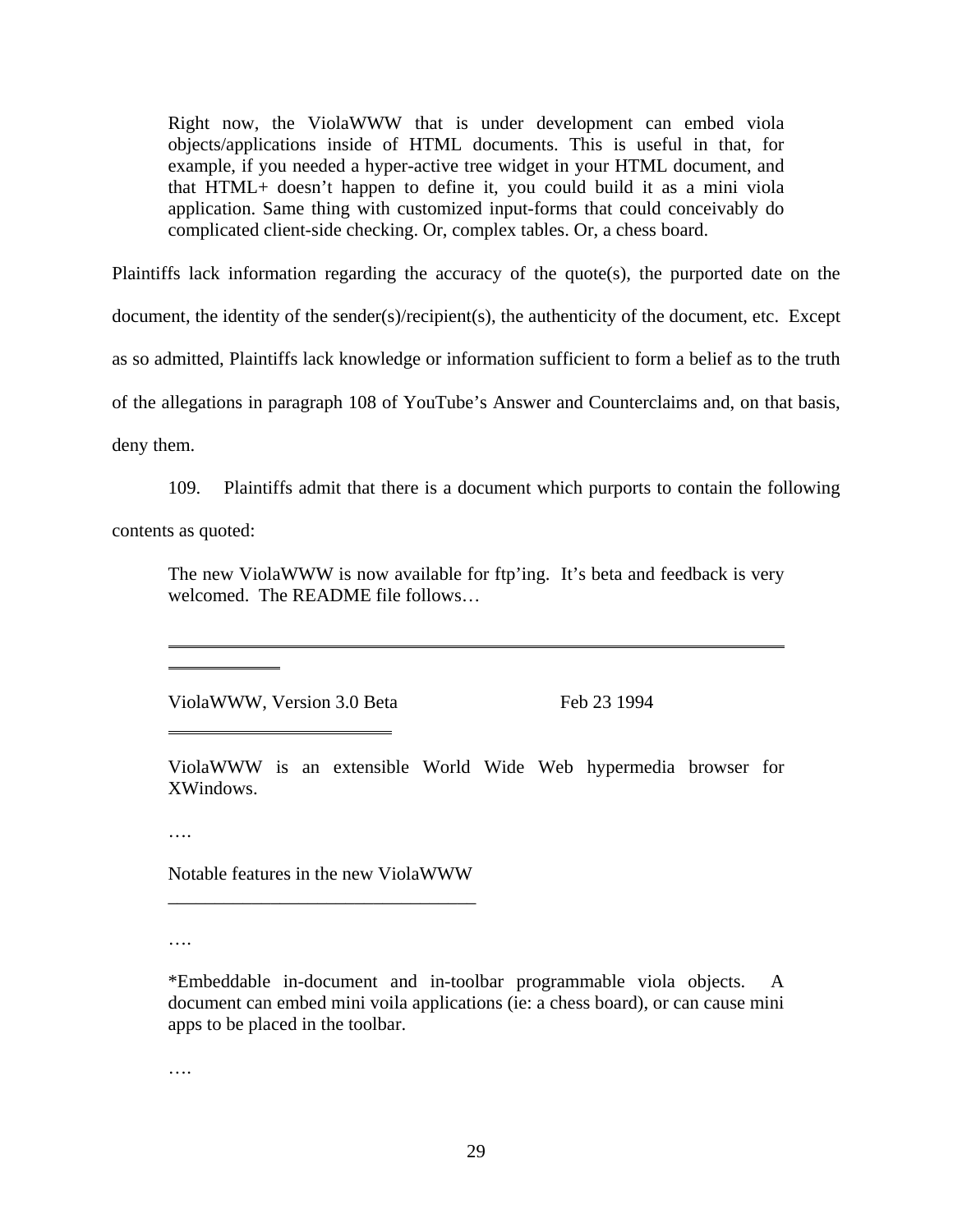### Availability \_\_\_\_\_\_\_\_\_\_

Source and binary can be found in ftp://ora.com/pub/www/viola. Sparc binary is supplied.

….

Pei Y. Wei (wei@ora.com) O'Reilly & Associates, Inc.

Plaintiffs lack information regarding the accuracy of the quote(s), the purported date on the document, the identity of the sender(s)/recipient(s), the authenticity of the document, etc. Except as so admitted, Plaintiffs lack knowledge or information sufficient to form a belief as to the truth of the allegations in paragraph 109 of YouTube's Answer and Counterclaims and, on that basis, deny them.

110. Plaintiffs admit that there is a document which purports to contain the following contents as quoted:

ViolaWWW, Version 3.1 Beta Mar 23 1994

ViolaWWW is an extensible World Wide Web hypermedia browser for XWindows.

….

 $\overline{a}$ 

Notable features in the new ViolaWWW \_\_\_\_\_\_\_\_\_\_\_\_\_\_\_\_\_\_\_\_\_\_\_\_\_\_\_\_\_\_\_\_\_

….

\*Embeddable in-document and in-toolbar programmable viola objects. A document can embed mini voila applications (ie: a chess board), or can cause mini apps to be placed in the toolbar.

….

Availability \_\_\_\_\_\_\_\_\_\_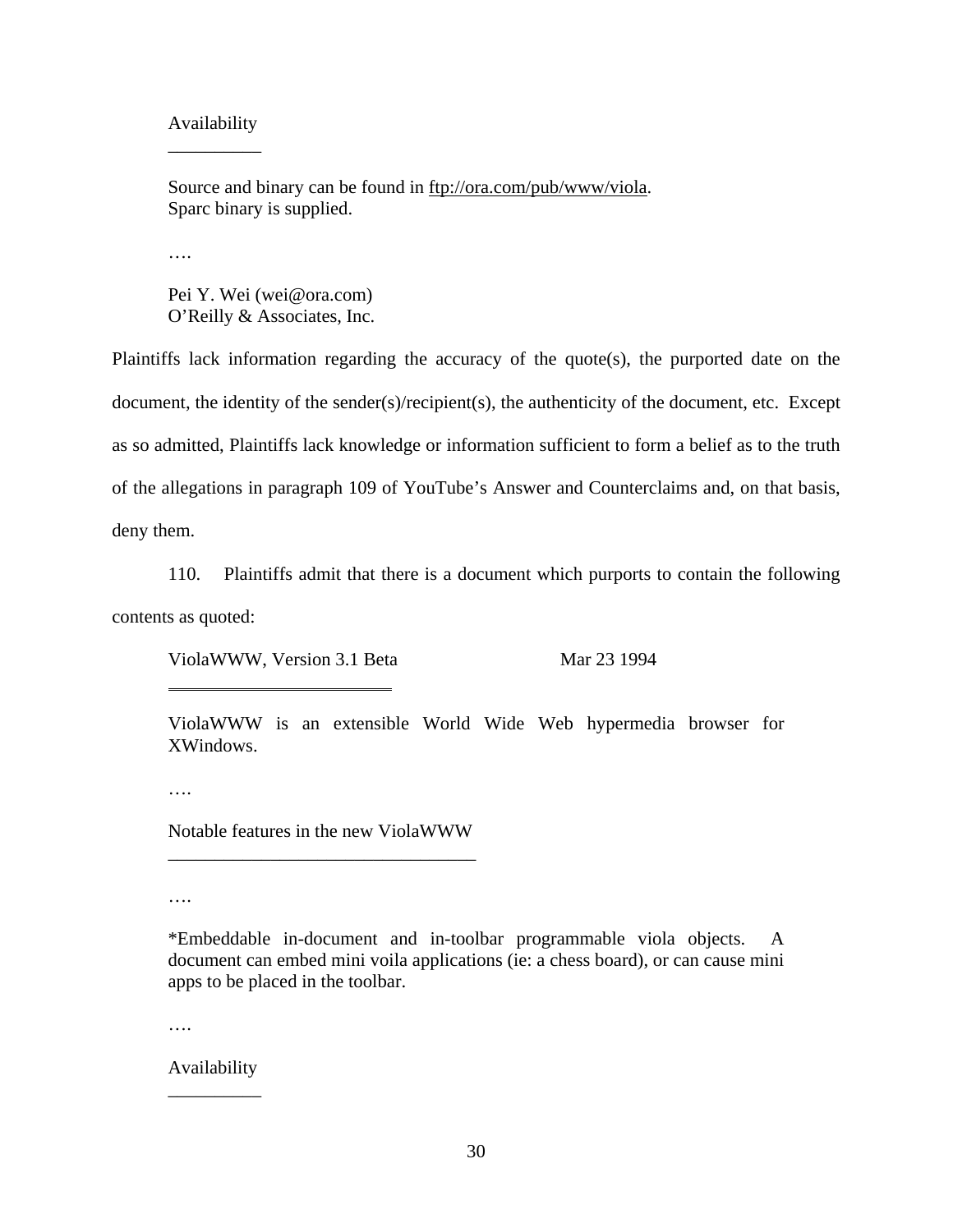Source and binary can be found in ftp://ora.com/pub/www/viola. Sparc binary is supplied.

….

Pei Y. Wei (wei@ora.com) O'Reilly & Associates, Inc.

Plaintiffs lack information regarding the accuracy of the quote(s), the purported date on the document, the identity of the sender(s)/recipient(s), the authenticity of the document, etc. Except as so admitted, Plaintiffs lack knowledge or information sufficient to form a belief as to the truth of the allegations in paragraph 110 of YouTube's Answer and Counterclaims and, on that basis, deny them.

111. Plaintiffs admit that there is a document which purports to contain the following contents as quoted: "plotDemo.html." Plaintiffs lack information regarding the accuracy of the quote(s), the purported date on the document, the identity of the sender(s)/recipient(s), the authenticity of the document, etc. Except as so admitted, Plaintiffs lack knowledge or information sufficient to form a belief as to the truth of the allegations in paragraph 111 of YouTube's Answer and Counterclaims and, on that basis, deny them.

112. Plaintiffs admit that there is a document which purports to contain the following contents as quoted: "plot.v." Plaintiffs lack information regarding the accuracy of the quote(s), the purported date on the document, the identity of the sender(s)/recipient(s), the authenticity of the document, etc. Except as so admitted, lacks knowledge or information sufficient to form a belief as to the truth of the allegations in paragraph 112 of YouTube's Answer and Counterclaims and, on that basis, deny them.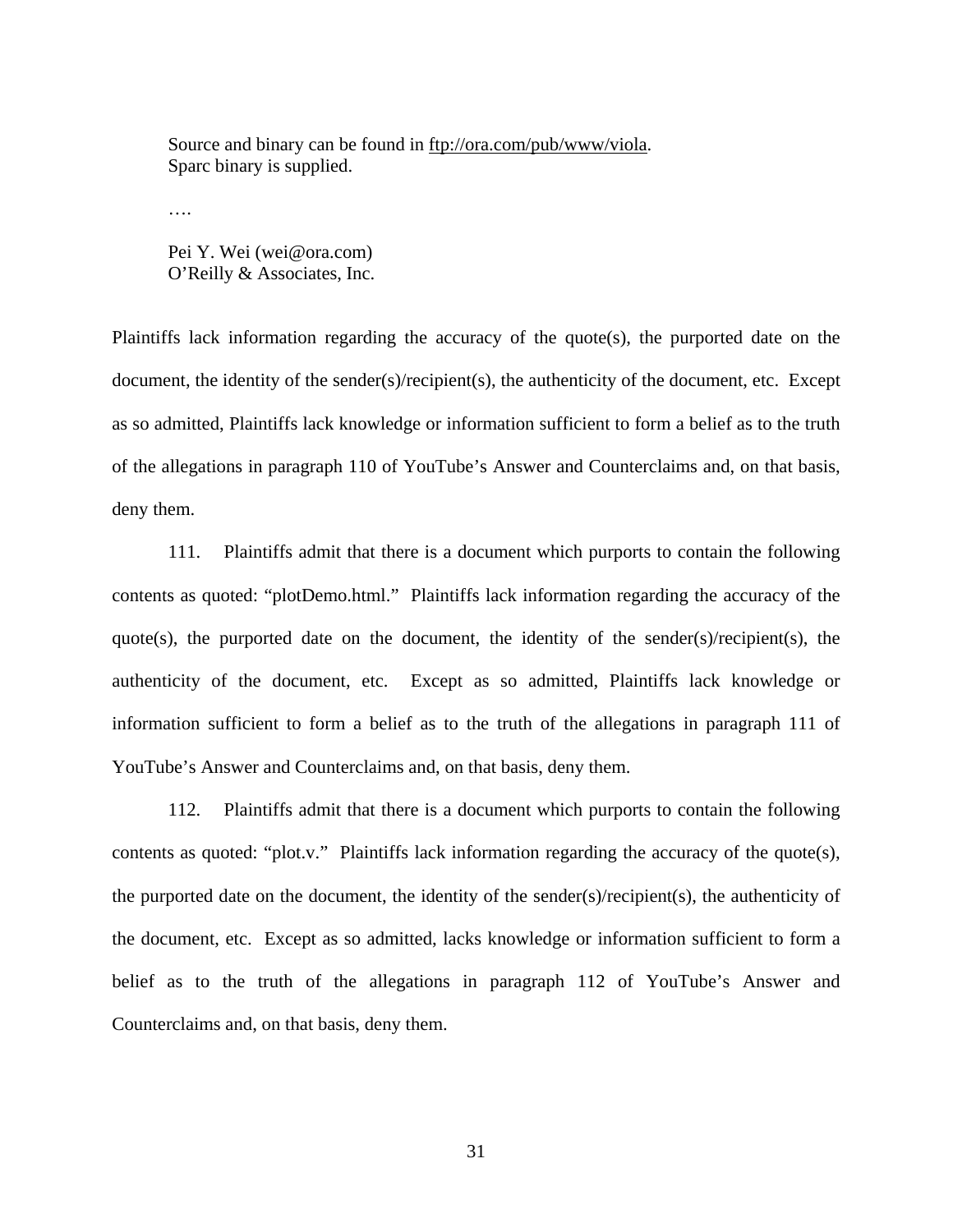113. Plaintiffs lack knowledge or information sufficient to form a belief as to the truth of the allegations in paragraph 113 of YouTube's Answer and Counterclaims and, on that basis, deny them.

114. Plaintiffs lack knowledge or information sufficient to form a belief as to the truth of the allegations in paragraph 114 of YouTube's Answer and Counterclaims and, on that basis, deny them.

115. Plaintiffs lack knowledge or information sufficient to form a belief as to the truth of the allegations in paragraph 115 of YouTube's Answer and Counterclaims and, on that basis, deny them.

116. Plaintiffs admit that there is a document which purports to contain the following contents as quoted: "Thu. 1 Sep 94 00:08:19 - 0700", "Doyle", "Pei Wei";

mddoyle@netcom.com (Michael D. Doyle):

> *As Pei's paper on Viola states, that package did not support what it calls*

> *"embeddable program objects" until 1994. As our WWW server shows*

> *(http://visembryo.ucsf.edu/), we demonstrated a fully functional volume*

> *visualization application embedded within a WWW document in 1993.*

Well, Viola's model was \*demonstrated\* in 1993, \*released\* freely in 1994.

But we may be comparing apples and kiwis here, and nevermind on this time thing as far as I'm concerned.

> *Furthermore, Viola merely implements an internal scripting language that*

> *allows one to code "mini application" scripts that are transferred to the* 

> *local client, and then interpreted an run locally on the client machine. As*

> *Pei correctly notes in his paper, this is similar to the use of EMACS'*

> *internal programming capabilities.*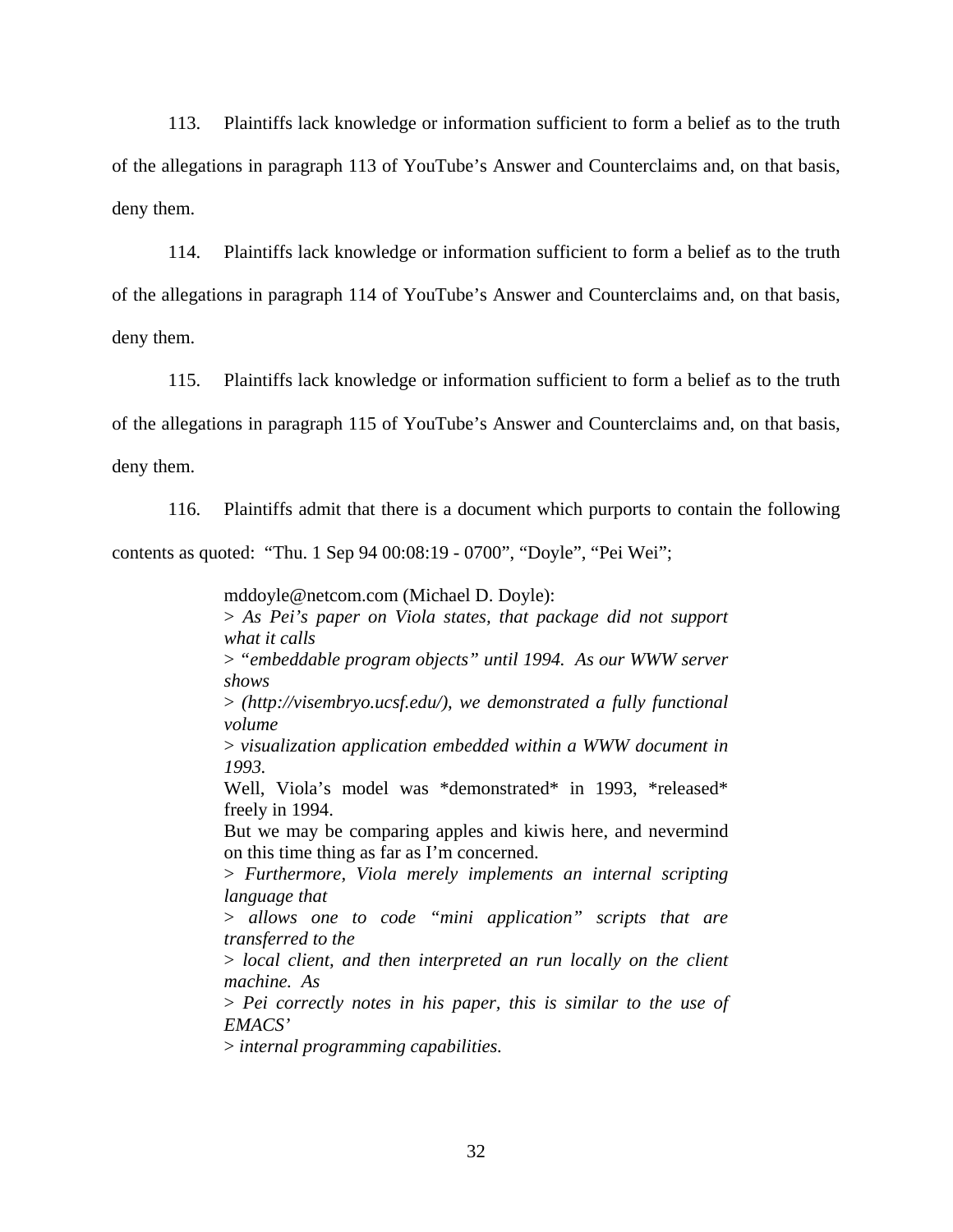Right, this is the basic approach in viola. The mention of OLE had me suspect that your system does not sue a scripting language. That's fine. It's just another way of doing it.

> *What we have accomplished is much different. Just as the Microsoft Windows*

> *OLE function allow any OLE-compliant application to be embedded, in its*

> *native form, within, for example, a MS Word for Windows document, we can*

> *embed ANY interactive application IN ITS NATIVE FORM within a WWW document.*

> *These program objects not only effectively encapsulate both data and* 

> *methods, they also "encapsulate" computational resources, since the the*

> *program objects are, themselves, client server applications that actually* 

> *run remotely on one or more distributed computational server. The access*

> *of the remote machines is transparent to the user, allowing, for example,* 

> *someone running a WWW client on a laptop to interactively manipulate and* 

> *analyze huge datasets running on a distributed array of supercomputers*

> *distributed across the country.*

Actually, you could do it different ways. You could have the viola object running entirely locally, or have the object act as a front-end to a remote back-end.

There's no reason why Viola's model can't also do a client-server application (thou, OK not now quite the way you do it). The chatdrawing demo in the paper shows this. That mini app starts up, then makes a connection to a message relay server.

And, as for the plotting demo, it actually is really just a front-end that fires up a back-end plotting program (and the point is that that back-end could very well be running on a remote super computer instead of the localhost). For that demo, there is a simple protocol such that the front-end app could pass an X window ID to the back-end, and the back-end draws the graphics directly onto the window ViolaWWW has opened for it. (Viola scripts are compiled to byte-codes for speed's sake, but no, it's not fast enough to do the computation necessary for the plotting!)

Anyway, it sounds like what you have is a really defined standard interface (akin to the OLE API), where as Viola's model doesn't have a one (yet :-) -- Viola uses scripting rather than a stardard API for the glues.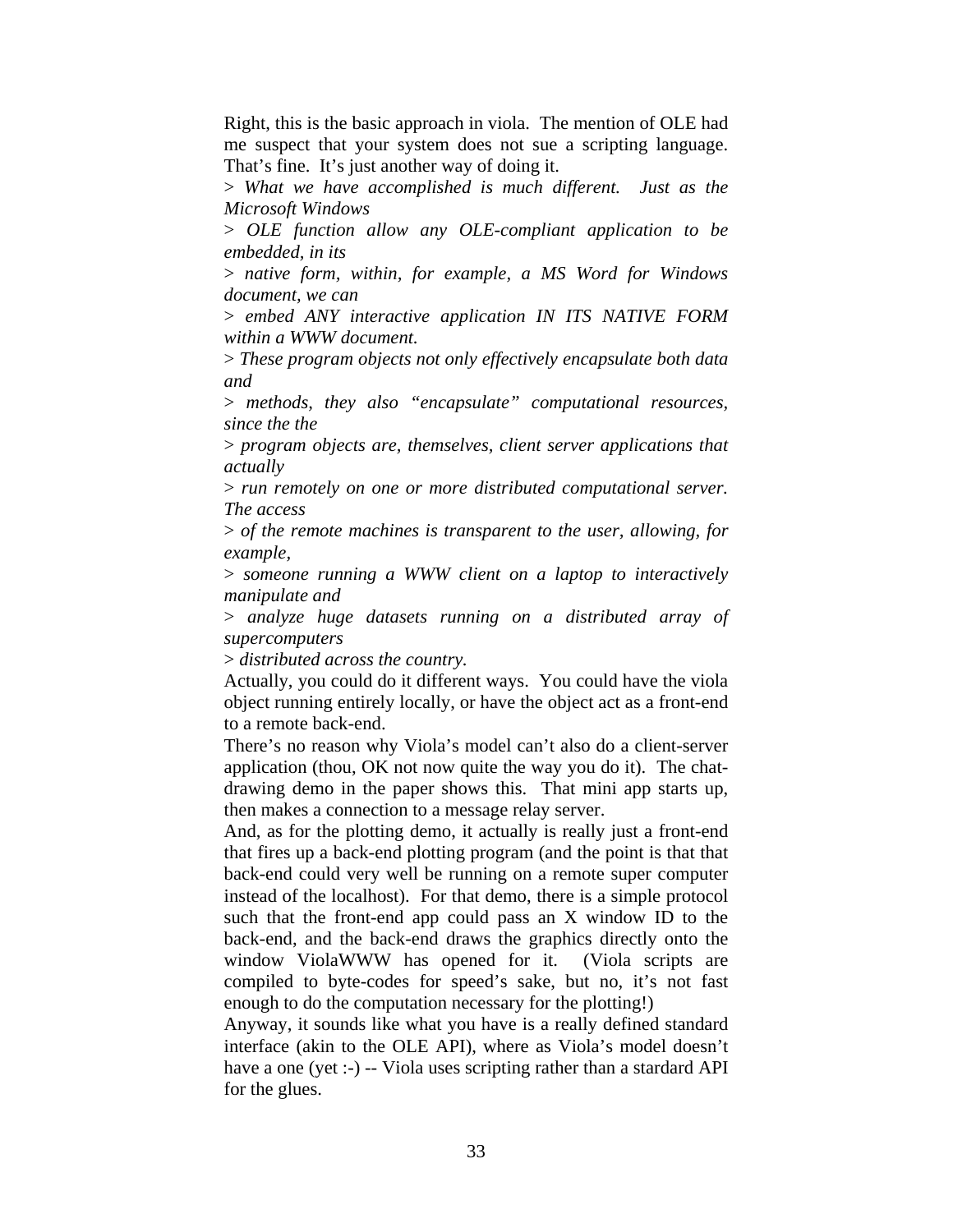> *The applicability for VR systems is obvious. One of the major hurdles to*  > *widespread acceptance of VR technology has been the burden of large local* > *computational resources. Our approach allows that computational burden to*  > *be distributed to suitable remote "visualization engines," thereby allowing* > *users to employ low-end machines to access sophisticated graphical*  > *environments. It further allows easy access to those applications through* > *the World Wide Web.* Yup. No arguments here… There seems to be a few different ways to do VRML. I was more interested in offering yet another piece of what it might take to realise VRML.

Plaintiffs lack information regarding the accuracy of the quote(s), the purported date on the

document, the identity of the sender(s)/recipient(s), the authenticity of the document, etc. Except

as so admitted, Plaintiffs lack knowledge or information sufficient to form a belief as to the truth

of the allegations in paragraph 116 of YouTube's Answer and Counterclaims and, on that basis,

deny them.

117. Plaintiffs admit that there is a document which purports to contain the following

contents as quoted: "Date: Wed 31, Aug 94 23:16:41 - 0700"; "Doyle"; "Pei Wei";

Not that I wish to content on the point of simply who's first :) But, let's see… Wish I had kept better records and wrote papers about things as they happened!)

Definitely by May 8, 1993 we had demonstrated that plotting demo (the very one shown in the viola paper) to visitors from a certain computer manufacturer… This demo was memorable because someone and I at ORA had lost sleep the night before the meeting, in order to cook up that particular plotting demo :) We had to show something cool.

That demo wasn't very hard to do because by that time the basic capability was already in place for violaWWW to fetch viola objects over HTTP (or whatever) and plug them into documents. Of course, our wire-frame plotting demo isn't anywhere as comphrehensive as yours. But, the point was that there was a way to embed programmable & interactive objects into HTML documents.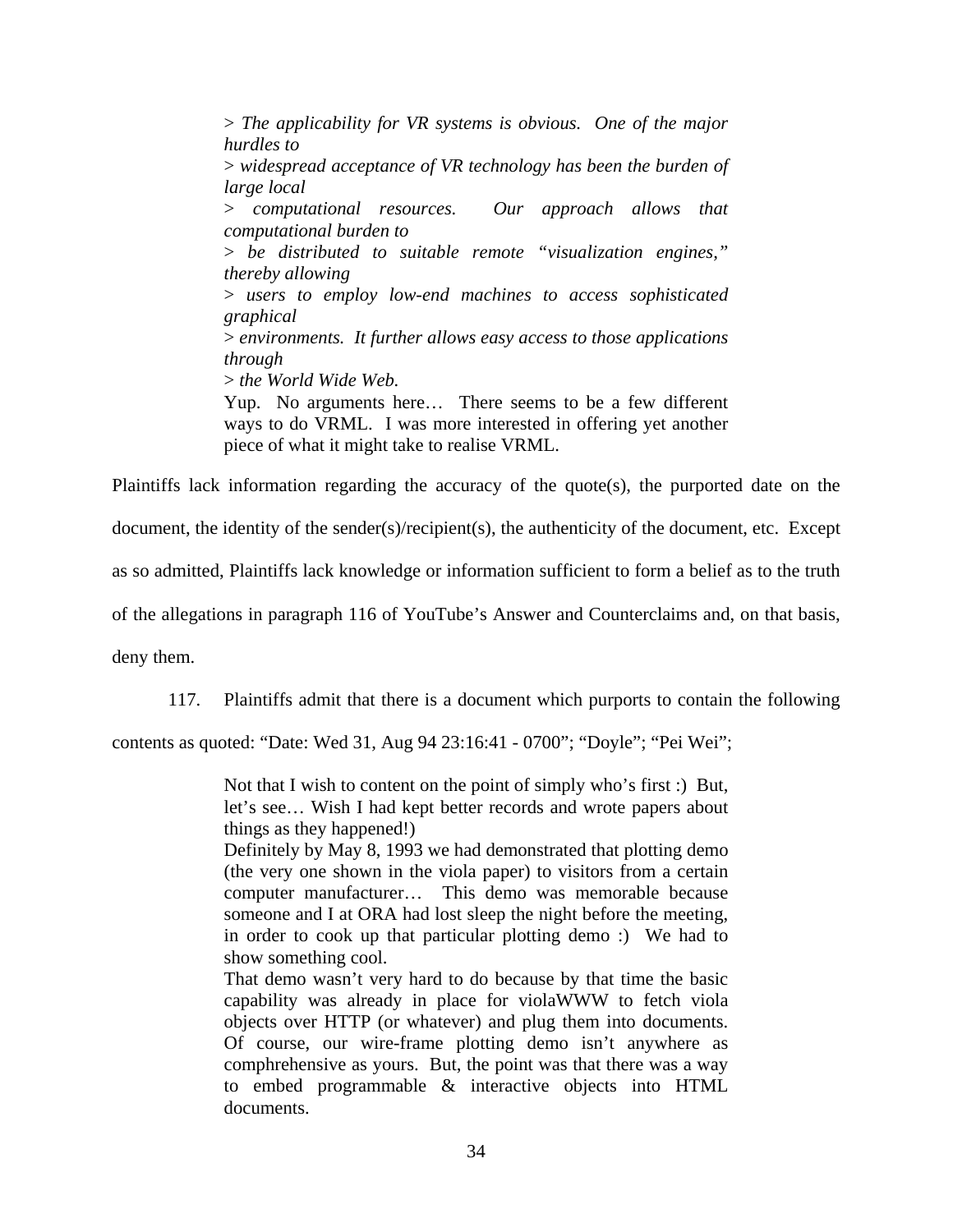You see, the basic object/interpreter engine has been in viola from day one of the old ViolaWWW from mid 1992. So basically it just had to wait until the second (current) incarnation of ViolaWWW for the HTML widget (as it were) to get good enough such that it was feasible to embed such interactive objects inside of a document.

If I dig more and harder into my archives I might find more earlier evidence of having shown this to outside parties (we do these demos to interested parties some times)… Unfortunately I don't remember when it was (definitely earlier than May 93) that we showed Time Bernners-Lee a very early demo of the second ViolaWWW with embedded interactive objects.

I don't know how your system works (maybe you could post or send me some detailed info or URLs), but I should mention that Viola's basic approach is to use an interpreter to run the "program objects" (as opposed to linked-in executables).

I have say, thou [sic], that lots of this stuff is still in the Research & Demo stage, and there's still lots of details to work out.

Plaintiffs admit that there is a document which purports to contain the following contents as

quoted: "Mon, 21 Aug 1995 16:09:46 -0700"; "Doyle"; "Pei Wei";

Please carefully re-read my letter to you... I said Viola was demonstrated in smaller settings, but before your demo. The applets stuff was demo'ed to whomever wanted to see it and had visited our office at O'Reilly & Associates (where I worked at the time).

This is what I wrote on the VRML list:

 $>$  Not that I wish to content [sic] on the point of simply who's first :) > But, let's see… (Wish I had kept better records and wrote papers >about things as they happened!)

 $\geq$ 

> Definitely by May 8, 1993 we had demonstrated that plotting demo

 $>$  (the very one shown in the viola paper) to visitors from a certain

> computer manufacturer… This demo was memorable because someone and I

> at ORA had lost sleep the night before the meeting, in order to cook up > that particular plotting demo :) We had to show something cool.

That date (May 93), at least, predates your demo if I'm not

mistaken. Then around August 93, it was shown to a bunch of

attendees at the first Web Conference in Cambridge. So, it was shown, just not with lots of publicity and noise.

I'm sure I could find more evidence if I spent/waste the time of digging thru archives.

If you're talking about any display code transferred over network, look at a number of predating systems, including say net-transmitted postscript (NeWS).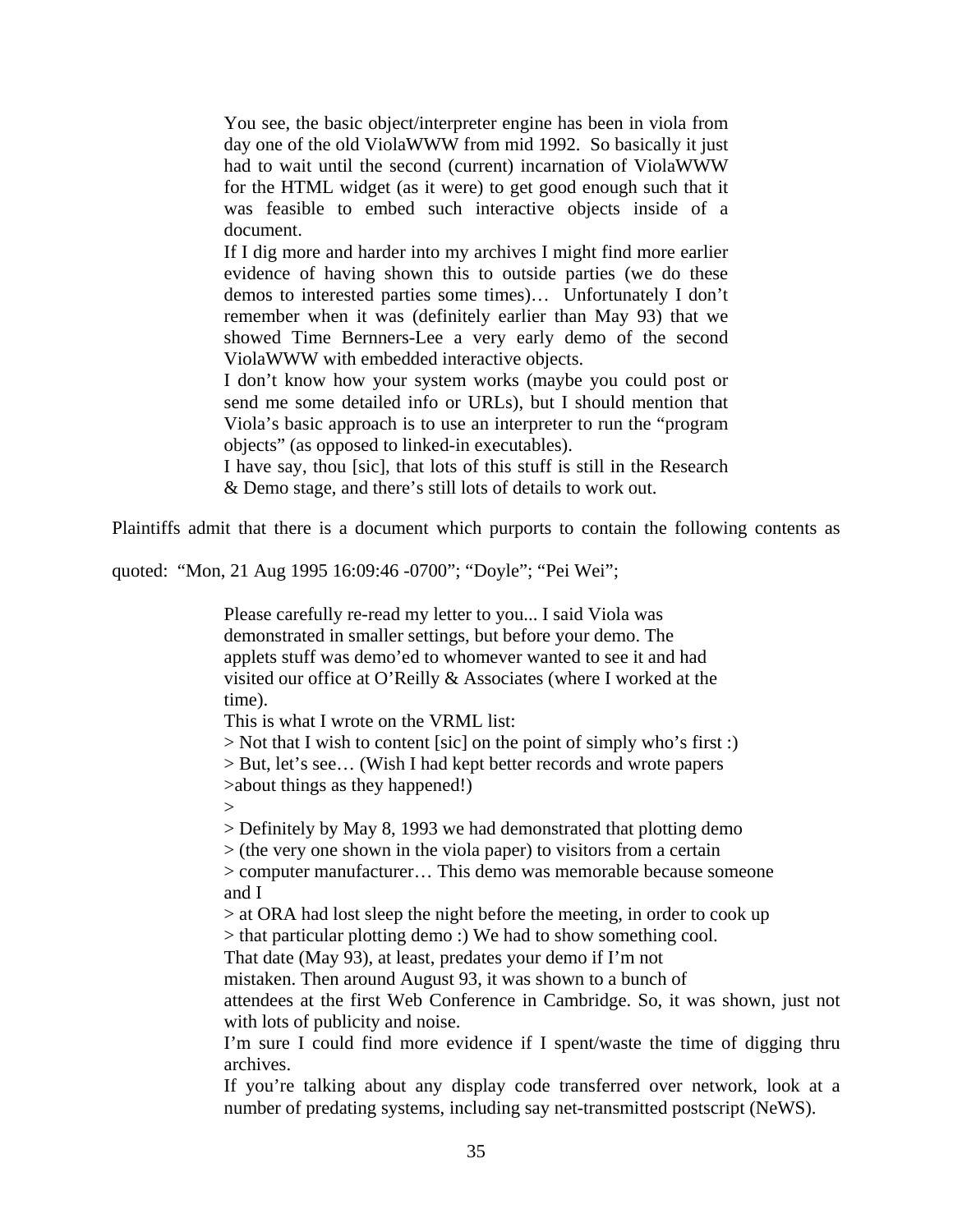For transmitted interactive applications, even the early Viola (started around 88, relased [sic] 1991) had a viola-app net transfer tool (the idea is to have something like a Hypercard like environment on the scale of the net).

If you're talking about interactive apps \*specifically\* on the web,

ie applets in-lined into HTML documents etc., and with bidirectional communications, then look at ViolaWWW as it existed around late '92 early '93.

Plaintiffs lack information regarding the accuracy of the quote(s), the purported dates on the documents, the identity of the sender(s)/recipient(s), the authenticity of the documents, etc. Except as so admitted, Plaintiffs lack knowledge or information sufficient to form a belief as to the truth of the allegations in paragraph 117 of YouTube's Answer and Counterclaims and, on that basis, deny them.

118. Plaintiffs admit that a publicly available opinion issued by the Federal Circuit Court of Appeals cited as 399 F.3d 1325, 1335 (Fed. Cir. 2005) contains the following statement:

> In sum, with respect to the district court's prior art rulings, this court finds: the district court erred in finding as a matter of law that DX34 was abandoned, suppressed or concealed within the meaning of section  $102(g)$ ; Wei's May 7, 1993 demonstration to two Sun Microsystems employees without confidentiality agreements was a public use under section 102(b); and the district court erred in its JMOL that DX37 did not as a matter of law anticipate or render the '906 patent obvious. As a result, this court remands for additional proceedings on these issues.

The opinion speaks for itself, and thus no further response is required. To the extent further response is required, Plaintiffs answer as follows: denied.

119. Plaintiffs deny the allegations in paragraph 119 of YouTube's Answer and Counterclaims.

120. Plaintiffs lack knowledge or information sufficient to form a belief as to the truth of the allegations in paragraph 120 of YouTube's Answer and Counterclaims and, on that basis, deny them.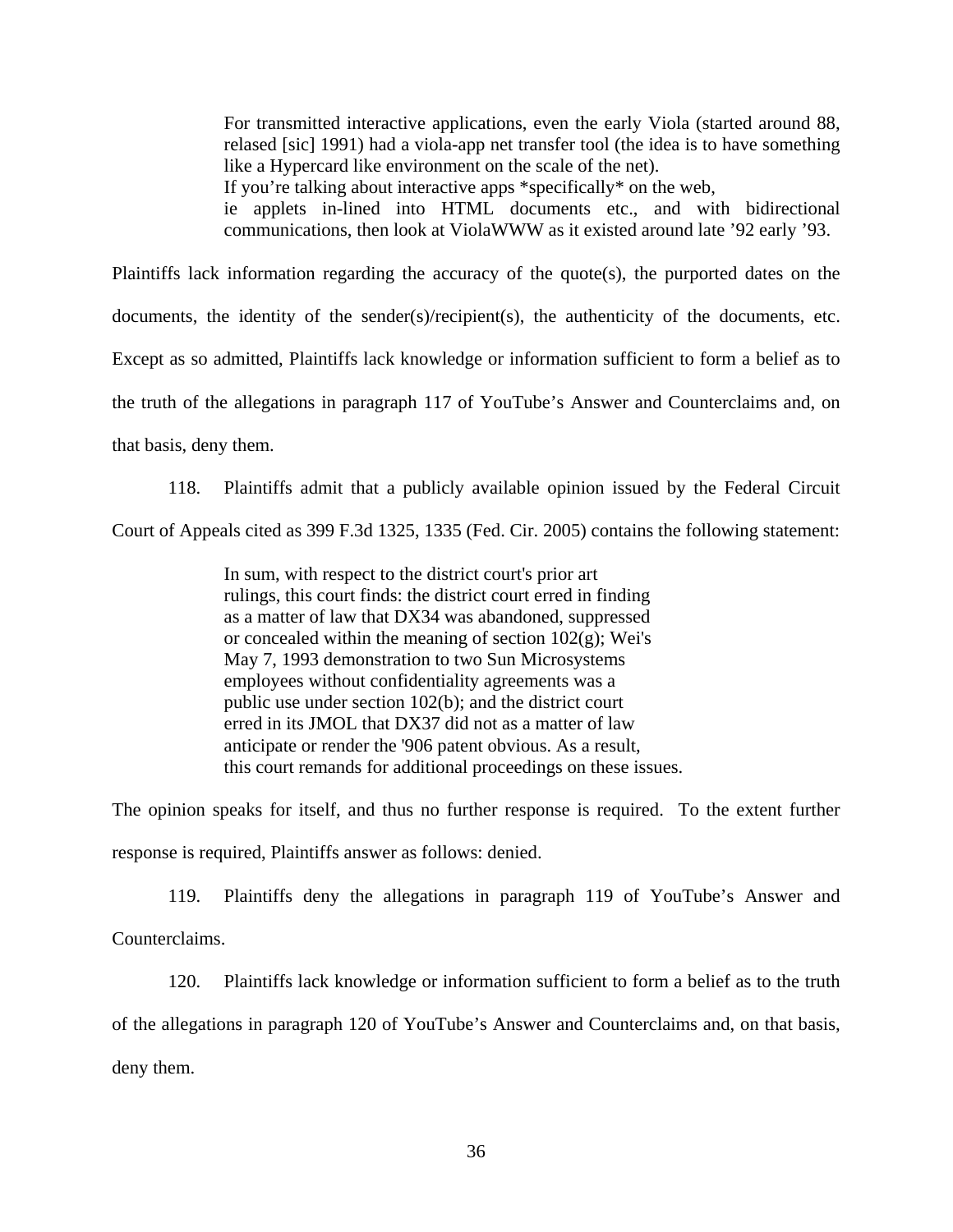121. Plaintiffs lack knowledge or information sufficient to form a belief as to the truth of the allegations in paragraph 121 of YouTube's Answer and Counterclaims and, on that basis, deny them.

122. Plaintiffs lack knowledge or information sufficient to form a belief as to the truth of the allegations in paragraph 122 of YouTube's Answer and Counterclaims and, on that basis, deny them.

123. Plaintiffs lack knowledge or information sufficient to form a belief as to the truth of the allegations in paragraph 123 of YouTube's Answer and Counterclaims and, on that basis, deny them.

124. Plaintiffs admit there are documents which purports to contain the following contents as quoted "very one" and "to visitors from a certain computer manufacturer." Plaintiffs lack information regarding the accuracy of the quote(s), the purported dates on the documents, the identity of the sender(s)/recipient(s), the authenticity of the documents, etc. Except as so admitted, Plaintiffs lack knowledge or information sufficient to form a belief as to the truth of the allegations in paragraph 124 of YouTube's Answer and Counterclaims and, on that basis, deny them.

125. Plaintiffs admit that a publicly available opinion issued by the Federal Circuit Court of Appeals cited as 399 F.3d 1325, 1335 (Fed. Cir. 2005) contains the following statement:

> In sum, with respect to the district court's prior art rulings, this court finds: the district court erred in finding as a matter of law that DX34 was abandoned, suppressed or concealed within the meaning of section  $102(g)$ ; Wei's May 7, 1993 demonstration to two Sun Microsystems employees without confidentiality agreements was a public use under section 102(b); and the district court erred in its JMOL that DX37 did not as a matter of law anticipate or render the '906 patent obvious. As a result, this court remands for additional proceedings on these issues.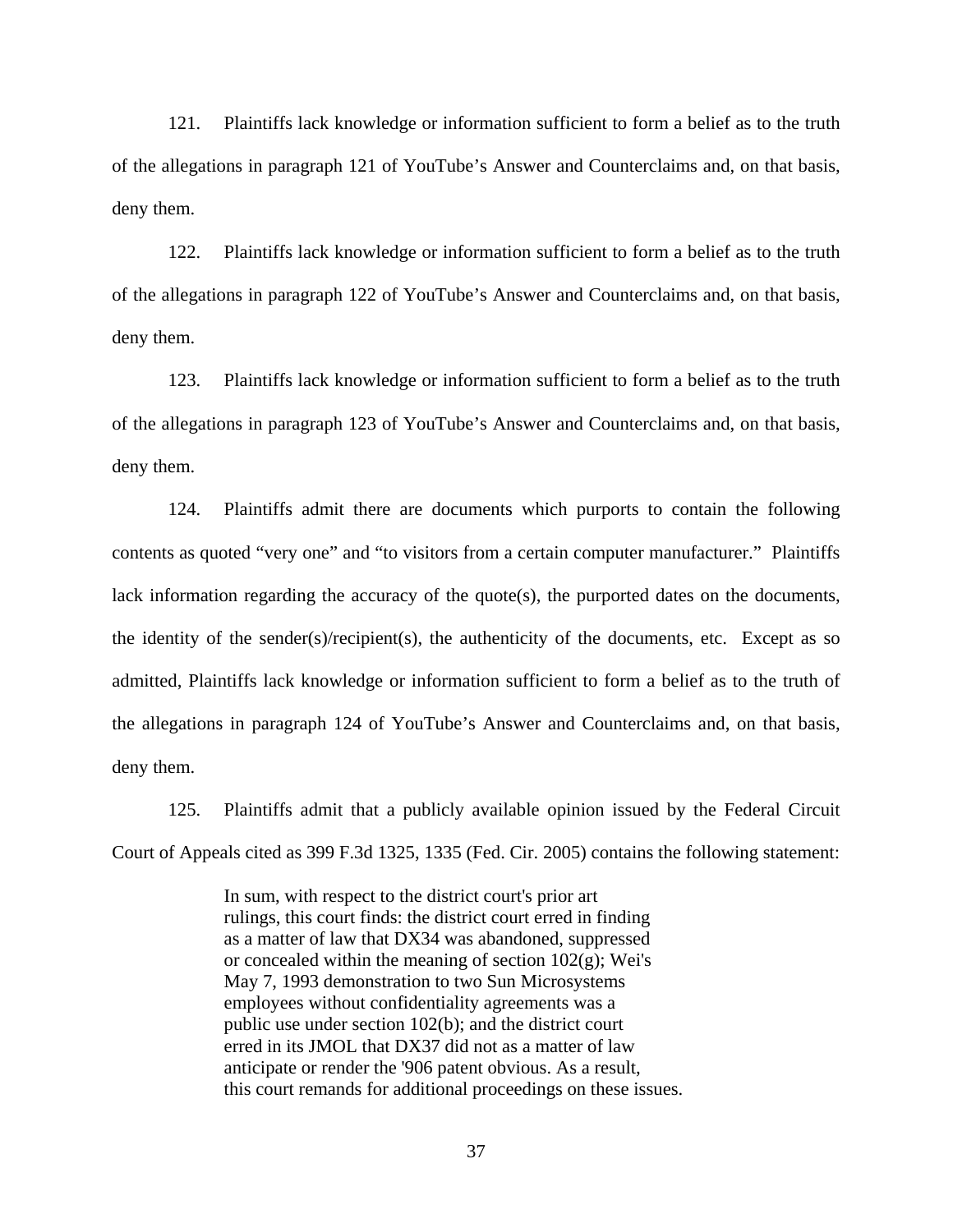The opinion speaks for itself, and thus no further response is required. To the extent further response is required, Plaintiffs answer as follows: denied.

126. The prosecution history for the '906 patent is publicly available. The publicly available prosecution history speaks for itself, and thus no further response is required. To the extent a further response is required, Plaintiffs answer as follows: denied.

127. Plaintiffs admit that Krueger previously testified in his deposition:

- Q. Are you familiar with something called the Viola browser?
- A. I've heard of it.
- Q. Do you know what it is?
- A. It's software that was developed by a man named Pei Wei.
- Q. Do you know when it was developed?
- A. No.
- Q. When did you first become aware of it?
- A. I think --

MR. AYERS: Objection. Form.

THE WITNESS: I think it was in late summer of 1998.

BY MR. STROY: Q. Did you or how did you first become aware of it?

A. I received a fax with a bunch of documents related to Viola.

- Q. Who was the fax from?
- A. I'm not sure.
- Q. Did the -- was there a cover letter on the fax?
- A. I don't remember.

Q. So did you have any idea when you got the fax why you had received it?

A. Yes. We were going to have a telephone conversation about it. So I was supposed to look at those documents before the telephone conversation.

Q. So when you say "we," who was -- who do you mean was going to have a conversation?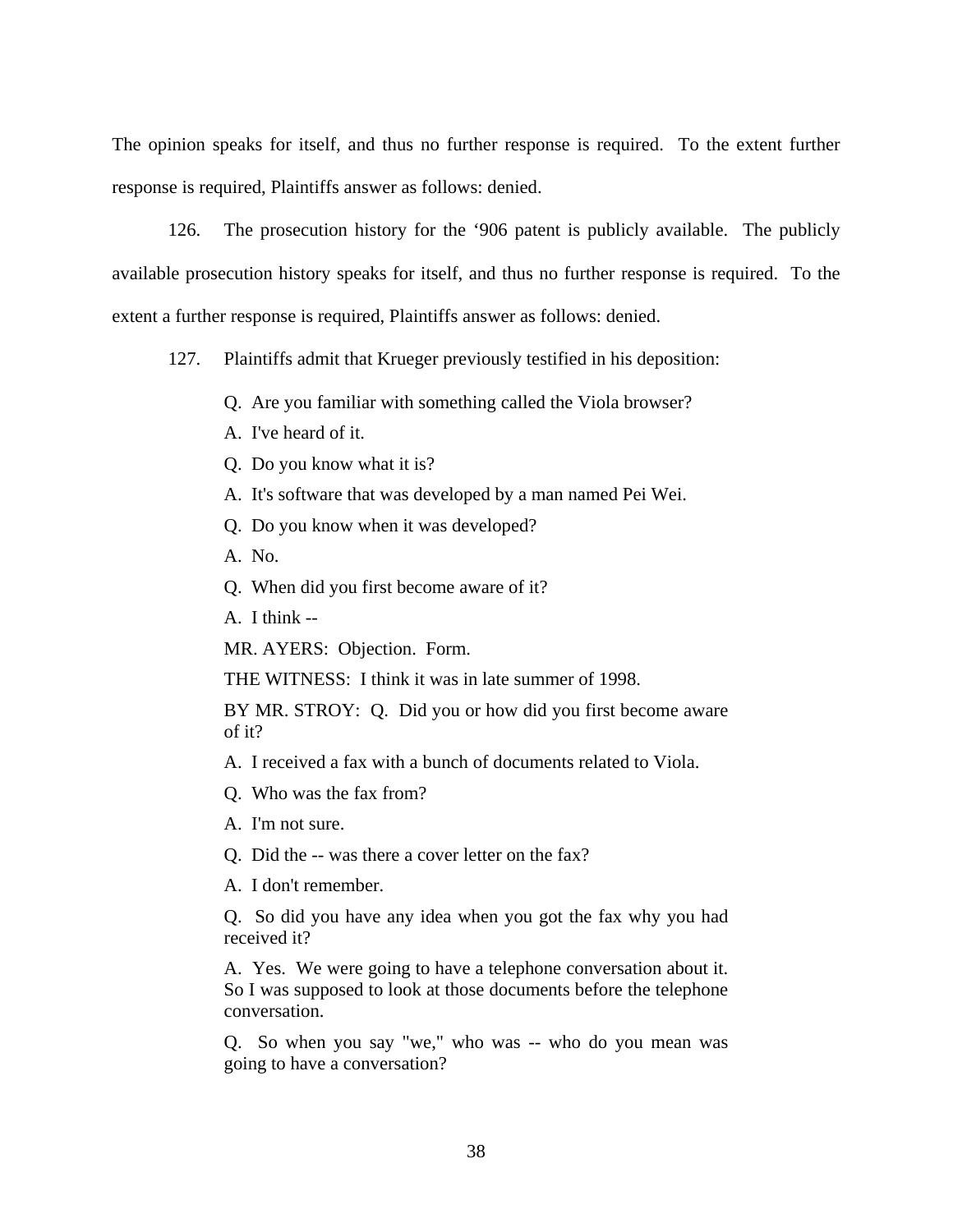A. I think it was someone from Robins Kaplan. There was an attorney from Baker & McKenzie, and I'm not sure if Mike Doyle was on the conversation or not. I just can't remember.

Q. And just to clarify, Robins Kaplan was then Eolas' counsel?

A. They were the litigation counsel on the Microsoft side.

Q. What was the -- so was the conversation you were going to have about Viola related to the Microsoft case?

MR. AYERS: And I'll object as calling for attorney-client privilege communication.

You can -- if you can answer the question without revealing the substance of -- the purpose of your conversation, you may do so.

THE WITNESS: What was the question again?

BY MR. STROY: Q. Was the conversation that you had planned to have related to the fax that you received containing the Viola information, was that conversation related to the Viola's versus Microsoft litigation?

A. No.

Q. Was it related to the prosecution of the '906 patent?

A. Yes.

Q. Do you remember, was there an outcome of that conversation with respect to your opinion as to the Viola browser?

A. I do.

Q. What was the outcome?

A. I made the decision not to submit those reference to the patent office.

Q. Why did you make that decision?

A. I decided they weren't prior art.

Q. Do you remember what the basis was for that?

A. Not completely, but I went through the documents and evaluate each one, decided they weren't prior art.

Q. Was that based on a technical view in terms of the disclosures in the Viola references? Or was that based on a timing -- timing aspects?

A. It could have been both, but I'm not sure which one -- which way was which.

Q. Did you come to that conclusion on your own?

A. We had a discussion.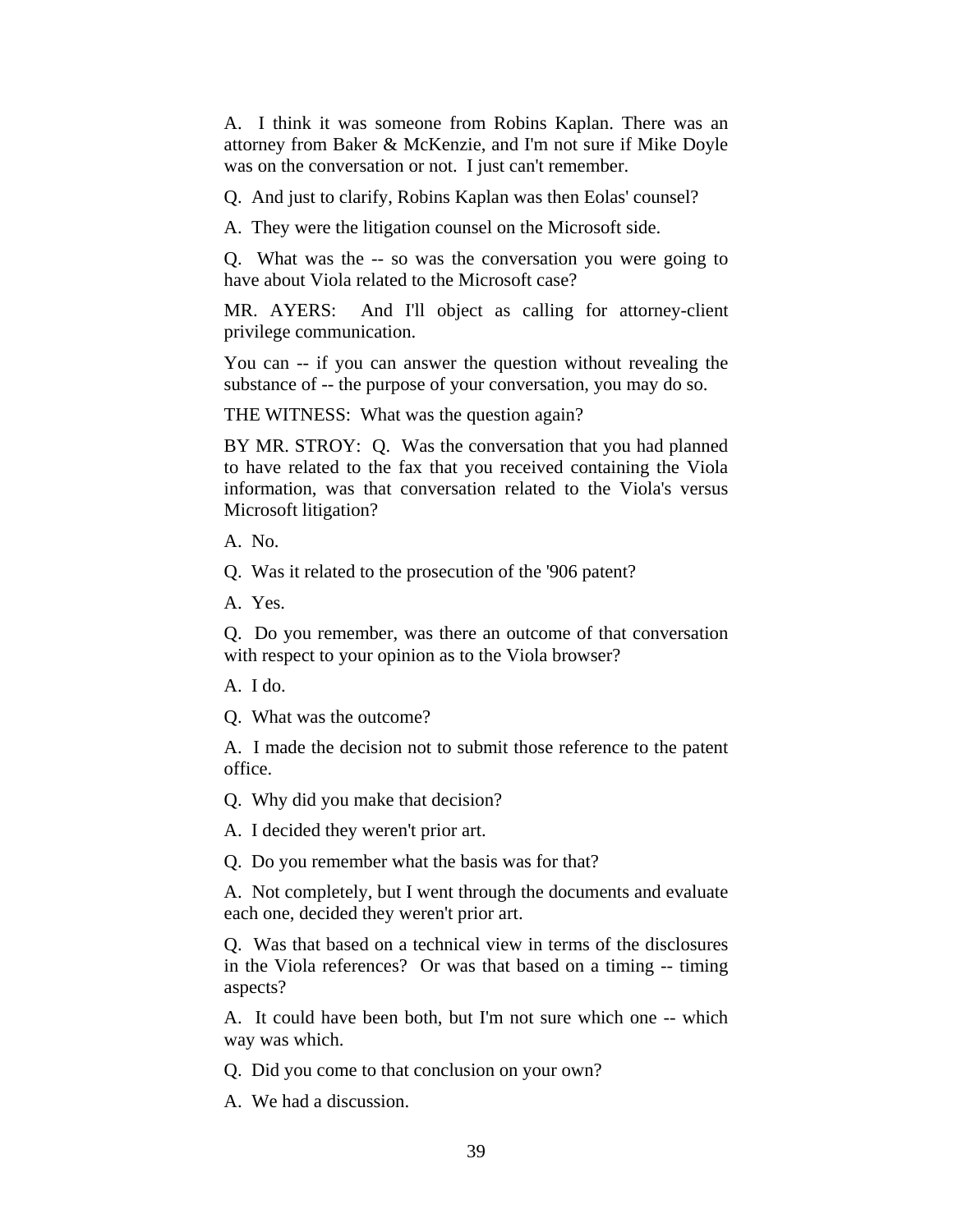Q. Well, so I guess what I mean was, was it initially your suggestion after having reviewed the documents that the Viola references were not prior art?

A. It was my decision at the end that they were not.

June 14, 2011, Deposition of Charles Krueger 58–61. Except as so admitted, Plaintiffs deny the

allegations in paragraph 127 of YouTube's Answer and Counterclaims.

128. Plaintiffs admit that Krueger previously testified in his deposition:

Q. Are you familiar with something called the Viola browser?

A. I've heard of it.

Q. Do you know what it is?

A. It's software that was developed by a man named Pei Wei.

Q. Do you know when it was developed?

A. No.

Q. When did you first become aware of it?

A. I think --

MR. AYERS: Objection. Form.

THE WITNESS: I think it was in late summer of 1998.

BY MR. STROY: Q. Did you or how did you first become aware of it?

A. I received a fax with a bunch of documents related to Viola.

Q. Who was the fax from?

A. I'm not sure.

Q. Did the -- was there a cover letter on the fax?

A. I don't remember.

Q. So did you have any idea when you got the fax why you had received it?

A. Yes. We were going to have a telephone conversation about it. So I was supposed to look at those documents before the telephone conversation.

Q. So when you say "we," who was -- who do you mean was going to have a conversation?

A. I think it was someone from Robins Kaplan. There was an attorney from Baker & McKenzie, and I'm not sure if Mike Doyle was on the conversation or not. I just can't remember.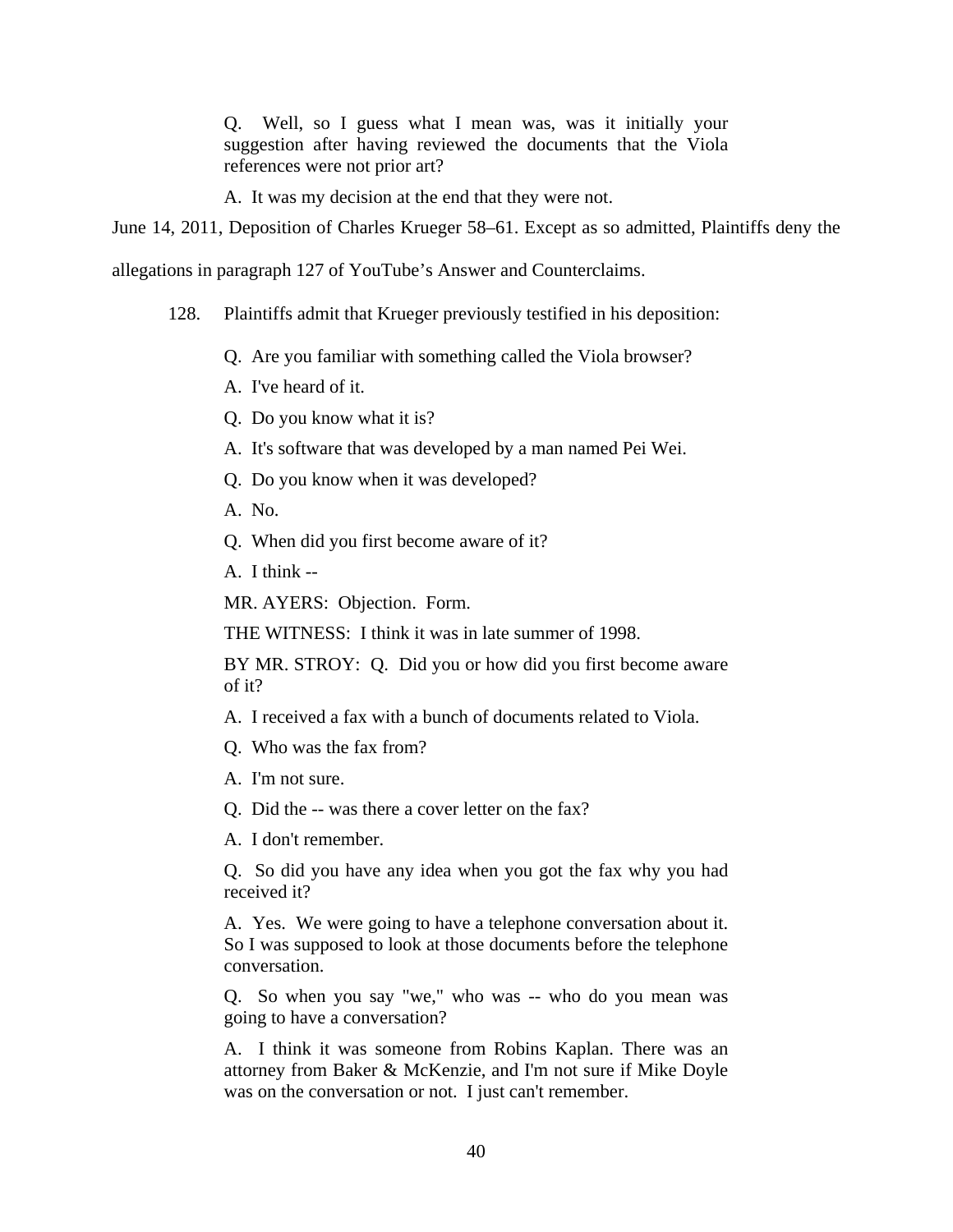Q. And just to clarify, Robins Kaplan was then Eolas' counsel?

A. They were the litigation counsel on the Microsoft side.

Q. What was the -- so was the conversation you were going to have about Viola related to the Microsoft case?

MR. AYERS: And I'll object as calling for attorney-client privilege communication.

You can -- if you can answer the question without revealing the substance of -- the purpose of your conversation, you may do so.

THE WITNESS: What was the question again?

BY MR. STROY: Q. Was the conversation that you had planned to have related to the fax that you received containing the Viola information, was that conversation related to the Viola's versus Microsoft litigation?

A. No.

Q. Was it related to the prosecution of the '906 patent?

A. Yes.

Q. Do you remember, was there an outcome of that conversation with respect to your opinion as to the Viola browser?

A. I do.

Q. What was the outcome?

A. I made the decision not to submit those reference to the patent office.

Q. Why did you make that decision?

A. I decided they weren't prior art.

Q. Do you remember what the basis was for that?

A. Not completely, but I went through the documents and evaluate each one, decided they weren't prior art.

Q. Was that based on a technical view in terms of the disclosures in the Viola references? Or was that based on a timing -- timing aspects?

A. It could have been both, but I'm not sure which one -- which way was which.

Q. Did you come to that conclusion on your own?

A. We had a discussion.

Q. Well, so I guess what I mean was, was it initially your suggestion after having reviewed the documents that the Viola references were not prior art?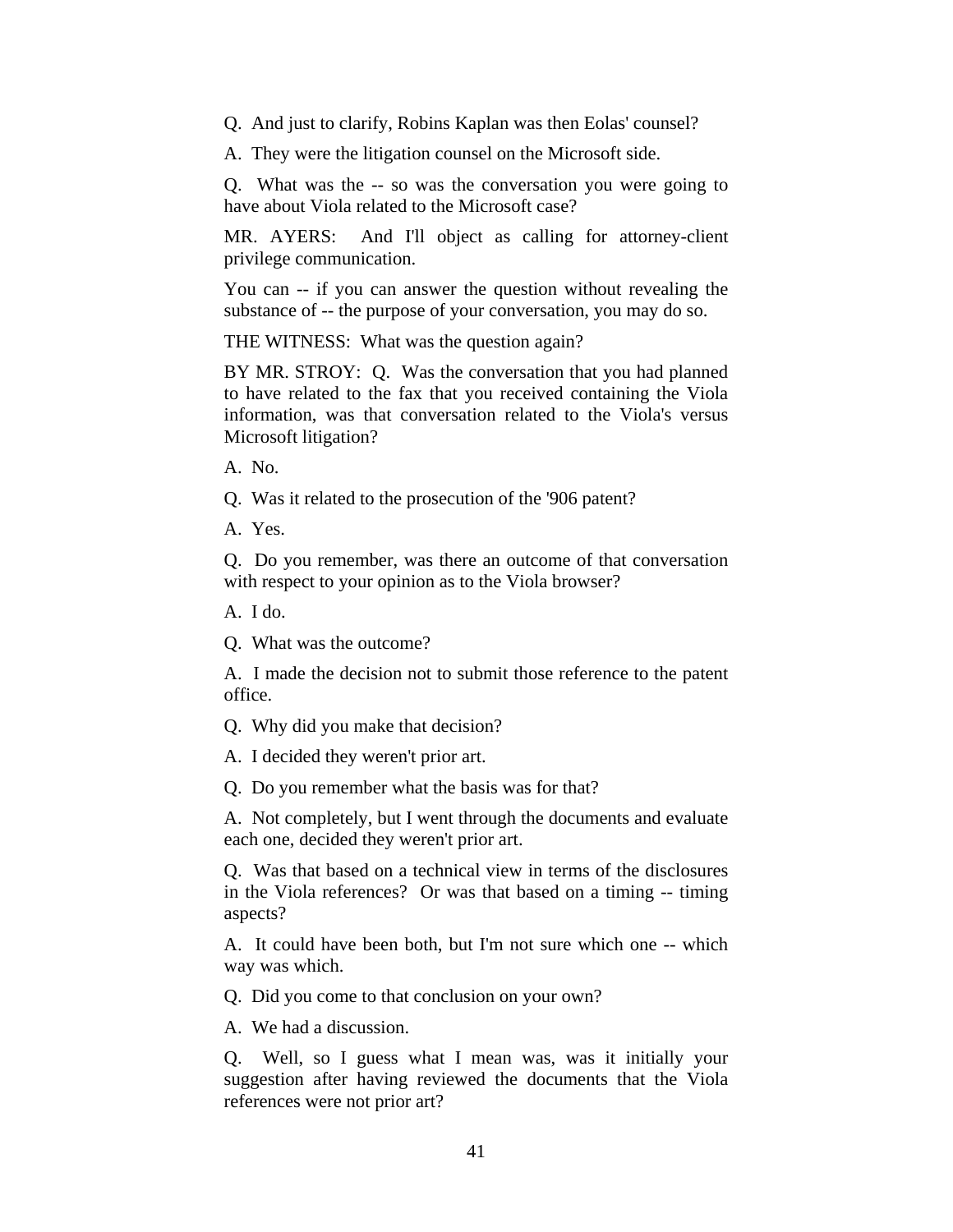A. It was my decision at the end that they were not.

June 14, 2011, Deposition of Charles Krueger 58–61. Except as so admitted, Plaintiffs deny the allegations in paragraph 128 of YouTube's Answer and Counterclaims.

129. Plaintiffs deny the allegations in paragraph 129 of YouTube's Answer and Counterclaims.

130. Plaintiffs deny the allegations in paragraph 130 of YouTube's Answer and Counterclaims.

131. Plaintiffs lack knowledge or information sufficient to form a belief as to the truth of the allegations in paragraph 131 of YouTube's Answer and Counterclaims and, on that basis, deny them.

132. Plaintiffs admit that Krueger previously testified in his deposition:

- Q. Are you familiar with something called the Viola browser?
- A. I've heard of it.
- Q. Do you know what it is?
- A. It's software that was developed by a man named Pei Wei.
- Q. Do you know when it was developed?
- A. No.
- Q. When did you first become aware of it?
- A. I think --

MR. AYERS: Objection. Form.

THE WITNESS: I think it was in late summer of 1998.

BY MR. STROY: Q. Did you or how did you first become aware of it?

A. I received a fax with a bunch of documents related to Viola.

- Q. Who was the fax from?
- A. I'm not sure.
- Q. Did the -- was there a cover letter on the fax?
- A. I don't remember.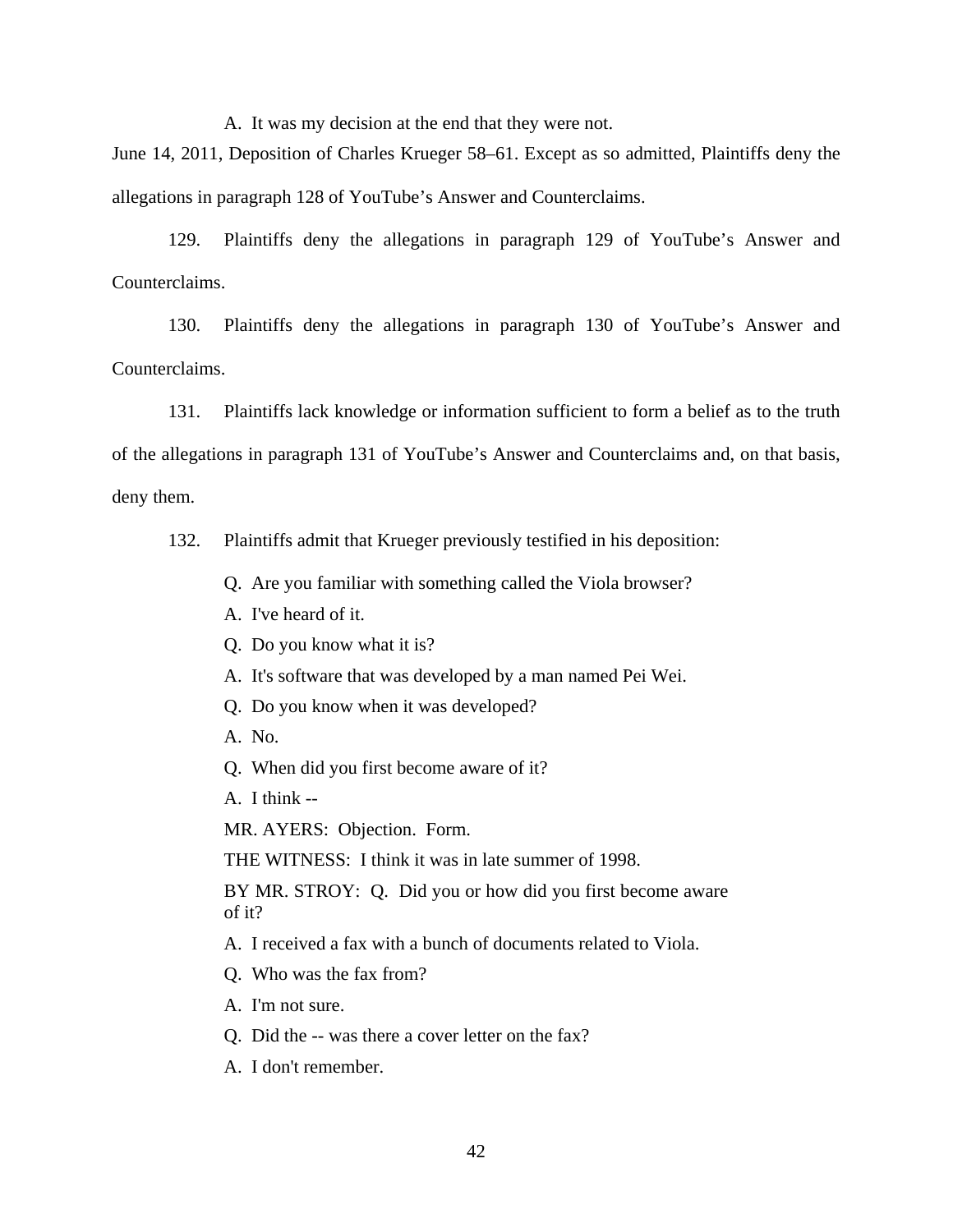Q. So did you have any idea when you got the fax why you had received it?

A. Yes. We were going to have a telephone conversation about it. So I was supposed to look at those documents before the telephone conversation.

Q. So when you say "we," who was -- who do you mean was going to have a conversation?

A. I think it was someone from Robins Kaplan. There was an attorney from Baker & McKenzie, and I'm not sure if Mike Doyle was on the conversation or not. I just can't remember.

Q. And just to clarify, Robins Kaplan was then Eolas' counsel?

A. They were the litigation counsel on the Microsoft side.

Q. What was the -- so was the conversation you were going to have about Viola related to the Microsoft case?

MR. AYERS: And I'll object as calling for attorney-client privilege communication.

You can -- if you can answer the question without revealing the substance of -- the purpose of your conversation, you may do so.

THE WITNESS: What was the question again?

BY MR. STROY: Q. Was the conversation that you had planned to have related to the fax that you received containing the Viola information, was that conversation related to the Viola's versus Microsoft litigation?

A. No.

Q. Was it related to the prosecution of the '906 patent?

A. Yes.

Q. Do you remember, was there an outcome of that conversation with respect to your opinion as to the Viola browser?

A. I do.

Q. What was the outcome?

A. I made the decision not to submit those reference to the patent office.

Q. Why did you make that decision?

A. I decided they weren't prior art.

Q. Do you remember what the basis was for that?

A. Not completely, but I went through the documents and evaluate each one, decided they weren't prior art.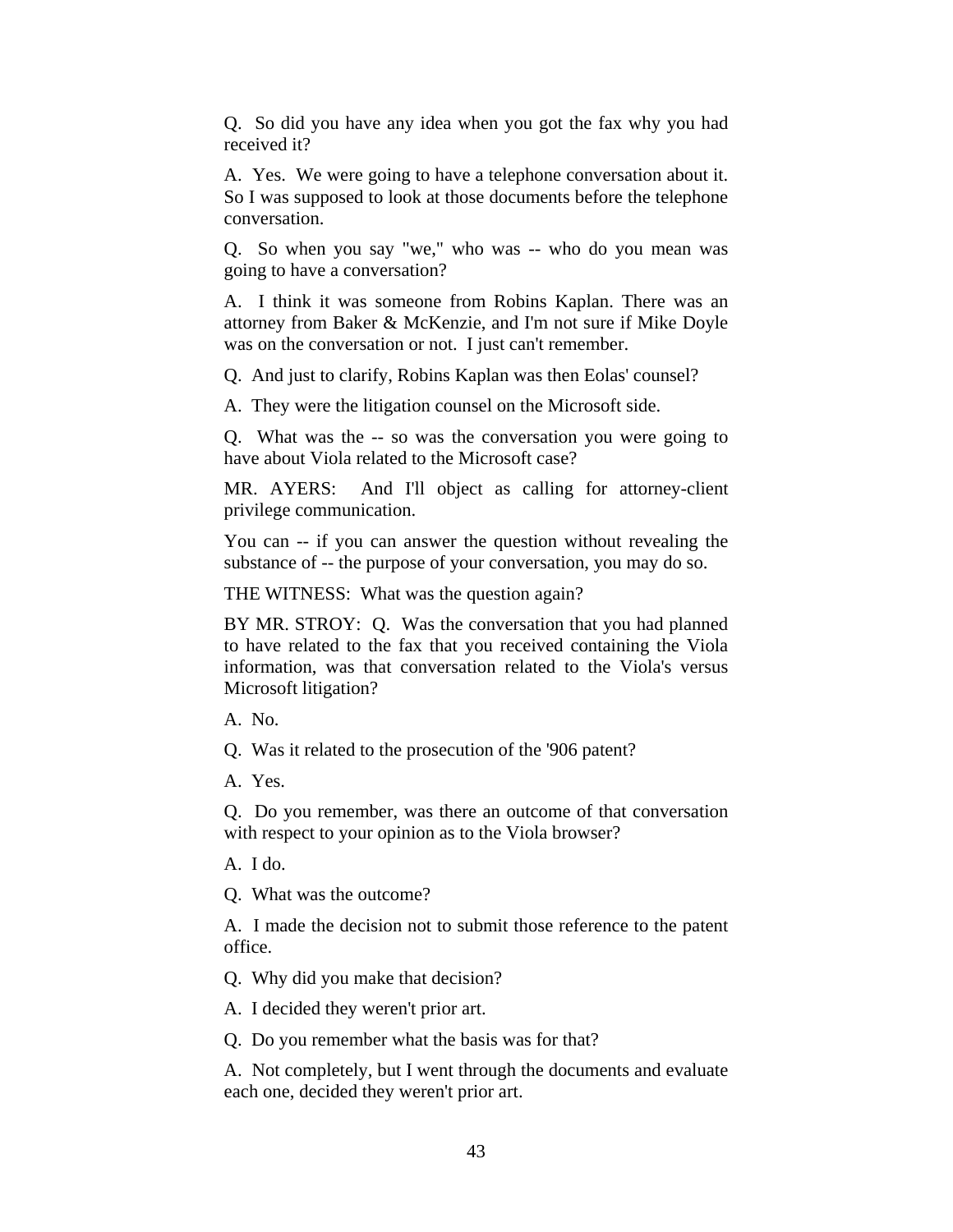Q. Was that based on a technical view in terms of the disclosures in the Viola references? Or was that based on a timing -- timing aspects?

A. It could have been both, but I'm not sure which one -- which way was which.

Q. Did you come to that conclusion on your own?

A. We had a discussion.

Q. Well, so I guess what I mean was, was it initially your suggestion after having reviewed the documents that the Viola references were not prior art?

A. It was my decision at the end that they were not.

June 14, 2011, Deposition of Charles Krueger 58–61. Except as so admitted, Plaintiffs deny the

allegations in paragraph 132 of YouTube's Answer and Counterclaims.

133. Plaintiffs deny the allegations in paragraph 133 of YouTube's Answer and Counterclaims.

## **4. [Allegation:] The ViolaWWW browser was material to the patentability of the '906 patent**

134. Plaintiffs deny the allegations in paragraph 134 of YouTube's Answer and Counterclaims.

135. Paragraph 135 of YouTube's Answer and Counterclaims does not contain a statement which warrants an affirmance or denial. To the extent any response is warranted, Plaintiffs deny the allegations in paragraph 135 of YouTube's Answer and Counterclaims.

136. Plaintiffs admit that the publicly available The Manual of Patent Examining Procedure ( $5<sup>th</sup>$  edition,  $16<sup>th</sup>$  Revision) contains the following statement: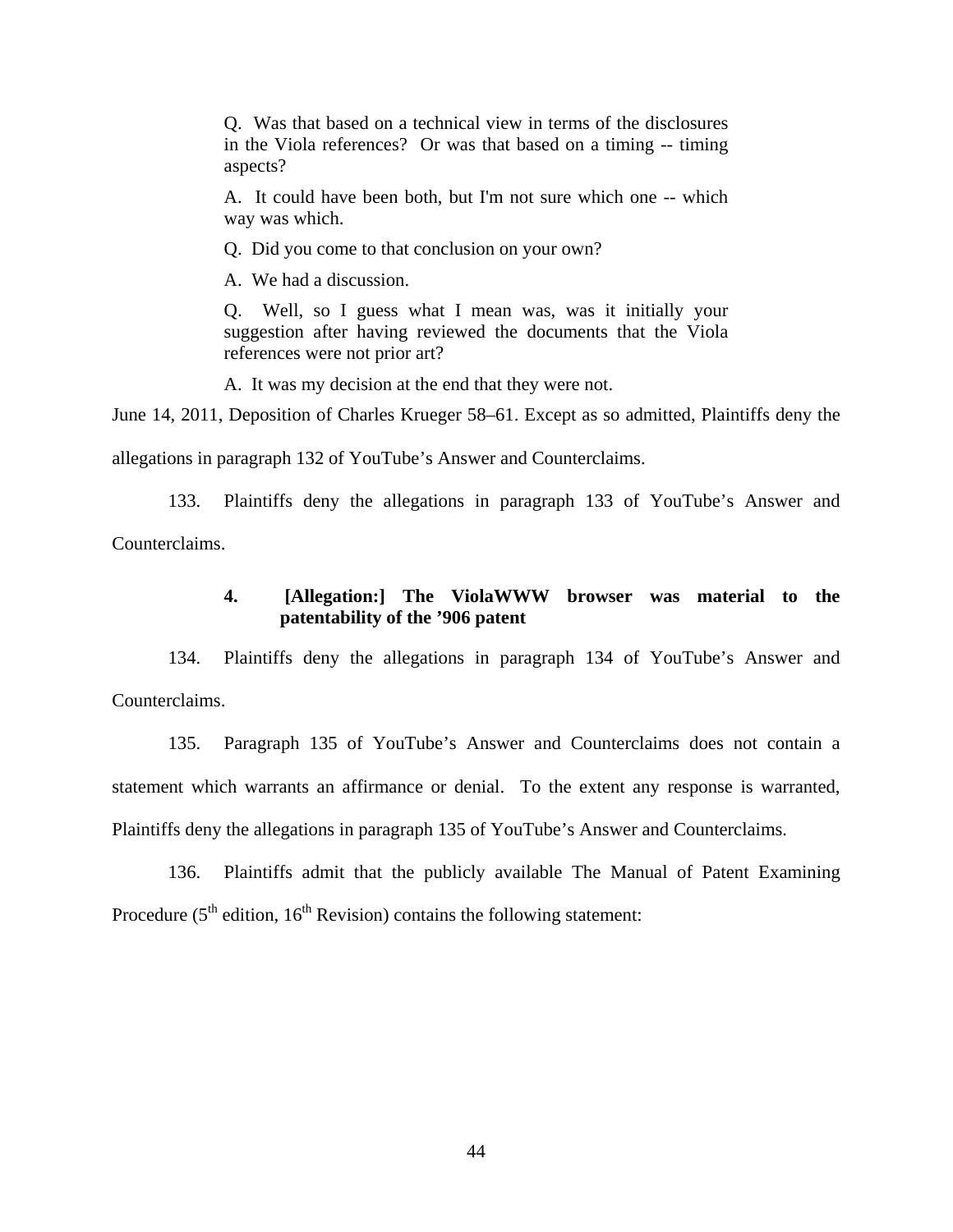The term "information" as used in \*>37 CFR< 1.56 means all of the kinds of information required to be disclosed and includes *any* information which is "material to \*\*>patentability<." Materiality is defined in \*>37 CFR<  $1.56$ (\*>b<) and discussed herein at  $>MPEP < \S$  2001.05. In addition to prior art such as patents and publications, \*>37 CFR< 1.56 includes, for example, information on possible prior public uses, sales, offers to sell, derived knowledge, prior invention by another, inventorship conflicts, and the like.

The Manual of Patent Examining Procedure speaks for itself, and thus no further response is

required. To the extent further response is required, Plaintiffs answer as follows: denied.

137. Plaintiffs admit that the publicly available The Manual of Patent Examining

Procedure (8th edition, 7 revision) contains the following statement as quoted:

The term "information" as used in 37 CFR 1.56 means all of the kinds of information required to be disclosed and includes any information which is "material to patentability." Materiality is defined in 37 CFR 1.56(b) and discussed herein at MPEP § 2001.05. In addition to prior art such as patents and publications, 37 CFR 1.56 includes, for example, information on >enablement,< possible prior public uses, sales, offers to sell, derived knowledge, prior invention by another, inventorship conflicts, and the like. >"Materiality is not limited to prior art but embraces any information that a reasonable examiner would be substantially likely to consider important in deciding whether to allow an application to issue as a patent." Bristol-Myers Squibb Co. v. Rhone-Poulenc Rorer, Inc., 326 F.3d 1226, 1234, 66 USPQ2d 1481, 1486 (Fed. Cir. 2003) (emphasis in original) (finding article which was not prior art to be material to enablement issue).

The Manual of Patent Examining Procedure speaks for itself, and thus no further response is

required. To the extent further response is required, Plaintiffs answer as follows: denied.

138. Plaintiffs deny the allegations in paragraph 138 of YouTube's Answer and

Counterclaims.

139. Plaintiffs admit that a publicly available opinion issued by the Federal Circuit

Court of Appeals cited as 399 F.3d 1325, 1335 (Fed. Cir. 2005) contains the following statement:

In addition, this court vacates the district court's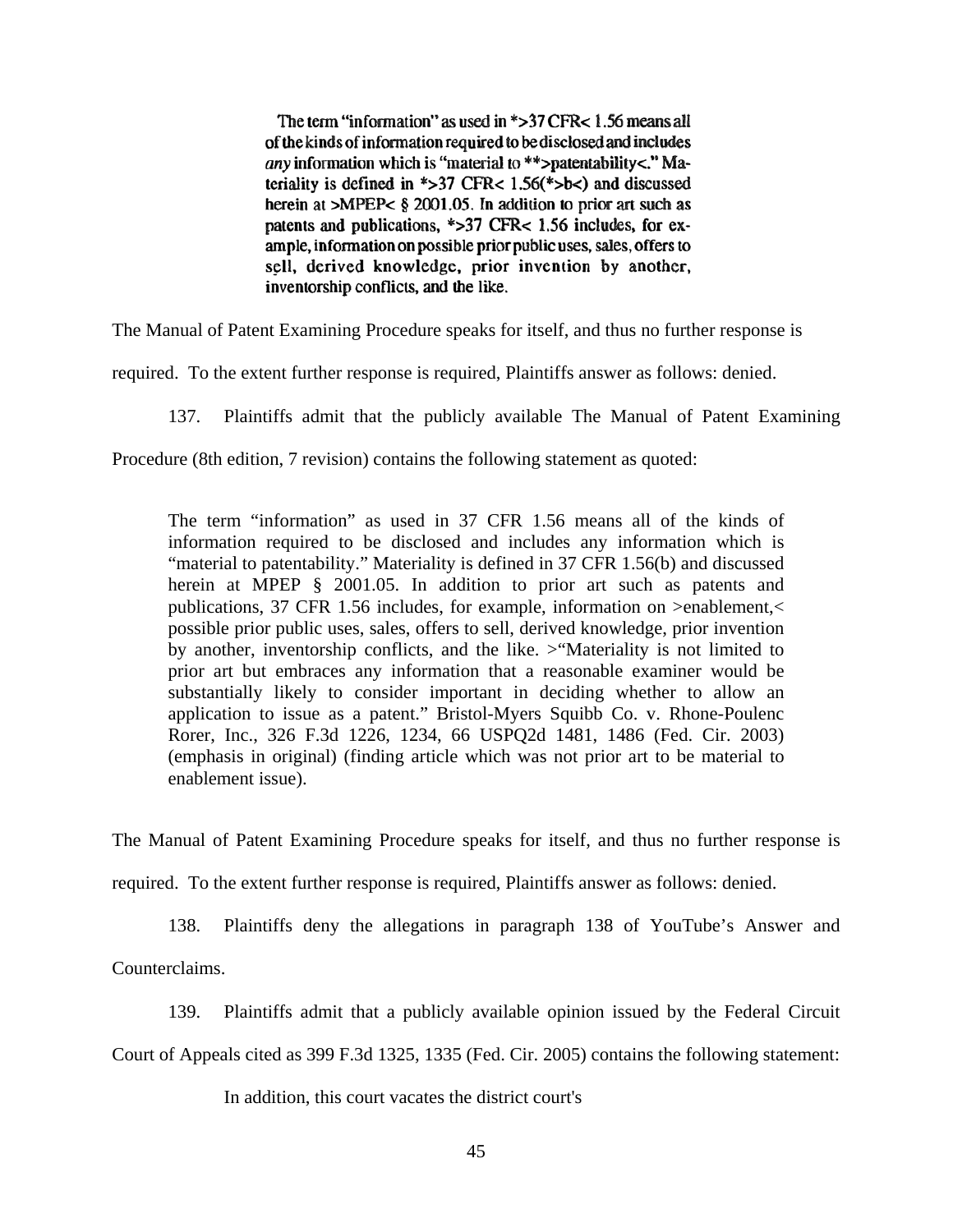JMOL that DX37 did not anticipate the '906 patent. To anticipate, a single reference must teach each and every limitation of the claimed invention. *See EMI Group N. Am., Inc. v. Cypress Semiconductor Corp.*, 268 F.3d 1342, 1350 (Fed. Cir. 2001). When viewed in "a light most favorable" to Microsoft, the testimony by Microsoft's expert, Dr. Kelly, presents a question of fact as to whether DX37 anticipates the '906 patent. *See Mahurkar v. C.R. Bard, Inc.*, 79 F.3d 1572, 1576 (Fed. Cir. 1996)

The opinion speaks for itself, and thus no further response is required. To the extent a further

response is required, Plaintiffs answer as follows: denied.

140. Plaintiffs admit that a publicly available opinion issued by the Federal Circuit

Court of Appeals cited as 399 F.3d 1325, 1335 (Fed. Cir. 2005) contains the following statement:

In sum, with respect to the district court's prior art rulings, this court finds: the district court erred in finding as a matter of law that DX34 was abandoned, suppressed or concealed within the meaning of section  $102(g)$ ; Wei's May 7, 1993 demonstration to two Sun Microsystems employees without confidentiality agreements was a public use under section 102(b); and the district court erred in its JMOL that DX37 did not as a matter of law anticipate or render the '906 patent obvious. As a result, this court remands for additional proceedings on these issues.

The opinion speaks for itself, and thus no further response is required. To the extent a further

response is required, Plaintiffs answer as follows: denied.

141. Plaintiffs admit that a publicly available opinion issued by the Federal Circuit

Court of Appeals cited as 399 F.3d 1325, 1335 (Fed. Cir. 2005) contains the following statement:

The district court also erred in its granting JMOL on obviousness. Dr. Kelly's testimony provided sufficient evidence to survive JMOL. In his testimony, Dr. Kelly discussed: (1) the scope of DX34 and DX37; (2) the potential differences between DX34 and DX3 7 and the claimed invention; and (3) the state of the art and the level of skill in the art in 1993. Dr. Kelly's testimony could also be read to provide a suggestion to use a browser in a distributed hypermedia environment as in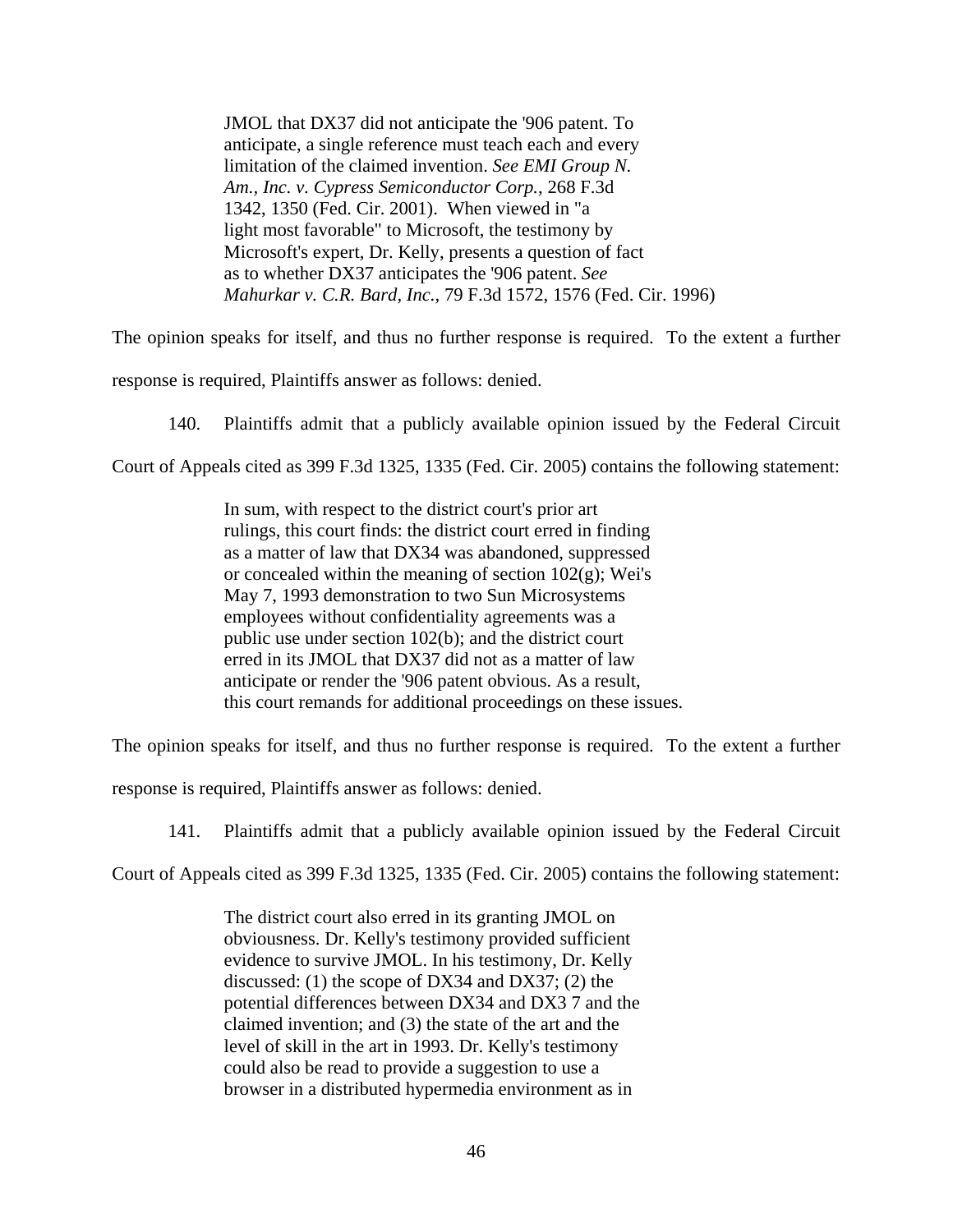the claimed invention. Although Microsoft's direct examination of Dr. Kelly focused on anticipation, the information solicited from Dr. Kelly might also support an argument of obviousness in the alternative. In light of this court's determination that DX34 was not abandoned or concealed, Microsoft should also have the opportunity to present DX34 as part of its obviousness defense. *See Panduit Corp. v. Dennison Mfg. Co.*, 810 F.2d 1561, 1568 (Fed. Cir. 1987) (indicating that a key preliminary legal inquiry in obviousness analysis is: "what is the prior art?"). Weighing the facts in favor of the non-moving party, as required by Rule 50, a reasonable jury should have the opportunity to determine whether the claimed invention would have been obvious at the time of invention based on the record.

The opinion speaks for itself, and thus no further response is required. To the extent a further

response is required, Plaintiffs answer as follows: denied.

142. Plaintiffs admit that a publicly available opinion issued by the Federal Circuit

Court of Appeals cited as 399 F.3d 1325, 1336 (Fed. Cir. 2005) contains the following statement:

This court also vacates the district court's decision on inequitable conduct. Again the district court based its inequitable conduct finding on the misunderstanding that Viola could not possibly constitute prior art. Relying on that erroneous determination, the district court concluded that Viola could not be material to patentability. As discussed above, the district court erred in determining that DX34 was abandoned, suppressed or concealed within the meaning of section  $102(g)$ . Further, the district court did not explain a reason for declining to consider DX37, also created prior to Doyle's invention, as immaterial to patentability of the '906 patent. In respect to potential prior art software under section 102(b), this court has explained that the software product constitutes prior art, not necessarily the later published abstract associated with that software product. *In re Epstein*, 32 F.3d 1559, 1567-68 (Fed. Cir. 1994). Similarly, in the case at bar, the Viola browser itself, not the later developed Viola paper or "Viola stuff" file, constitutes prior art. On remand, the district court will have an opportunity to include this potential prior art in its inequitable conduct inquiry. At the same time, the district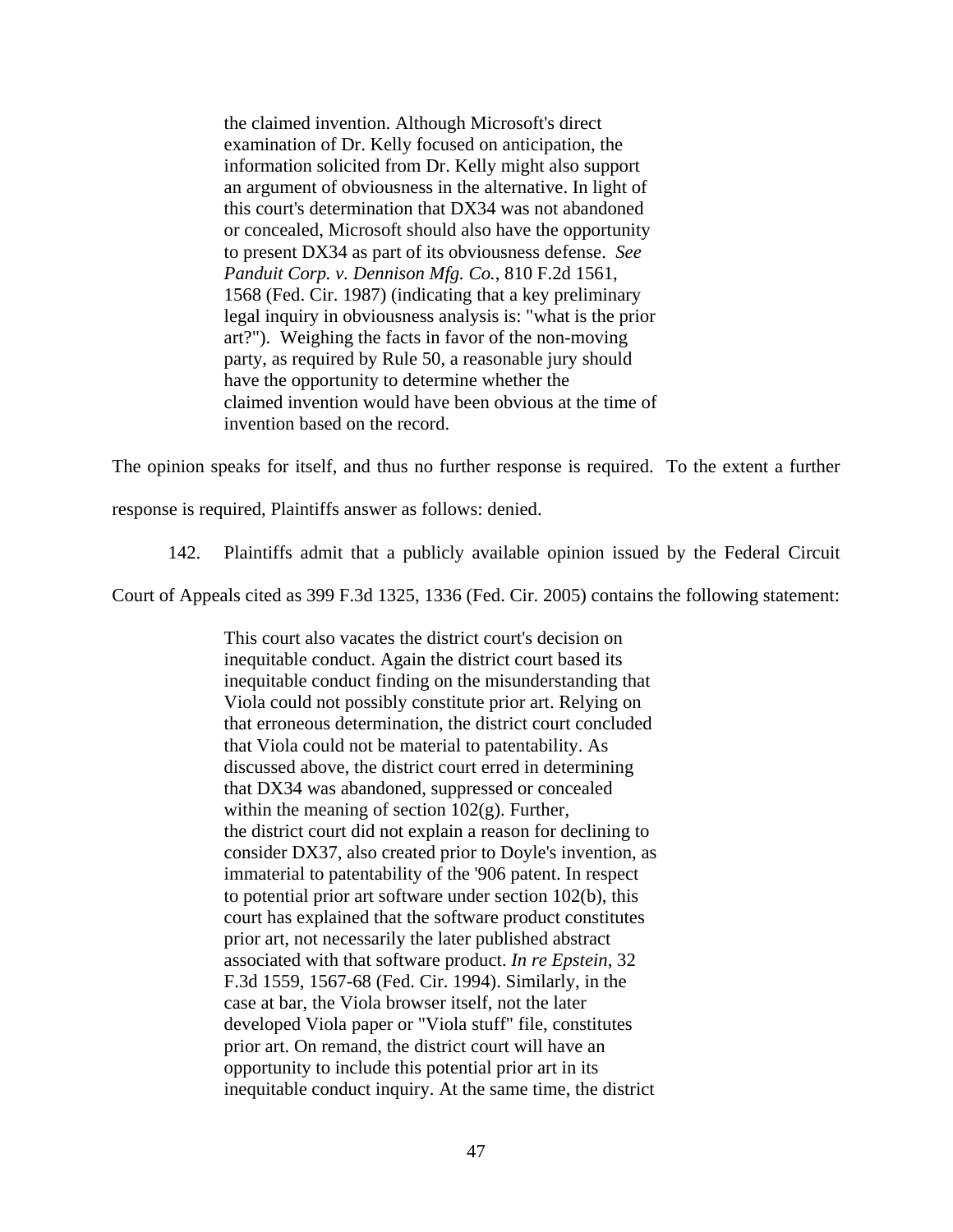court may reconsider its findings on Doyle's intent to deceive the PTO.

The opinion speaks for itself, and thus no further response is required. To the extent a further response is required, Plaintiffs answer as follows: denied.

143. Plaintiffs deny the allegations in paragraph 143 of YouTube's Answer and Counterclaims.

144. Plaintiffs deny the allegations in paragraph 144 of YouTube's Answer and Counterclaims.

145. Plaintiffs deny the allegations in paragraph 145 of YouTube's Answer and Counterclaims.

146. Plaintiffs admit that during the reexamination of the '906 patent, the Patent Office issued an office action on or about July 30, 2007. Plaintiffs admit that the office action contains but is not limited to the following statement as:

> Thus, while the Viola DX37 source code files were not effective in expressly teaching each of the limitations of independent claims 1 and 6, as noted above in the previous reexamination proceedings, the examiner notes that a new reference regarding Viola, noted as "A Brief Overview of the VIOLA Engine, and its applications", written by Pei Wei, pages TT 05441 - TT 05600, which include the "Viola in a Nutshell: the Viola World Wide Web Toolkit, being included on the Information Disclosure Statement dated 8/24/06, can be interpreted as teaching each of the limitations. A full discussion of the reference follows below.

Except as so admitted, Plaintiffs deny the allegations in paragraph 146 of YouTube's Answer and Counterclaims.

147. Plaintiffs deny the allegations that "Pei Wei had told Doyle on August 31, 1994, about the Viola paper dated August 16, 1994 and Doyle had downloaded and read that paper on the same day." The prosecution history for the '906 patent is publicly available. The publicly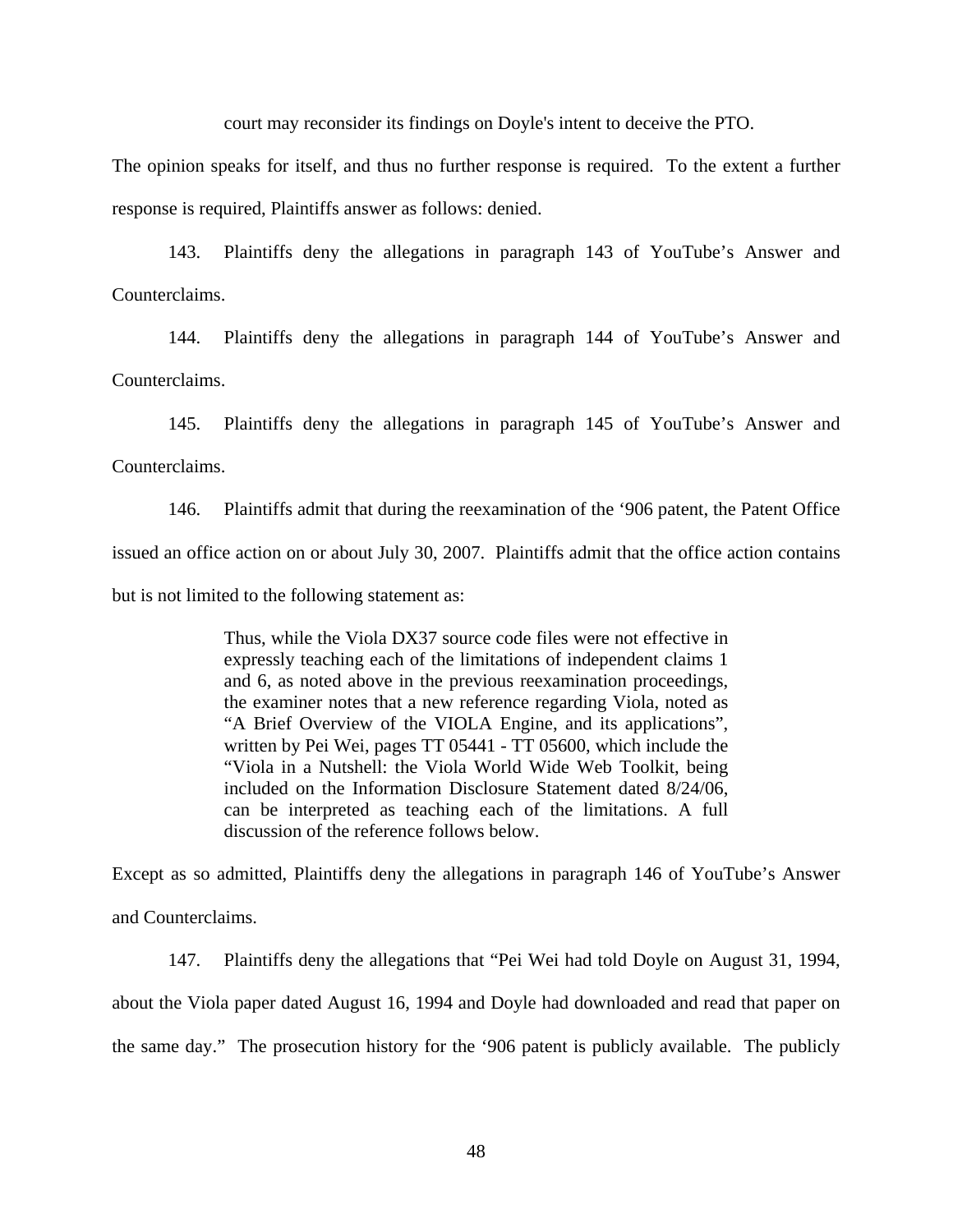available prosecution history speaks for itself, and thus no further response is required. To the extent a further response is required, Plaintiffs answer as follows: denied.

148. The allegations in paragraph 148 of YouTube's Answer and Counterclaims contain statements and/or conclusions of law which do not warrant an affirmance or denial. To the extent a response is required, Plaintiffs answer as follows: denied.

149. Plaintiffs admit that the application for the '906 patent was filed on October 17, 1994. Except as so admitted, Plaintiffs lack knowledge or information sufficient to form a belief as to the truth of the allegations in paragraph 149 of YouTube's Answer and Counterclaims and, on that basis, deny them.

150. Plaintiffs deny the allegations in paragraph 150 of YouTube's Answer and Counterclaims.

151. Plaintiffs deny the allegations in paragraph 151 of YouTube's Answer and Counterclaims.

152. Plaintiffs admit that a publicly available opinion issued by the Federal Circuit Court of Appeals cited as 399 F.3d 1325, 1335 (Fed. Cir. 2005) contains the following statement:

> In sum, with respect to the district court's prior art rulings, this court finds: the district court erred in finding as a matter of law that DX34 was abandoned, suppressed or concealed within the meaning of section  $102(g)$ ; Wei's May 7, 1993 demonstration to two Sun Microsystems employees without confidentiality agreements was a public use under section 102(b); and the district court erred in its JMOL that DX37 did not as a matter of law anticipate or render the '906 patent obvious. As a result, this court remands for additional proceedings on these issues.

 Plaintiffs also admit that the prosecution history for the '906 patent is publicly available. The opinion and prosecution history speak for themselves and thus no further response is required. To the extent a further response is required, Plaintiffs answer as follows: denied.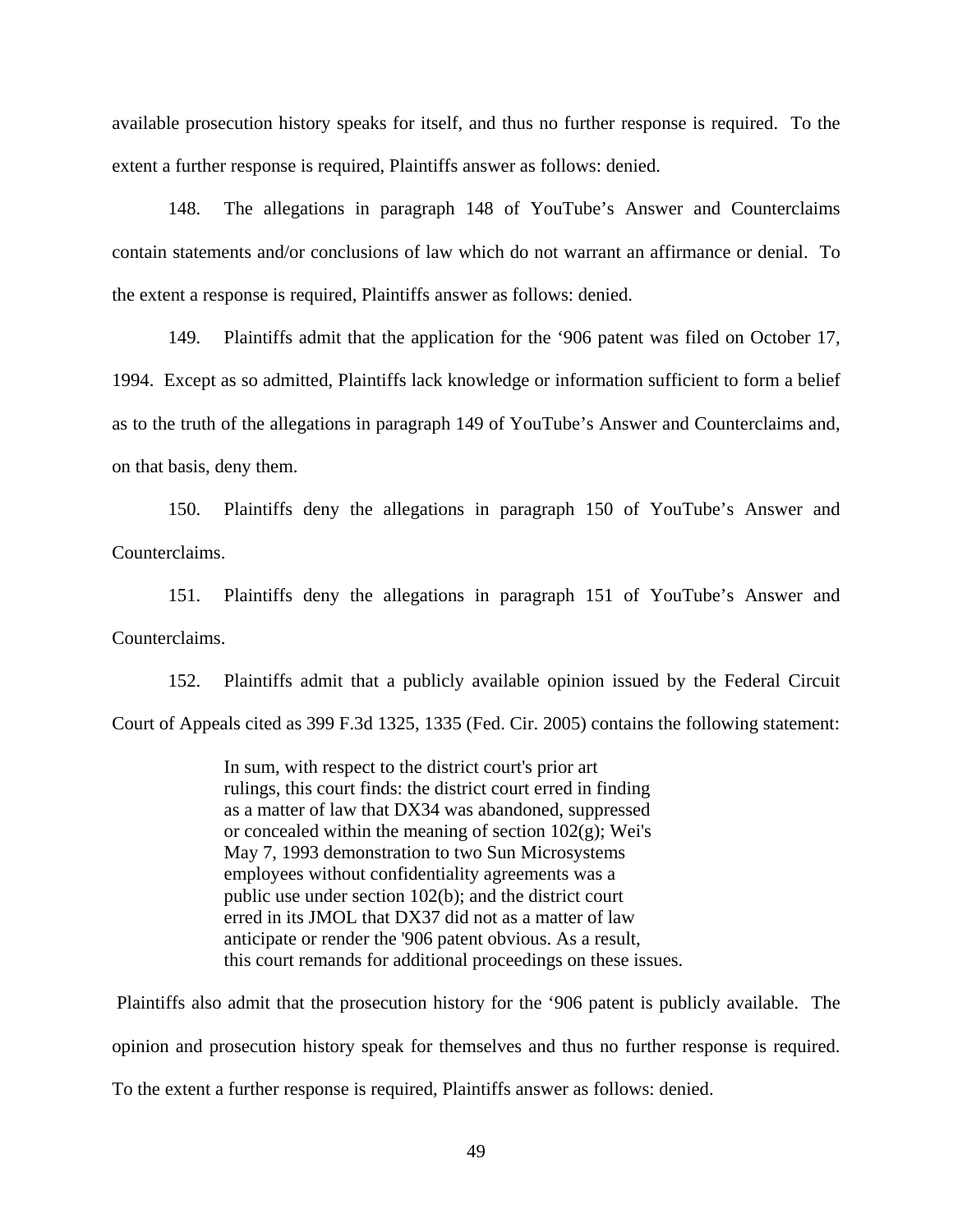153. Plaintiffs admit that the Manual of Patent Examining Procedure section 2258 (8th edition, 7 revision) is entitled "Scope of *Ex Parte* Reexamination" and that section 2258 contains the following statement:

> Rejections will not be based on matters other than patents or printed publications, such as public use or sale, inventorship, 35 U.S.C. 101, \*>conduct issues<, etc. In this regard, see In re Lanham, 1 USPQ2d 1877 (Comm'r Pat. 1986), and Stewart Systems v. Comm'r of Patents and Trademarks, 1 USPQ2d 1879 (E.D. Va. 1986). A rejection on prior public use or sale, insufficiency of disclosure, etc., cannot be made even if it relies on a prior art patent or printed publication. Prior art patents or printed publications must be applied under an appropriate portion of 35 U.S.C. 102 and/or 103 when making a rejection.

Except as so admitted, Plaintiffs deny the allegations in paragraph 153 of YouTube's Answer and Counterclaims.

154. Plaintiffs lack knowledge or information sufficient to form a belief as to the truth of the allegations in paragraph 154 of YouTube's Answer and Counterclaims and, on that basis, deny them.

155. Plaintiffs admit that the application for the '906 patent was filed on October 17, 1994. The prosecution history for the '906 patent is publicly available. The publicly available prosecution history speaks for itself, and thus no further response is required. To the extent a further response is required, Plaintiffs answer as follows: denied. To the extent that the remaining allegations in paragraph 155 of YouTube's Answer and Counterclaims contain statements and/or conclusions of law, no affirmance or denial is required.

156. Plaintiffs deny the allegations in paragraph 156 of YouTube's Answer and Counterclaims.

## **5. [Allegation:] Doyle intended to deceive the Patent Office during prosecution of the '906 patent**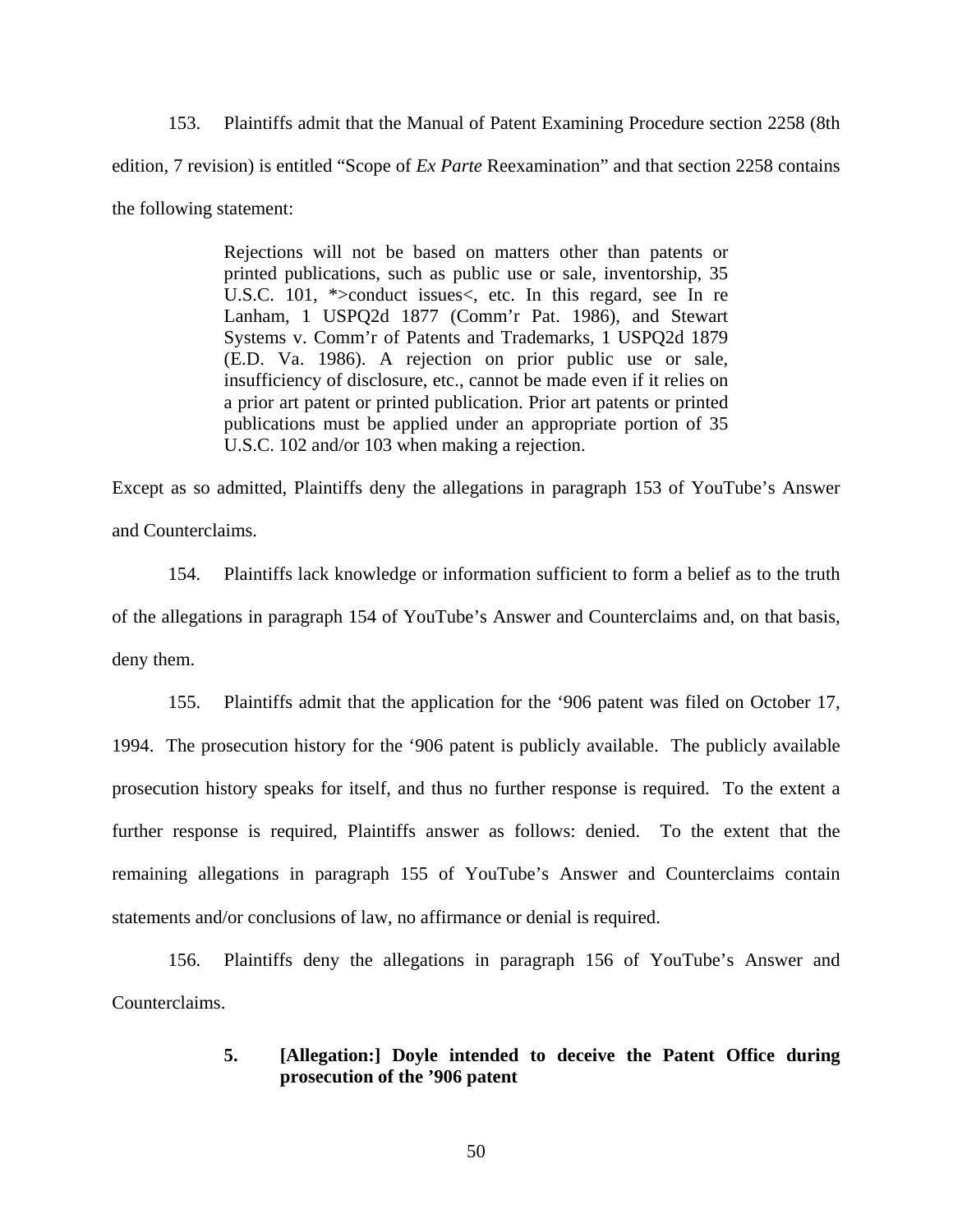157. Plaintiffs deny the allegations in paragraph 157 of YouTube's Answer and Counterclaims.

158. Plaintiffs deny the allegations in paragraph 158 of YouTube's Answer and Counterclaims.

159. Plaintiffs deny the allegations in paragraph 159 of YouTube's Answer and Counterclaims.

160. Plaintiffs deny the allegations in paragraph 160 of YouTube's Answer and Counterclaims.

161. Plaintiffs admit that Doyle has had and has a financial interest in Eolas. Except as so admitted, Plaintiffs deny the allegations in paragraph 161 of YouTube's Answer and Counterclaims.

162. Plaintiffs deny the allegations in paragraph 162 of YouTube's Answer and Counterclaims.

163. Plaintiffs admit that Doyle and Krueger were involved in some aspects of the prosecution of application number 08/324,443, which became the '906 patent. Except as so admitted, Plaintiffs deny the allegations in paragraph 163 of YouTube's Answer and Counterclaims.

164. Plaintiffs admit that Doyle signed a declaration on or about November 22, 1994. The publicly available declaration speaks for itself, and thus no further response is required. To the extent further response is required, Plaintiffs answer as follows: denied.

165. Plaintiffs admit that Doyle signed a declaration on or about January 2, 1997. The publicly available declaration speaks for itself, and thus no further response is required. To the extent further response is required, Plaintiffs answer as follows: denied.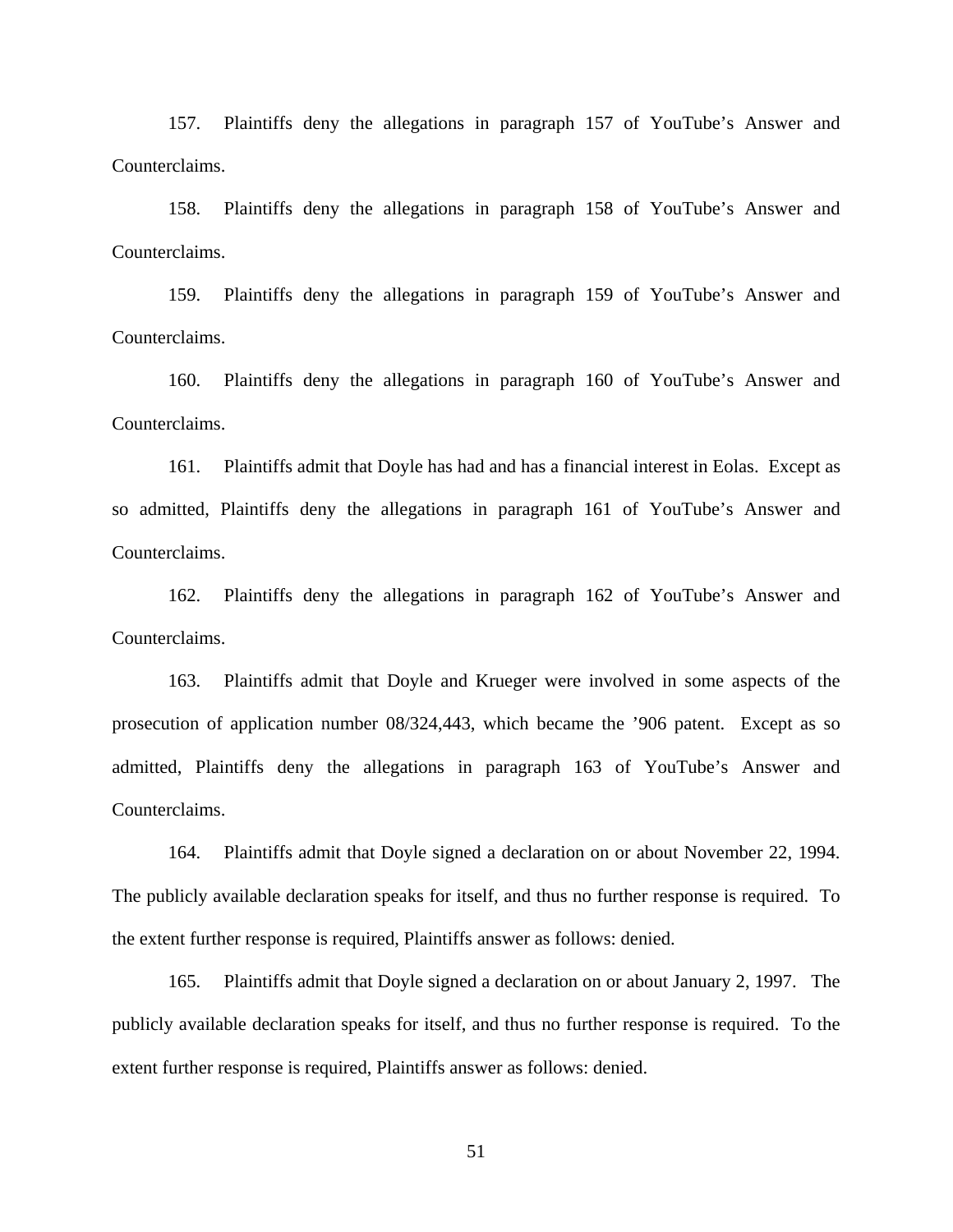166. Plaintiffs admit that Doyle and Krueger participated in an examiner interview on or about February 24, 1997. The publicly available interview summaries speak for themselves, and thus no further response is required. To the extent further response is required, Plaintiffs answer as follows: denied.

167. Plaintiffs admit that Doyle signed a declaration on or about May 27, 1997 and that the declaration was submitted to the Patent Office. Plaintiffs admit that the declaration contains approximately 28 pages. The publicly available declaration speaks for itself, and thus no further response is required. To the extent further response is required, Plaintiffs answer as follows: denied.

168. Plaintiffs admit that Doyle signed a declaration on or about October 29, 1997 and that the declaration was submitted to the Patent Office. The publicly available declaration speaks for itself, and thus no further response is required. To the extent further response is required, Plaintiffs answer as follows: denied.

169. Plaintiffs admit that Doyle and Krueger participated in an examiner interview on or about November 6, 1997. The publicly available interview summaries speak for themselves, and thus no further response is required. To the extent further response is required, Plaintiffs answer as follows: denied.

170. Plaintiffs admit that Doyle participated in certain aspects of the prosecution of the '906 patent. Plaintiffs admit that the '906 patent lists the following as quoted: "Attorney, Agent, or Firm—Townsend and Townsend and Crew LLP". Except as so admitted, Plaintiffs deny the allegations in paragraph 170 of YouTube's Answer and Counterclaims.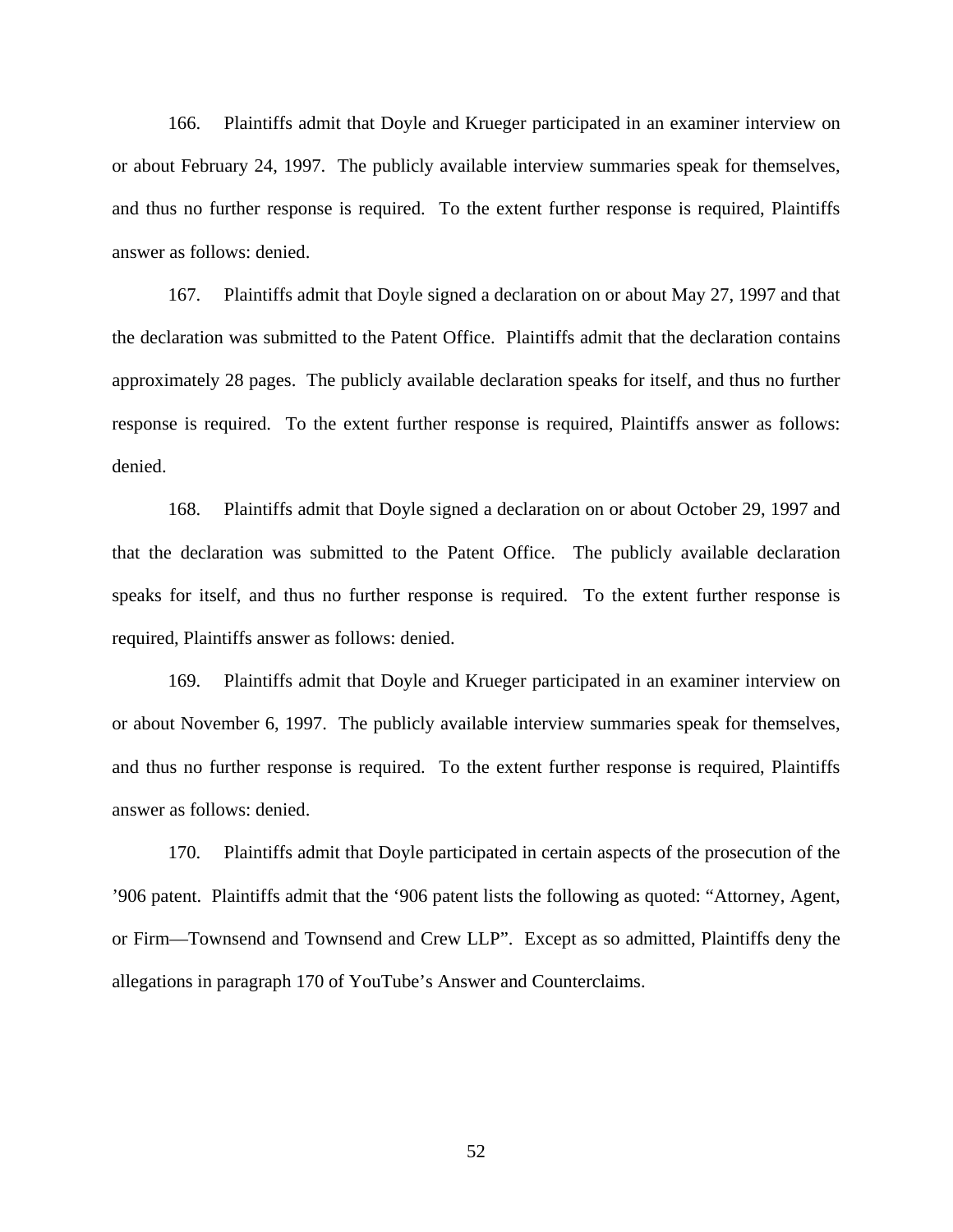171. Plaintiffs admit the Doyle reviewed and approved at least some papers submitted to the Patent Office during the prosecution of the '906 patent. Except as so admitted, Plaintiffs deny the allegations in paragraph 171 of YouTube's Answer and Counterclaims.

172. Plaintiffs admit that the application for the '906 patent included at least one information disclosure statement. The prosecution history for the '906 patent is publicly available. The publicly available prosecution history speaks for itself, and thus no further response is required. To the extent a further response is required, Plaintiffs answer as follows: denied.

173. Plaintiffs deny the allegations in paragraph 173 of YouTube's Answer and Counterclaims.

174. Plaintiffs deny the allegations in paragraph 174 of YouTube's Answer and Counterclaims.

175. Plaintiffs admit that the Patent Office issued an office action on or about May 6, 1996. The publicly available office action speaks for itself, and thus no further response is required. To the extent further response is required, Plaintiffs answer as follows: denied.

176. Plaintiffs admit that on or about August 6, 1996, a response to an office action was submitted to the Patent Office. The publicly available response speaks for itself, and thus no further response is required. To the extent further response is required, Plaintiffs answer as follows: denied.

177. Plaintiffs admit that on or about August 6, 1996, a response to an office action was submitted to the Patent Office. Plaintiffs admit that Doyle and Krueger reviewed and approved at least part of the response. Except as so admitted, Plaintiffs deny the allegations in paragraph 177 of YouTube's Answer and Counterclaims.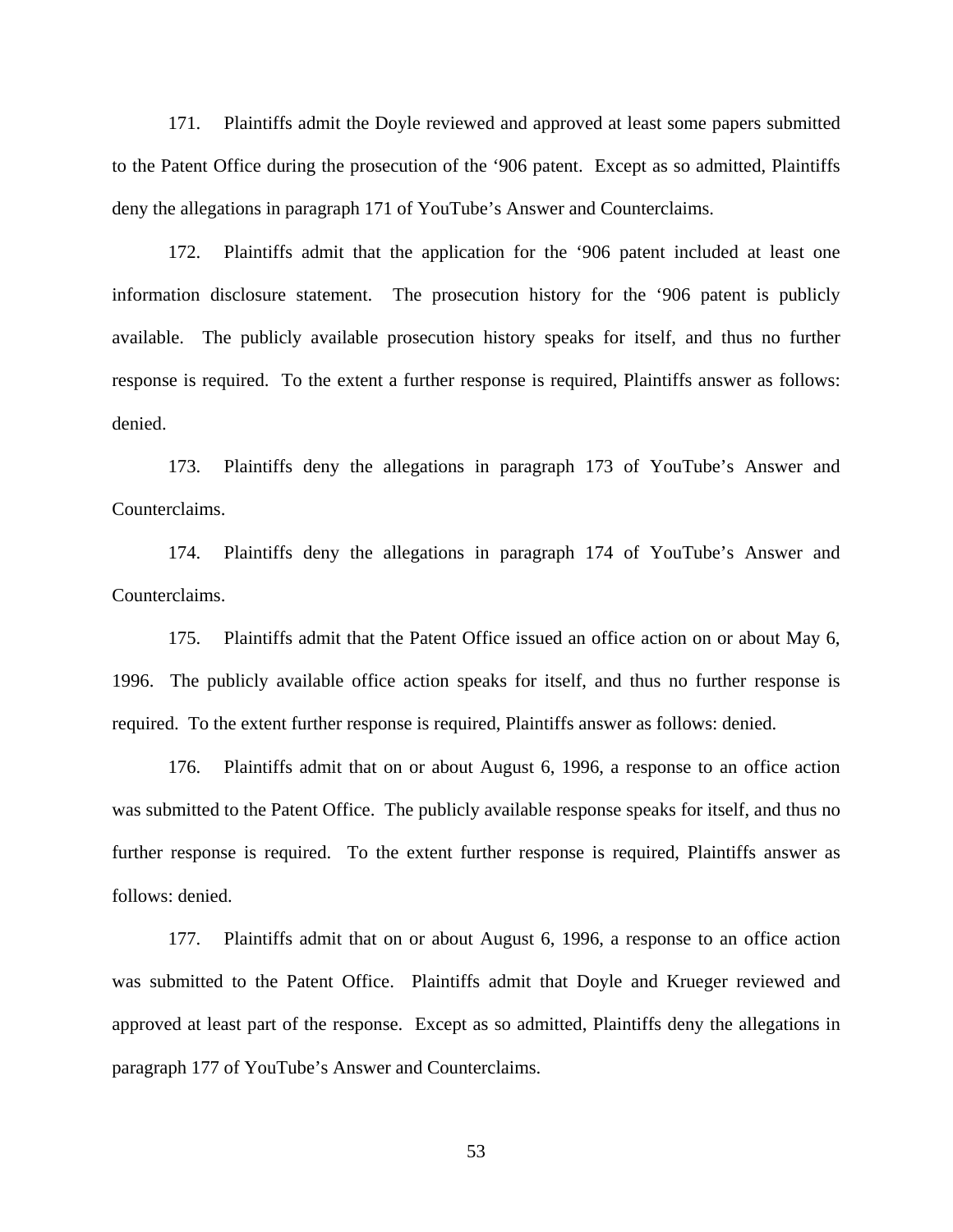178. Plaintiffs admit the allegations in paragraph 178 of YouTube's Answer and Counterclaims.

179. Plaintiffs deny the allegations in paragraph 179 of YouTube's Answer and Counterclaims.

180. Plaintiffs admit that the Patent Office issued an office action and that the office action contains but is not limited to the following content as quoted: "Date Mailed: 03/26/97". The publicly available Office Action speaks for itself, and thus no further response is required. To the extent further response is required, Plaintiffs answer as follows: denied.

181. Plaintiffs admit that a response to an office action was submitted to the Patent Office on or about June 2, 1997. Except as so admitted, Plaintiffs deny the allegations in paragraph 181 of YouTube's Answer and Counterclaims.

182. Plaintiffs admit that a response to an office action was submitted to the Patent Office on or about June 2, 1997. Plaintiffs admit that Doyle and Krueger reviewed and approved at least part of the response. Except as so admitted, Plaintiffs deny the allegations in paragraph 182 of YouTube's Answer and Counterclaims.

183. Plaintiffs admit that a response to an office action was submitted to the Patent Office on or about June 2, 1997 and that the response contains but is not limited to the following statement: "Thus, there is no suggestion in Khoyi of modifying Mosaic so that an external application, by analogy to Khoyi the source document manager, is invoked to display and interactively process the object within the document window while the document is displayed by Mosaic in the same window." Except as so admitted, Plaintiffs deny the allegations in paragraph 183 of YouTube's Answer and Counterclaims.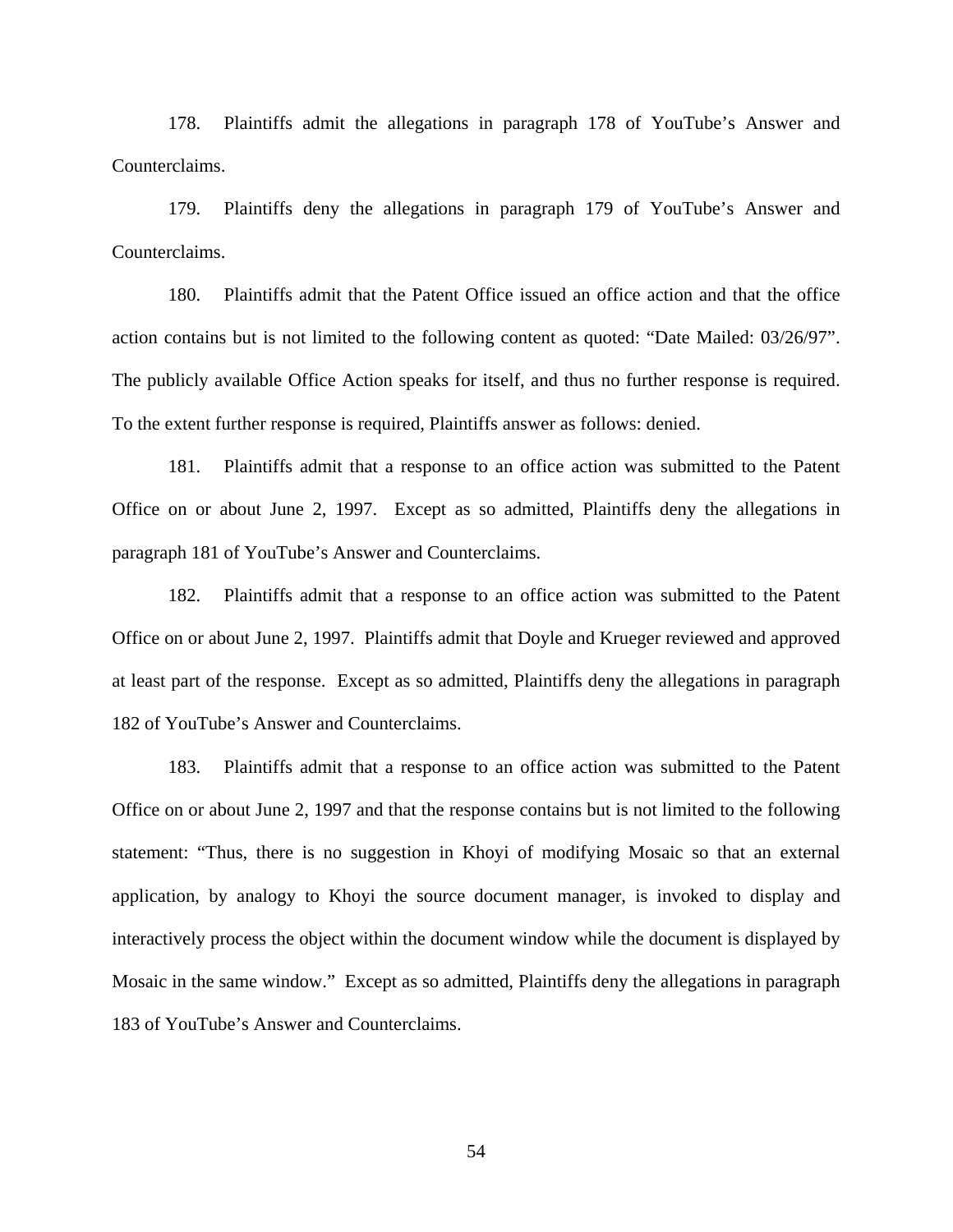184. Plaintiffs deny the allegations in paragraph 184 of YouTube's Answer and Counterclaims.

185. Plaintiffs admit that the Patent Office issued an office action on or about August 25, 1997. The publicly available office action speaks for itself, and thus no further response is required. To the extent further response is required, Plaintiffs answer as follows: denied.

186. Plaintiffs admit that a response to an office action was submitted to the Patent Office on or about December 23, 1997. Except as so admitted, Plaintiffs deny the allegations in paragraph 186 of YouTube's Answer and Counterclaims.

187. Plaintiffs admit that a response to an office action was submitted to the Patent Office on or about December 23, 1997 and that Doyle and Krueger reviewed and approved at least part of the response. Except as so admitted, Plaintiffs deny the allegations in paragraph 187 of YouTube's Answer and Counterclaims.

188. Plaintiffs admit that a response to an office action was submitted to the Patent Office on or about December 23, 1997 and that the response contains but is not limited to the following statement:

> The first part of the argument demonstrates that the cited art does not disclose or suggest several of the elements and limitations recited in claim 1. The second part of the argument demonstrates that the purpose, functions, and technology utilized in Mosaic and Koppolu are so different that, even if the missing features were disclosed in isolation, it would not have been obvious or even feasible for a person of skill in the art to combine the teachings of the reference to realize the claimed invention.

> Turning to the first part of the argument, there is no disclosure or suggestion in Mosaic or Koppolu of automatically invoking an external application when an embed text format is parsed. Each of those references require user input, specifically clicking with a mouse pointer, to activate external applications to allow display and interaction with an external object.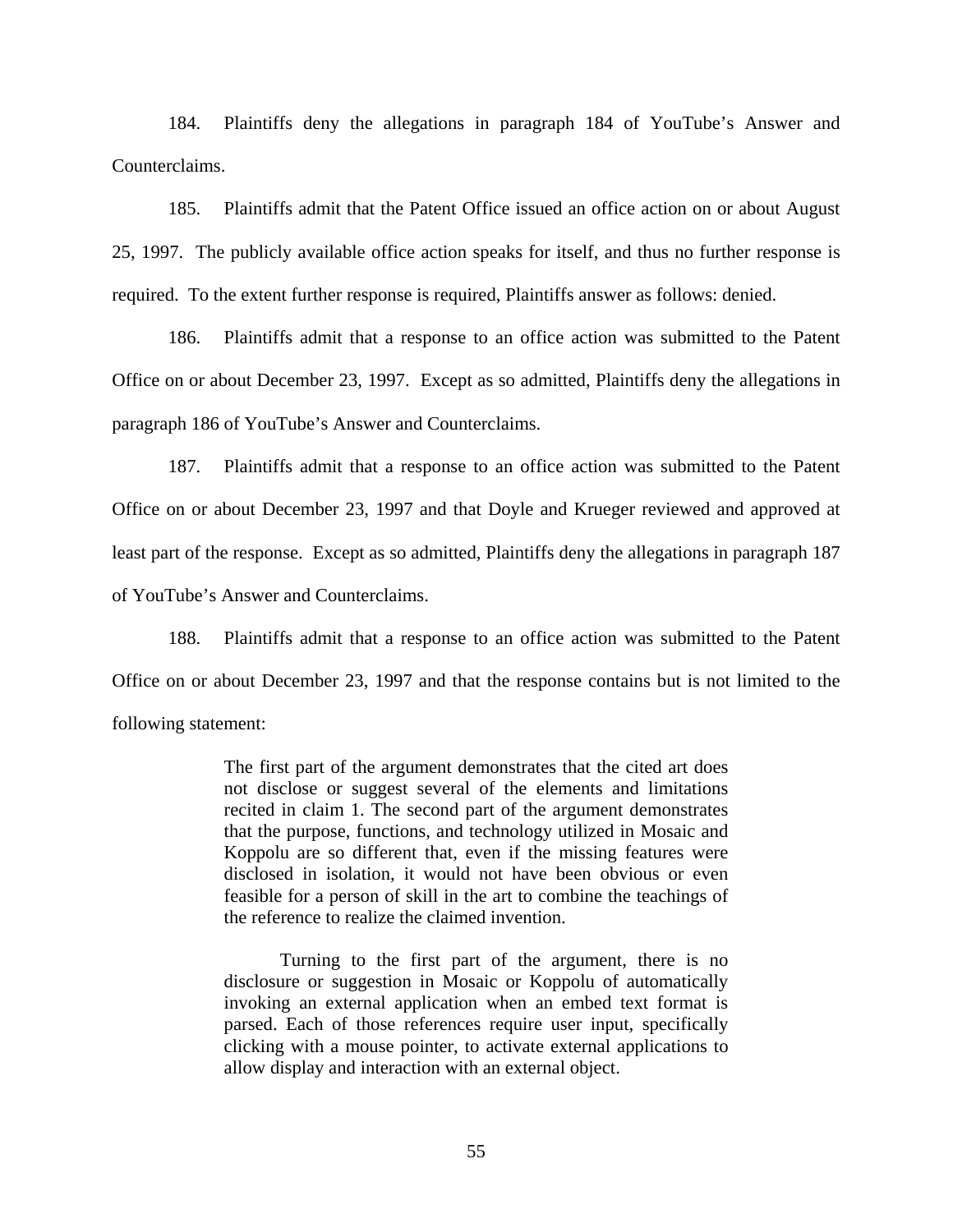Except as so admitted, Plaintiffs deny the allegations in paragraph 188 of YouTube's Answer and Counterclaims.

189. Plaintiffs deny the allegations in paragraph 189 of YouTube's Answer and Counterclaims.

190. Plaintiffs deny the allegations in paragraph 190 of YouTube's Answer and Counterclaims.

191. Plaintiffs deny the allegations in paragraph 191 of YouTube's Answer and Counterclaims.

192. Plaintiffs lack knowledge or information sufficient to form a belief as to the truth of the allegations in paragraph 192 of YouTube's Answer and Counterclaims and, on that basis, deny them.

193. Plaintiffs admit that Doyle signed a declaration on or about May 27, 1997 and that the declaration was submitted to the Patent Office. The publicly available declaration speaks for itself, and thus no further response is required. To the extent further response is required, Plaintiffs answer as follows: denied.

194. Plaintiffs admit that Doyle signed a declaration on or about May 27, 1997 and that the declaration was submitted to the Patent Office. The publicly available declaration speaks for itself, and thus no further response is required. To the extent further response is required, Plaintiffs answer as follows: denied.

195. Plaintiffs deny the allegations in paragraph 195 of YouTube's Answer and Counterclaims.

> **6. [Allegation:] Between 1999 and 2003, Doyle learned about additional Viola prior art, and learned that an expert in the field believed that the plotting demo for the ViolaWWW browser anticipated the asserted claims of the '906 patent**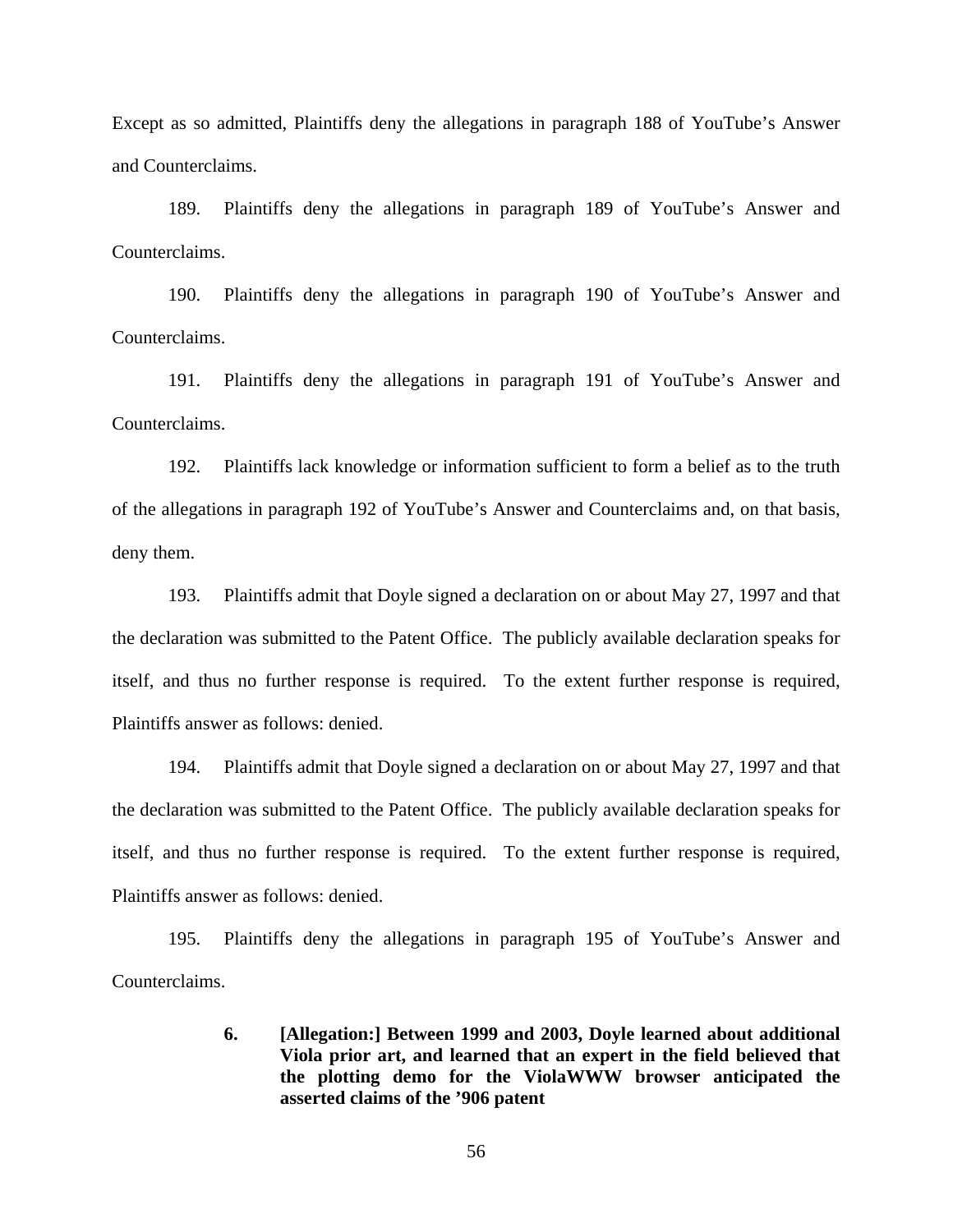196. Plaintiffs admit the allegations in paragraph 196 of YouTube's Answer and Counterclaims.

197. Plaintiffs admit that a litigation involved the validity of the '906 patent and that Doyle was involved in some aspects of the litigation. Except as so admitted, Plaintiffs deny the allegations in paragraph 197 of YouTube's Answer and Counterclaims.

198. Plaintiffs lack knowledge or information sufficient to form a belief as to the truth of the allegations in paragraph 198 of YouTube's Answer and Counterclaims and, on that basis, deny them.

199. Plaintiffs admit that a publicly available opinion issued by the Federal Circuit Court of Appeals cited as 399 F.3d 1325, 1335 (Fed. Cir. 2005) contains the following statement as block quoted:

> In sum, with respect to the district court's prior art rulings, this court finds: the district court erred in finding as a matter of law that DX34 was abandoned, suppressed or concealed within the meaning of section  $102(g)$ ; Wei's May 7, 1993 demonstration to two Sun Microsystems employees without confidentiality agreements was a public use under section 102(b); and the district court erred in its JMOL that DX37 did not as a matter of law anticipate or render the '906 patent obvious. As a result, this court remands for additional proceedings on these issues.

 The opinion speaks for itself, and thus no further response is required. To the extent a further response is required, Plaintiffs answer as follows: denied.

200. Plaintiffs deny the allegation that "the plotting demo involving the ViolaWWW browser anticipated the asserted claims of the '906 patent." Plaintiffs lack knowledge or information sufficient to form a belief as to the truth regarding the remaining allegations in paragraph 200 of YouTube's Answer and Counterclaims and, on that basis, deny them.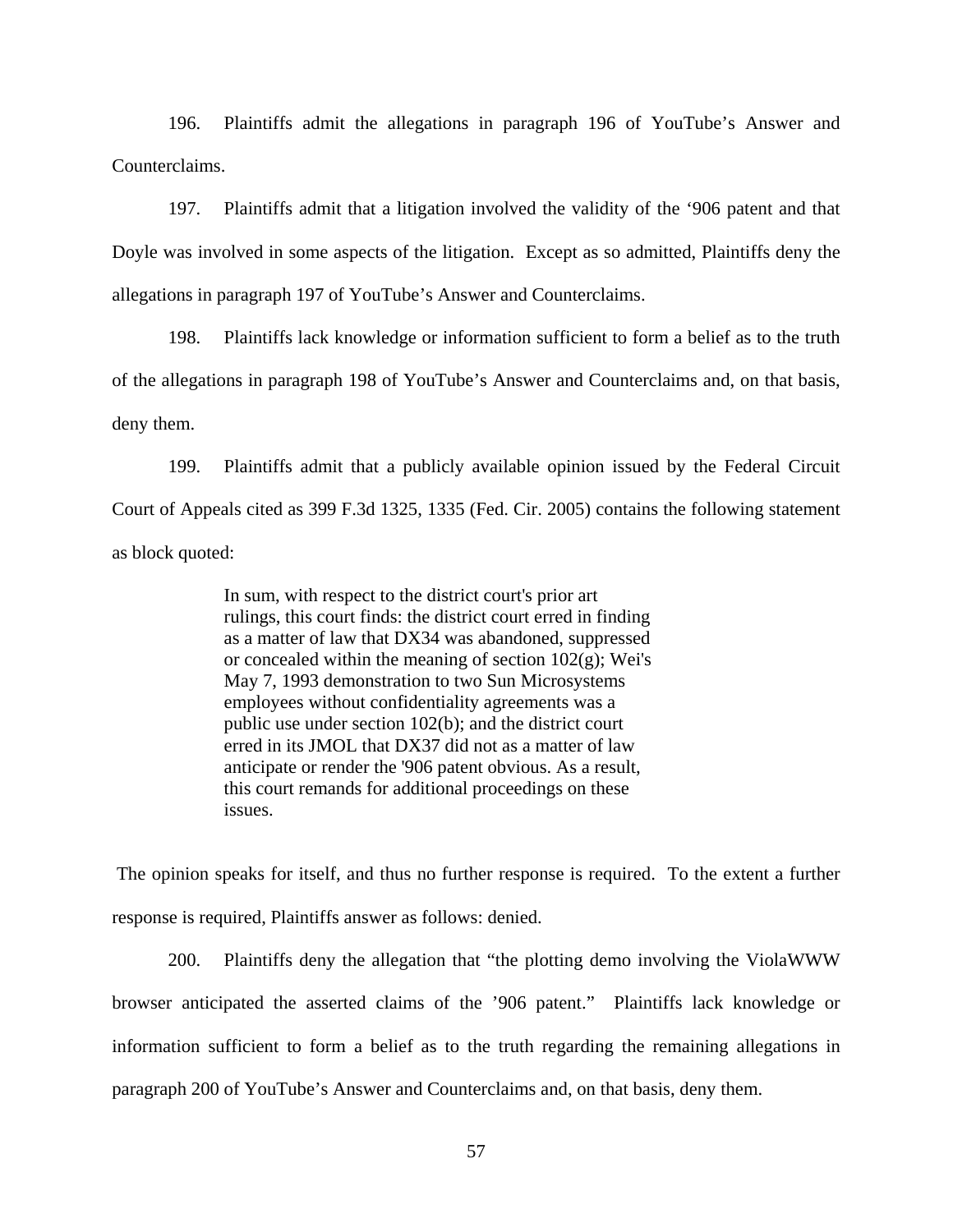201. Plaintiffs admit that there is a document which purports to contain the information included in quotes in paragraph 201 of YouTube's Answer and Counterclaims. Plaintiffs lack information regarding the accuracy of the quote(s), the purported date on the document, the identity of the sender(s)/recipient(s), the authenticity of the document, etc. Except as so admitted, Plaintiffs lack knowledge or information sufficient to form a belief as to the truth of the allegations in paragraph 201 of YouTube's Answer and Counterclaims and, on that basis, deny them.

202. Plaintiffs admit that Dr. Kelly testified at trial. Plaintiffs do not admit to the veracity of his testimony. The publicly available trial testimony speaks for itself, and thus no further response is required. To the extent a response is required, Plaintiffs answer as follows: denied.

203. Plaintiffs admit that Pei Wei testified at trial. Plaintiffs do not admit to the veracity of his testimony. The publicly available trial testimony speaks for itself, and thus no further response is required. To the extent a response is required, Plaintiffs answer as follows: denied.

204. Plaintiffs lack knowledge or information sufficient to form a belief as to the truth of the allegations in paragraph 204 of YouTube's Answer and Counterclaims and, on that basis, deny them.

205. Plaintiffs lack knowledge or information sufficient to form a belief as to the truth of the allegations in paragraph 205 of YouTube's Answer and Counterclaims and, on that basis, deny them.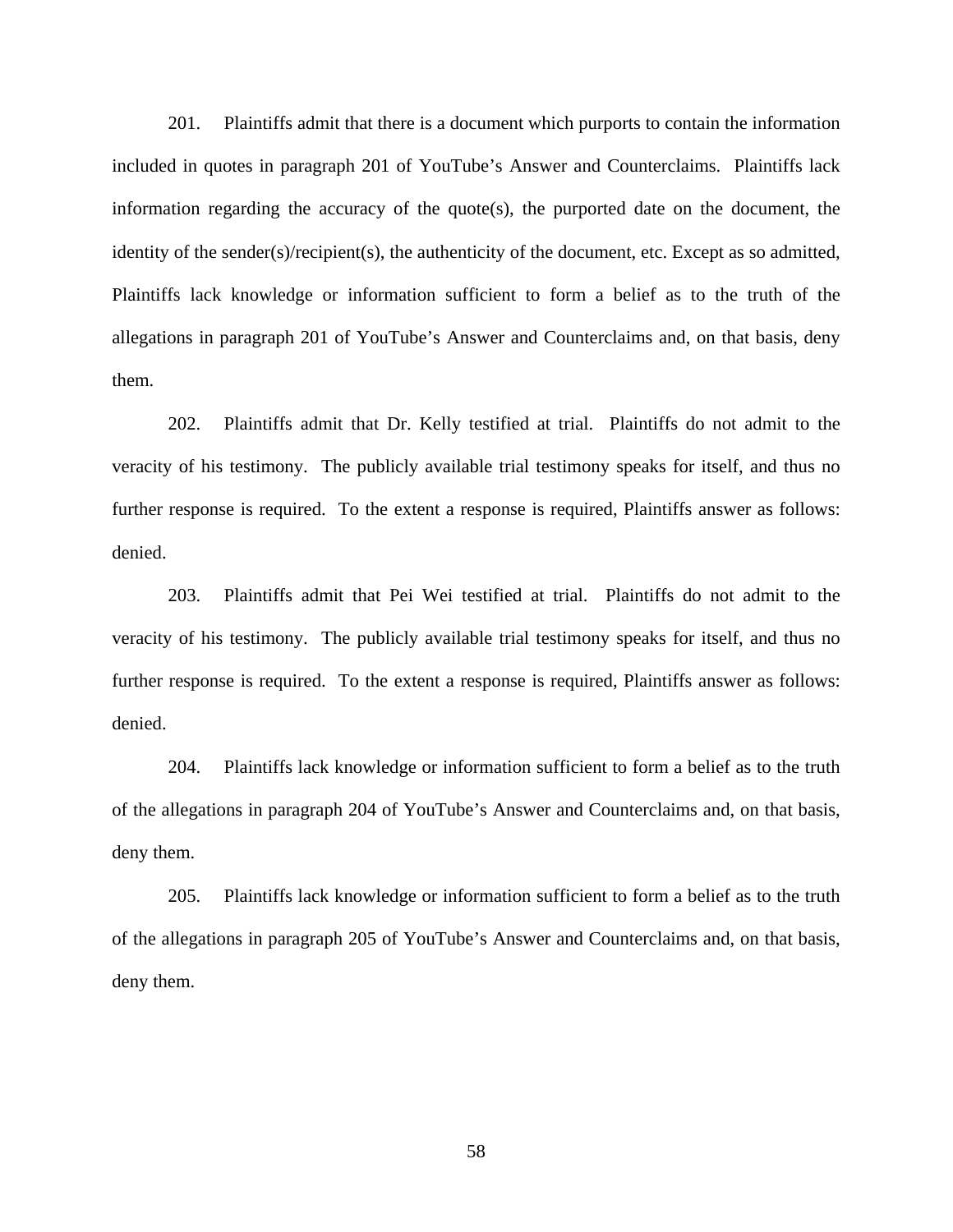206. Plaintiffs lack knowledge or information sufficient to form a belief as to the truth of the allegations in paragraph 206 of YouTube's Answer and Counterclaims and, on that basis, deny them.

207. Paragraph 207 of YouTube's Answer and Counterclaims does not contain a statement which warrants an affirmance or denial. To the extent any response is warranted, Plaintiffs respond as follows: denied.

208. Plaintiffs lack knowledge or information sufficient to form a belief as to the truth of the allegations in paragraph 208 of YouTube's Answer and Counterclaims and, on that basis, deny them.

209. Plaintiffs admit that the application for the '906 patent was filed on October 17, 1994. The allegations in paragraph 209 of YouTube's Answer and Counterclaims contain statements and/or conclusions of law which do not warrant an affirmance or denial. To the extent a response is required, Plaintiffs answer as follows: denied.

210. Plaintiffs admit that Dr. Kelly testified at trial. Plaintiffs do not admit to the veracity of his testimony. The publicly available trial testimony speaks for itself, and thus no further response is required. To the extent a response is required, Plaintiffs answer as follows: denied.

211. Plaintiffs admit that a publicly available opinion issued by the Federal Circuit Court of Appeals cited as 399 F.3d 1325, 1335 (Fed. Cir. 2005) contains the following statement:

> The district court also erred in its granting JMOL on obviousness. Dr. Kelly's testimony provided sufficient evidence to survive JMOL. In his testimony, Dr. Kelly discussed: (1) the scope of DX34 and DX37; (2) the potential differences between DX34 and DX37 and the claimed invention; and (3) the state of the art and the level of skill in the art in 1993. Dr. Kelly's testimony could also be read to provide a suggestion to use a browser in a distributed hypermedia environment as in the claimed invention. Although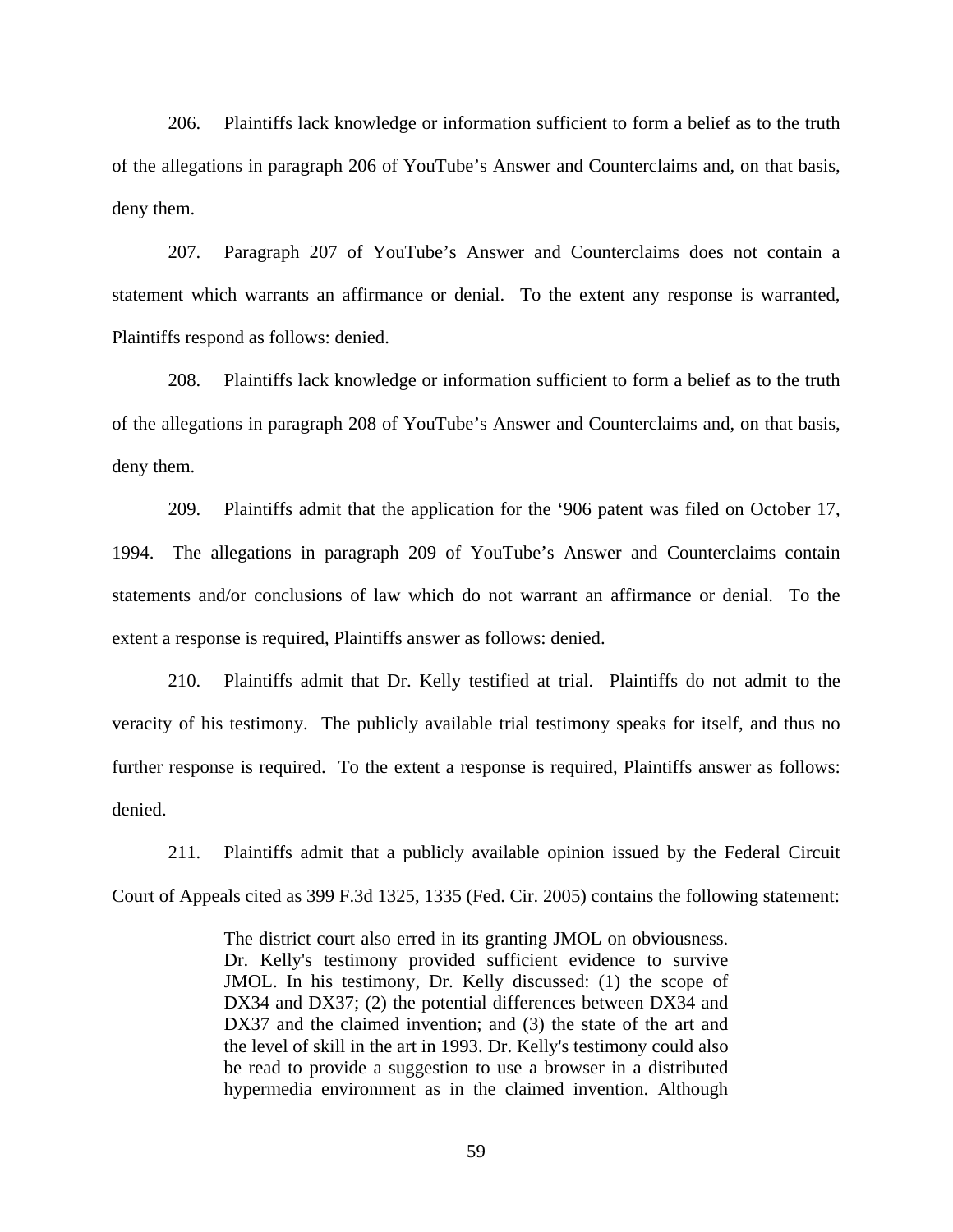Microsoft's direct examination of Dr. Kelly focused on anticipation, the information solicited from Dr. Kelly might also support an argument of obviousness in the alternative. In light of this court's determination that DX34 was not abandoned or concealed, Microsoft should also have the opportunity to present DX34 as part of its obviousness defense. *See Panduit Corp. v. Dennison Mfg. Co.*, 810 F.2d 1561, 1568 (Fed. Cir. 1987) (indicating that a key preliminary legal inquiry in obviousness analysis is: "what is the prior art?"). Weighing the facts in favor of the non-moving party, as required by Rule 50, a reasonable jury should have the opportunity to determine whether the claimed invention would have been obvious at the time of invention based on the record.

The opinion speaks for itself, and thus no further response is required. To the extent further response is required, Plaintiffs answer as follows: denied.

212. Plaintiffs deny the allegations in paragraph 212 of YouTube's Answer and Counterclaims.

213. Plaintiffs admit that Dr. Kelly testified at trial. Plaintiffs do not admit to the veracity of his testimony. The publicly available trial testimony speaks for itself, and thus no further response is required. To the extent a response is required, Plaintiffs answer as follows: denied.

214. Plaintiffs admit that Doyle attended portions of the trial. Plaintiffs deny the remaining allegations in paragraph 214 of YouTube's Answer and Counterclaims.

215. Plaintiffs deny the allegations in paragraph 215 of YouTube's Answer and Counterclaims.

216. Plaintiffs deny the allegations in paragraph 216 of YouTube's Answer and Counterclaims.

> **7. [Allegation:] During the 2003 reexamination of the '906 patent, Doyle concealed material information about the ViolaWWW plotting demo that Pei Wei and an expert had repeatedly contended anticipated the '906 patent**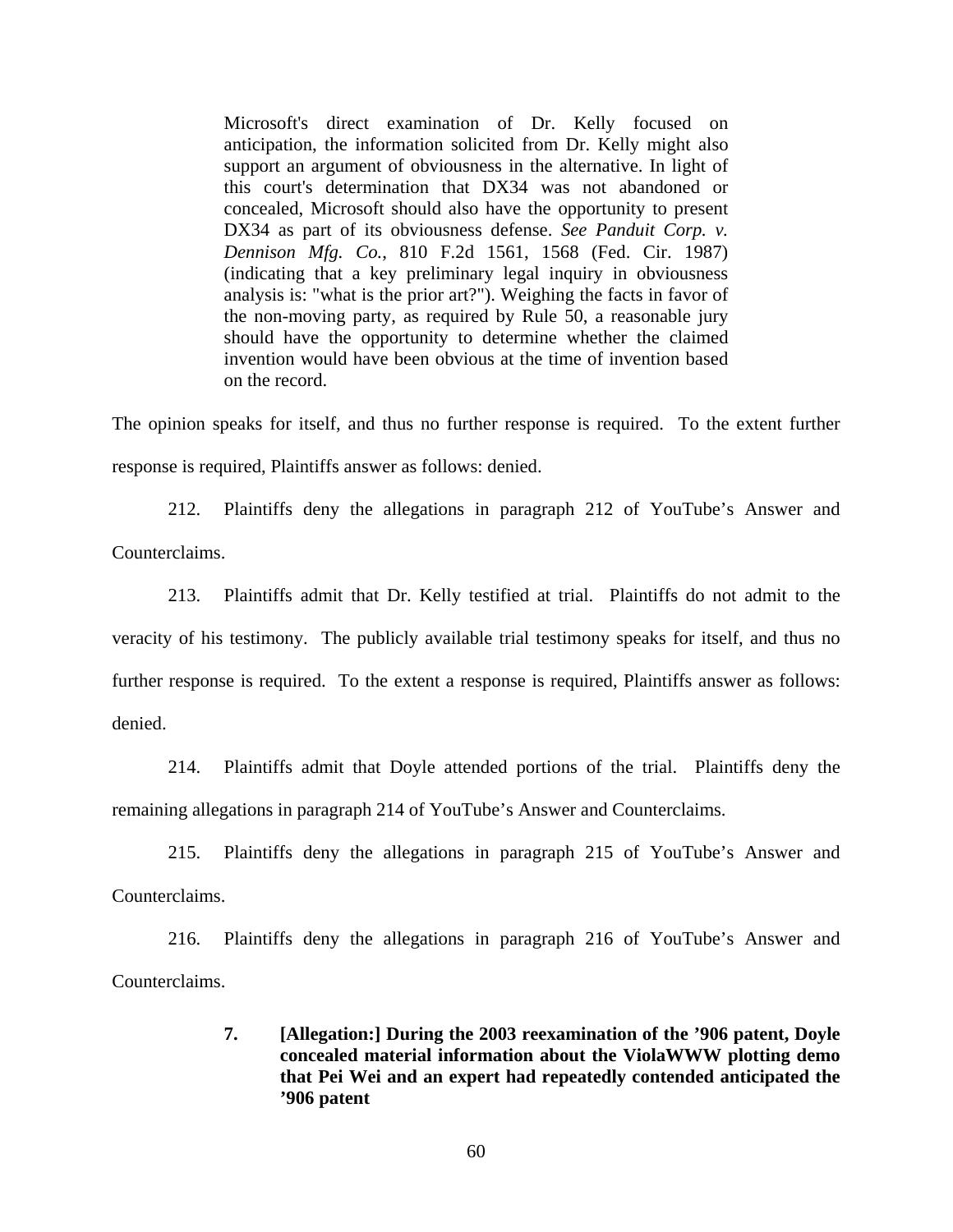217. Plaintiffs admit the allegations in paragraph 217 of YouTube's Answer and Counterclaims.

217a. It appears that paragraph 217 of YouTube's Answer and Counterclaims contains a typographical error. Accordingly, Plaintiffs have numbered a previously non-numbered paragraph as paragraph 217a. Plaintiffs deny the allegations in paragraph 217a of YouTube's Answer and Counterclaims.

218. Plaintiffs admit that Doyle has had and has a financial interest in Eolas. Except as so admitted, Plaintiffs deny the allegations in paragraph 218 of YouTube's Answer and Counterclaims.

219. Plaintiffs deny the allegations in paragraph 219 of YouTube's Answer and Counterclaims.

220. Plaintiffs admit that Doyle and Krueger were involved in some aspects of the reexamination. Plaintiffs deny the remaining allegations in paragraph 220 of YouTube's Answer and Counterclaims.

221. Plaintiffs admit that Doyle and Krueger participated in an examiner interview on or about April 27, 2004 and that the interview involved a presentation containing approximately 22 slides. The publicly available interview and the presentation speak for themselves, and thus no further response is required. To the extent a further response is required, Plaintiffs answer as follows: denied.

222. Plaintiffs admit that Doyle and Krueger participated in an examiner interview on or about April 27, 2004 and that the interview involved a presentation containing approximately 22 slides. The publicly available interview and the presentation speak for themselves, and thus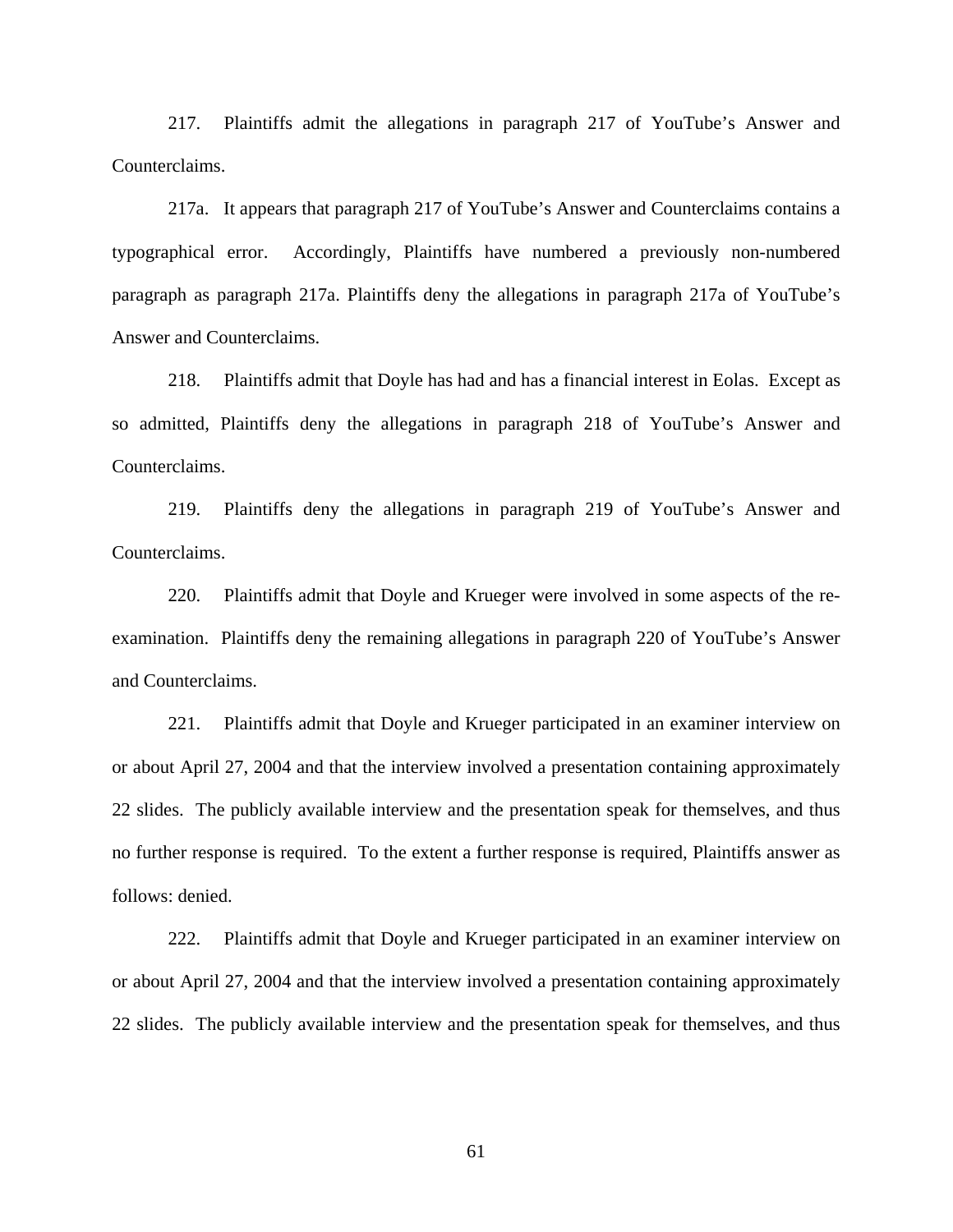no further response is required. To the extent a further response is required, Plaintiffs answer as follows: denied

223. It appears that paragraph 223 of YouTube's Answer and Counterclaims contains a typographical error. To the extent that Plaintiffs understand paragraph 223 of YouTube's Answer and Counterclaims, Plaintiffs admit that Doyle signed a declaration on or about May 6, 2004 and that the declaration was submitted to the Patent Office. The publicly available declaration speaks for itself, and thus no further response is required. To the extent further response is required, Plaintiffs answer as follows: denied.

224. It appears that paragraph 224 of YouTube's Answer and Counterclaims contains a typographical error. To the extent that Plaintiffs understand paragraph 224 of YouTube's Answer and Counterclaims, Plaintiffs admit that Doyle participated in an examiner interview on or about August 18, 2005. Plaintiffs admit that the Interview Summary contains but is not limited to the following statement: "The issues were discussed in connection with a set of slides which are attached hereto." Plaintiffs admit that the presentation included some slides. The publicly available interview summaries and the publicly available presentation speak for themselves, and thus no further response is required. To the extent further response is required, Plaintiffs answer as follows: denied.

225. It appears that paragraph 225 of YouTube's Answer and Counterclaims contains a typographical error. To the extent that Plaintiffs understand paragraph 225 of YouTube's Answer and Counterclaims, Plaintiffs deny the allegations in paragraph 225 of YouTube's Answer and Counterclaims.

226. It appears that paragraph 226 of YouTube's Answer and Counterclaims contains a typographical error. To the extent that Plaintiffs understand paragraph 226 of YouTube's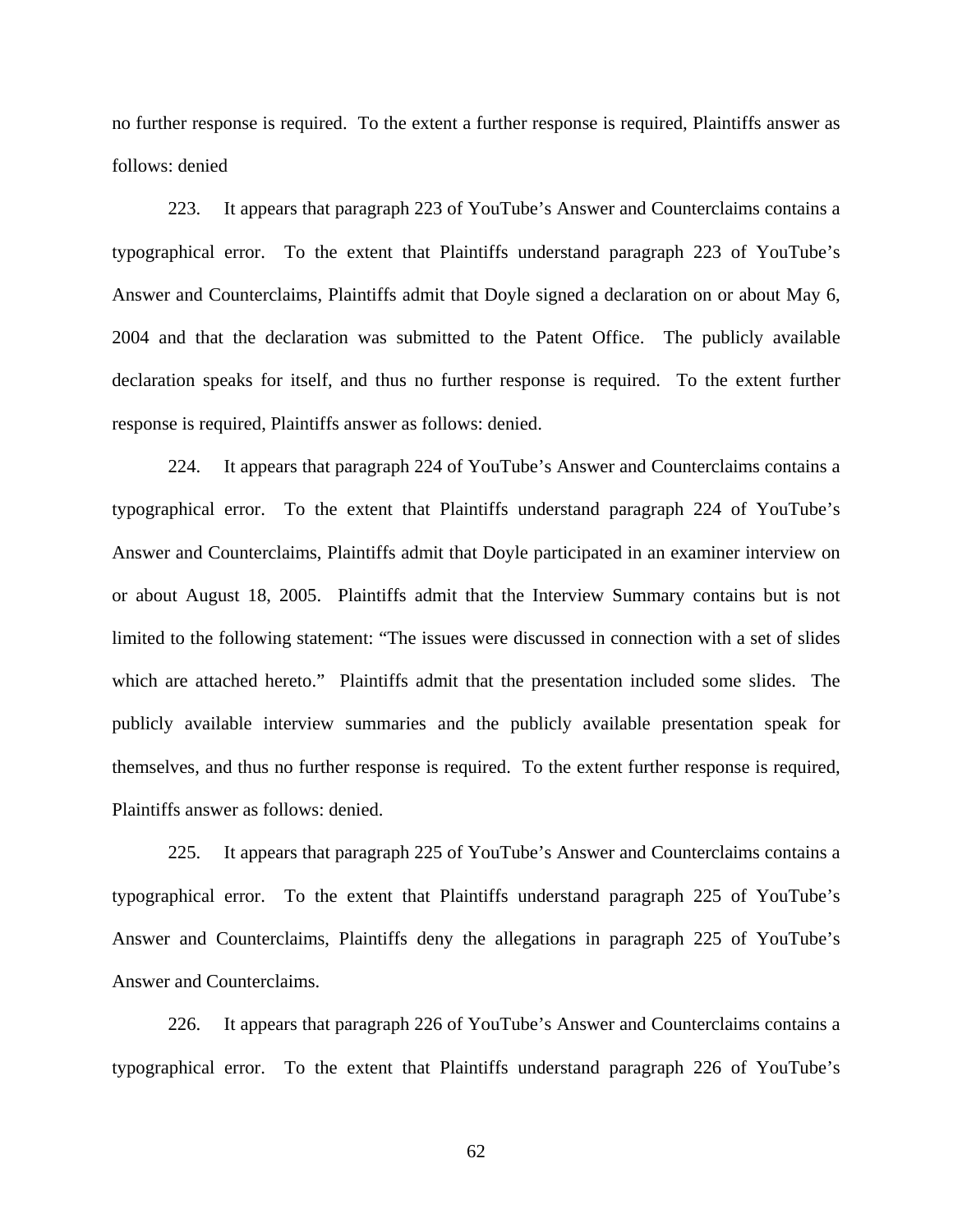Answer and Counterclaims, Plaintiffs admit that an information disclosure statement was submitted to the Patent Office on or about December 30, 2003. The publicly available information disclosure statement speaks for itself, and thus no further response is required. To the extent further response is required, Plaintiffs answer as follows: denied.

227. It appears that paragraph 227 of YouTube's Answer and Counterclaims contains a typographical error. To the extent that Plaintiffs understand paragraph 227 of YouTube's Answer and Counterclaims, Plaintiffs admit that an information disclosure statement was submitted to the Patent Office on or about December 30, 2003. The publicly available information disclosure statement speaks for itself, and thus no further response is required. To the extent further response is required, Plaintiffs answer as follows: denied.

228. It appears that paragraph 228 of YouTube's Answer and Counterclaims contains a typographical error. To the extent that Plaintiffs understand paragraph 228 of YouTube's Answer and Counterclaims, Plaintiffs admit that an information disclosure statement was submitted to the Patent Office on or about December 30, 2003. The publicly available information disclosure statement speaks for itself, and thus no further response is required. To the extent further response is required, Plaintiffs answer as follows: denied.

229. It appears that paragraph 229 of YouTube's Answer and Counterclaims contains a typographical error. To the extent that Plaintiffs understand paragraph 229 of YouTube's Answer and Counterclaims, Plaintiffs lack knowledge or information sufficient to form a belief as to the truth of the allegations in paragraph paragraph 229 of YouTube's Answer and Counterclaims and, on that basis, deny them.

230. It appears that paragraph 230 of YouTube's Answer and Counterclaims contains a typographical error. To the extent that Plaintiffs understand paragraph 230 of YouTube's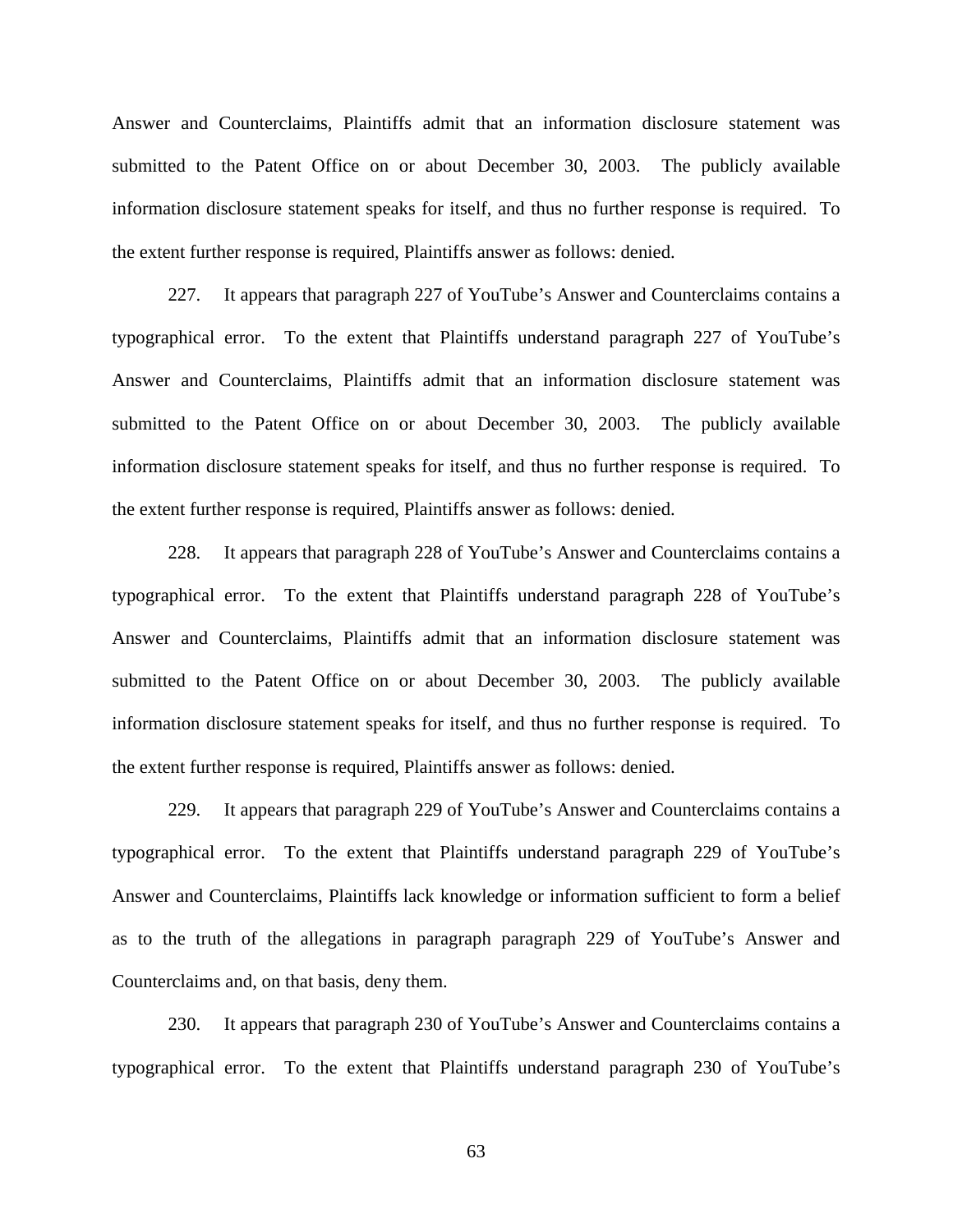Answer and Counterclaims, Plaintiffs deny the allegations in paragraph 230 of YouTube's Answer and Counterclaims.

231. Plaintiffs lack knowledge or information sufficient to form a belief as to the truth of the allegations in paragraph 231 of YouTube's Answer and Counterclaims and, on that basis, deny them.

232. It appears that paragraph 232 of YouTube's Answer and Counterclaims contains a typographical error. To the extent that Plaintiffs understand paragraph 232 of YouTube's Answer and Counterclaims, Plaintiffs lack knowledge or information sufficient to form a belief as to the truth of the allegations in paragraph 232 of YouTube's Answer and Counterclaims and, on that basis, deny them.

233. It appears that paragraph 233 of YouTube's Answer and Counterclaims contains a typographical error. To the extent that Plaintiffs understand paragraph 233 of YouTube's Answer and Counterclaims, Plaintiffs do not believe that paragraph 233 of YouTube's Answer and Counterclaims contains a statement which warrants an affirmance or denial. To the extent any response is warranted, Plaintiffs respond as follows: denied.

234. It appears that paragraph 234 of YouTube's Answer and Counterclaims contains a typographical error. To the extent that Plaintiffs understand paragraph 234 of YouTube's Answer and Counterclaims, Plaintiffs deny the allegations in paragraph 234 of YouTube's Answer and Counterclaims.

235. The prosecution history for the reexamination of the '906 patent is publicly available. The prosecution history speaks for itself, and thus no further response is required. To the extent a response is required, Plaintiffs answer as follows: denied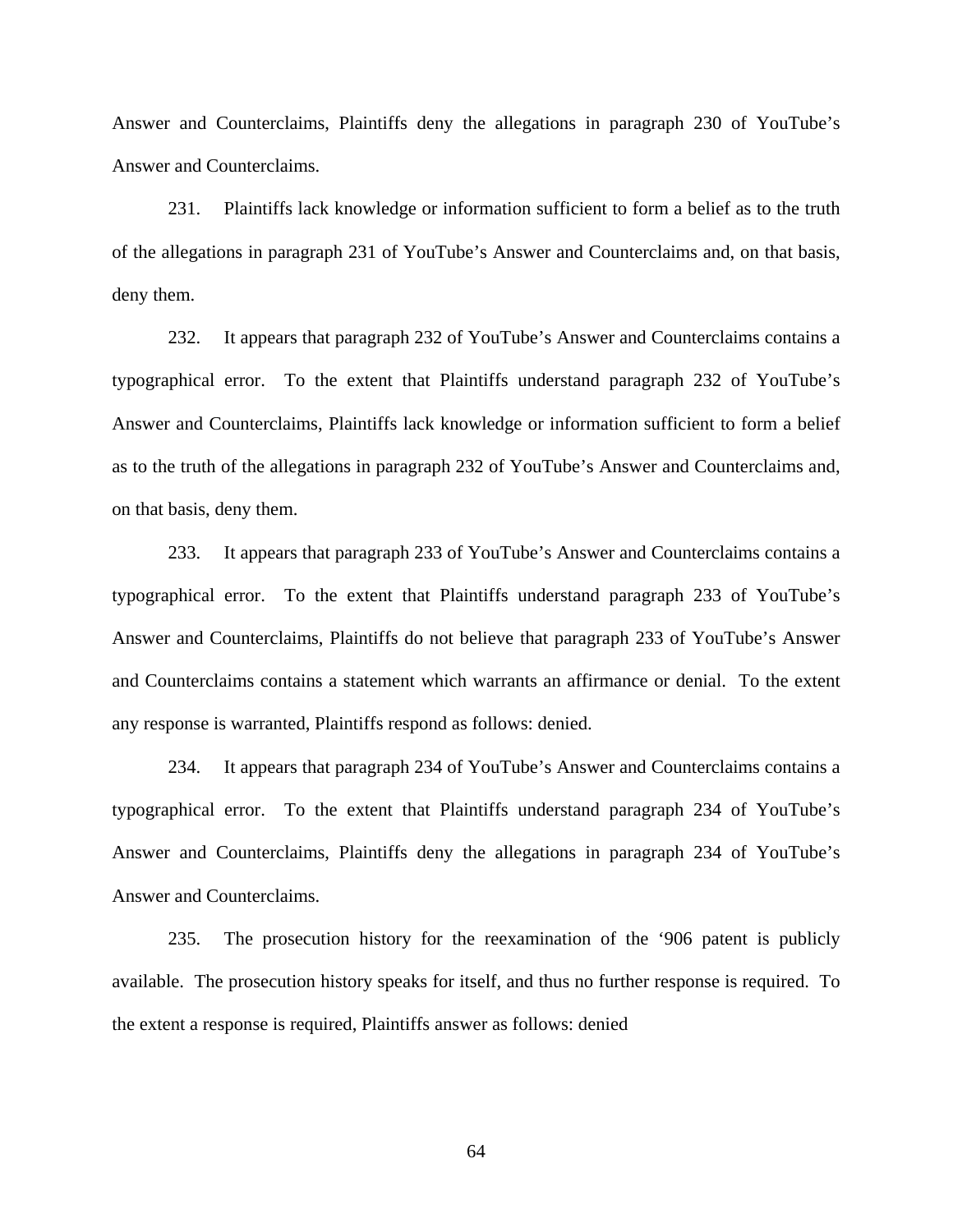236. The prosecution history for the reexamination of the '906 patent is publicly available. The prosecution history speaks for itself, and thus no further response is required. To the extent a response is required, Plaintiffs answer as follows: denied.

237. The prosecution history for the reexamination of the '906 patent is publicly available. The prosecution history speaks for itself, and thus no further response is required. To the extent a response is required, Plaintiffs answer as follows: denied.

238. Plaintiffs admit that a publicly available opinion issued by the Federal Circuit Court of Appeals cited as 399 F.3d 1325, 1335 (Fed. Cir. 2005) contains the following statement:

> The district court also erred in its granting JMOL on obviousness. Dr. Kelly's testimony provided sufficient evidence to survive JMOL. In his testimony, Dr. Kelly discussed: (1) the scope of DX34 and DX37; (2) the potential differences between DX34 and DX3 7 and the claimed invention; and (3) the state of the art and the level of skill in the art in 1993. Dr. Kelly's testimony could also be read to provide a suggestion to use a browser in a distributed hypermedia environment as in the claimed invention. Although Microsoft's direct examination of Dr. Kelly focused on anticipation, the information solicited from Dr. Kelly might also support an argument of obviousness in the alternative. In light of this court's determination that DX34 was not abandoned or concealed, Microsoft should also have the opportunity to present DX34 as part of its obviousness defense. *See Panduit Corp. v. Dennison Mfg. Co.*, 810 F.2d 1561, 1568 (Fed. Cir. 1987) (indicating that a key preliminary legal inquiry in obviousness analysis is: "what is the prior art?"). Weighing the facts in favor of the non-moving party, as required by Rule 50, a reasonable jury should have the opportunity to determine whether the claimed invention would have been obvious at the time of invention based on the record.

The opinion speaks for itself, and thus no further response is required. To the extent further

response is required, Plaintiffs answer as follows: denied.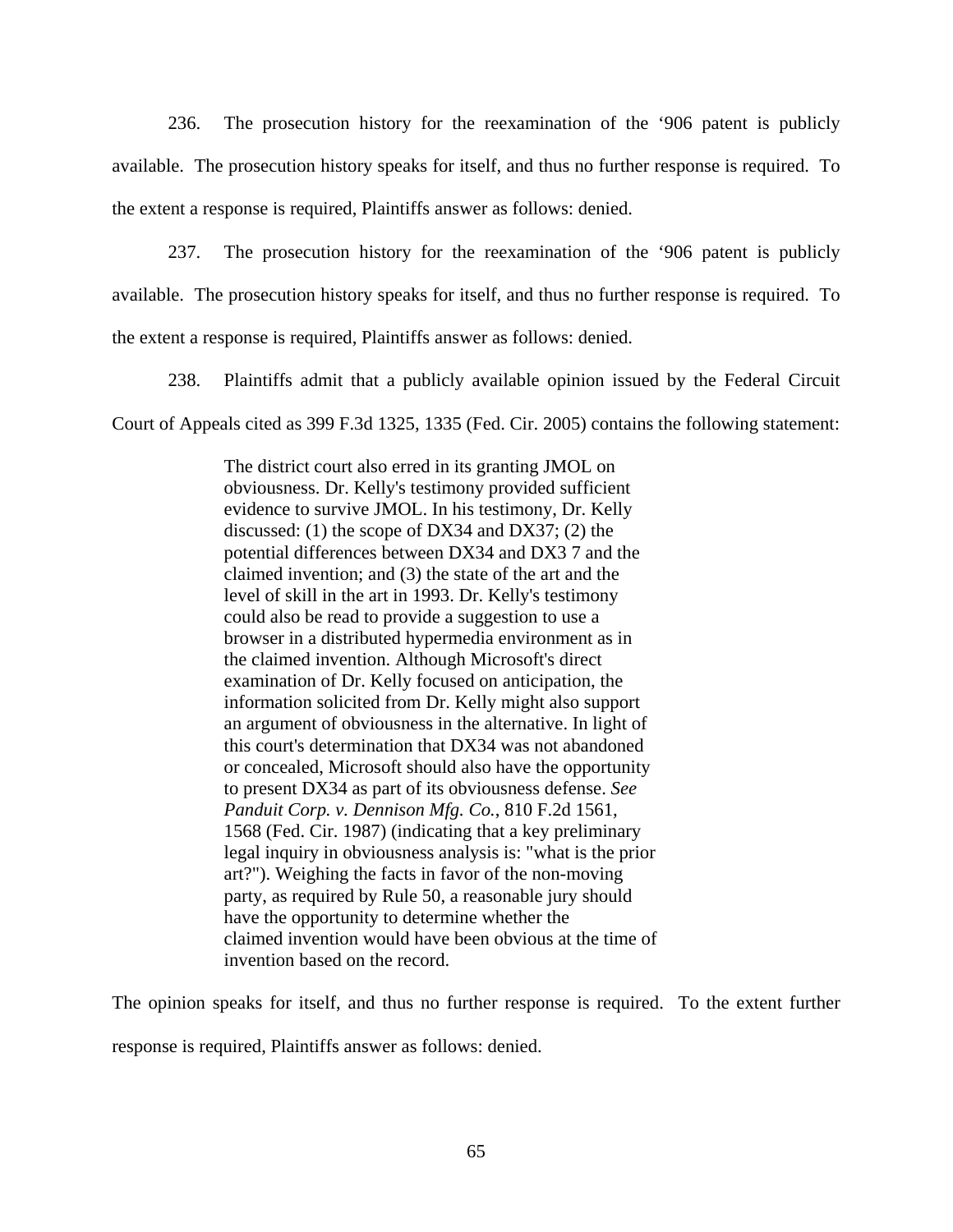239. The prosecution history for the '906 patent is publicly available. The prosecution history speaks for itself, and thus no further response is required. To the extent a response is required, Plaintiffs answer as follows: denied.

240. Plaintiffs admit that an examiner issued a statement for reasons of patentability on or about September 27, 2005 and that the statement for reasons of patentability confirmed the patentability of claims 1-10 of the '906 patent. Except as so admitted, Plaintiffs deny the allegations in paragraph 240 of YouTube's Answer and Counterclaims.

241. Plaintiffs admit that an examiner issued a statement for reasons of patentability on or about September 27, 2005. The publicly available statement for reasons of patentability speaks for itself, and thus no further response is required. To the extent further response is required, Plaintiffs answer as follows: denied.

242. Plaintiffs lack knowledge or information sufficient to form a belief as to the truth of the allegations in paragraph 242 of YouTube's Answer and Counterclaims and, on that basis, deny them.

243. Plaintiffs admit that the examiner issued a statement for reasons of patentability. Plaintiffs admit that the statement includes but is not limited to the following statement: "The Examiner used the "dtSearch" program to index and text search all DX7 files that contained textual content. See http://www.dtsearch.com/". Except as so admitted, Plaintiffs deny the allegations in paragraph 243 of YouTube's Answer and Counterclaims.

244. Paragraph 244 of YouTube's Answer and Counterclaims does not contain a statement which warrants an affirmance or denial. To the extent any response is warranted, Plaintiffs respond as follows: denied.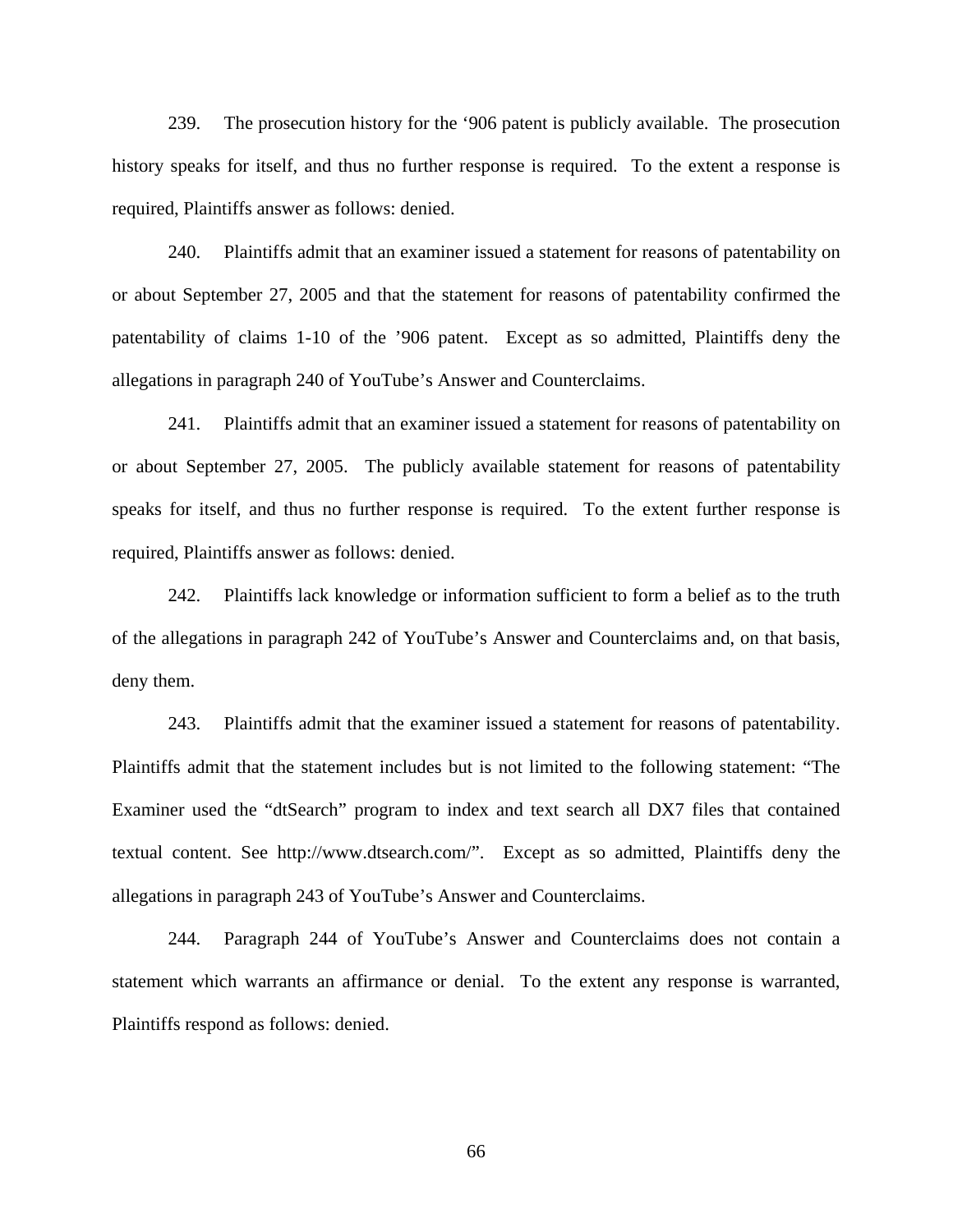245. Plaintiffs deny the allegation that "Doyle knew precisely what to look for, but he never told the examiner." Plaintiffs lack knowledge or information sufficient to form a belief as to the truth of the remaining allegations in paragraph 245 of YouTube's Answer and Counterclaims and, on that basis, deny them.

246. Plaintiffs lack knowledge or information sufficient to form a belief as to the truth of the allegations in paragraph 246 of YouTube's Answer and Counterclaims and, on that basis, deny them.

247. Plaintiffs lack knowledge or information sufficient to form a belief as to the truth of the allegations in paragraph 247 of YouTube's Answer and Counterclaims and, on that basis, deny them.

248. Plaintiffs admit that an examiner issued a statement for reasons of patentability. The publicly available statement of reasons of patentability speaks for itself, and thus no further response is required. To the extent a further response is required, Plaintiffs answer as follows: denied.

249. Plaintiffs deny that the examiner "thus erroneously confirmed the patentability of the asserted claims of the '906 patent." Plaintiffs lack knowledge or information sufficient to form a belief as to the truth of the remaining allegations in paragraph 249 of YouTube's Answer and Counterclaims that and, on that basis, deny them.

250. Plaintiffs admit that the examiner issued a statement for reasons of patentability and that the statement for reasons of patentability contains but is not limited to the following statement:

> The Viola system uses "C-like" Viola scripts that must be INTERPRETED by the browser and then TRANSLATED or CONVERTED into binary native executable machine code that can be understood by the CPU. Alternately, the Viola script is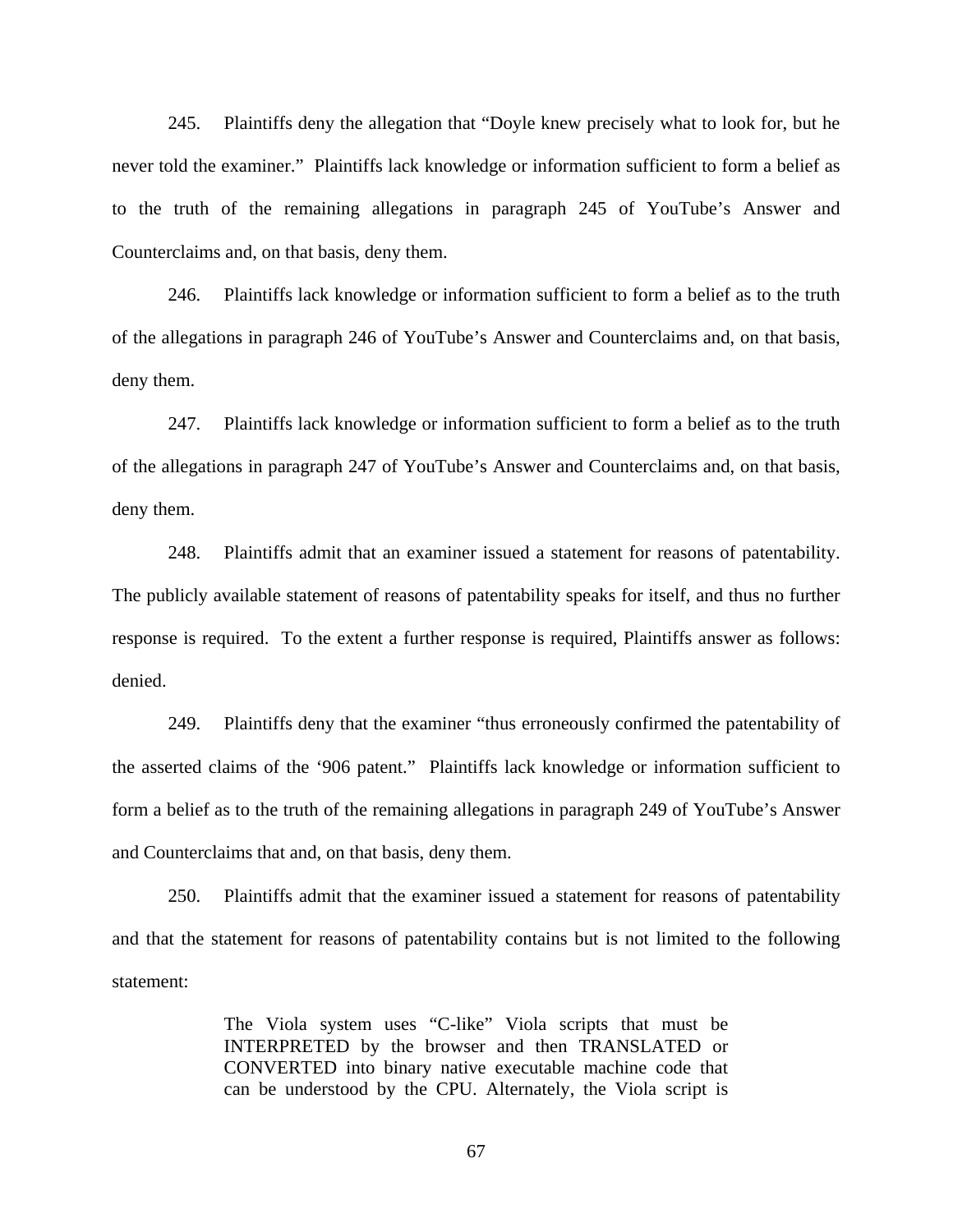precompiled into intermediate byte-code form and the byte-code is interpreted (i.e., translated) into binary native executable machine code at runtime. This extra step of translation results in an unavoidable performance penalty, as interpreted applications run much slower than compiled native binary executable applications.

Accordingly, the "C-like" Viola scripts (or corresponding bytecode representations) are not "executable applications" From the perspective of the CPU, which is the only perspective that really matters at runtime. A conventional CPU is only capable of processing binary machine language instructions from its own native instruction set.

Except as so admitted, Plaintiffs deny the allegations in paragraph 250 of YouTube's Answer and Counterclaims.

251. Plaintiffs lack knowledge or information sufficient to form a belief as to the truth

of the allegations in paragraph 251 of YouTube's Answer and Counterclaims and, on that basis,

deny them.

252. Plaintiffs deny the allegations in paragraph 252 of YouTube's Answer and Counterclaims.

253. Plaintiffs deny the allegations in paragraph 253 of YouTube's Answer and Counterclaims.

254. Plaintiffs deny the allegations in paragraph 254 of YouTube's Answer and Counterclaims.

255. Plaintiffs deny the allegations in paragraph 255 of YouTube's Answer and Counterclaims.

## **8. [Allegation:] Doyle's inequitable conduct during the 2003 reexamination infected the 2005 reexamination**

256. Plaintiffs admit the allegations in paragraph 256 of YouTube's Answer and Counterclaims.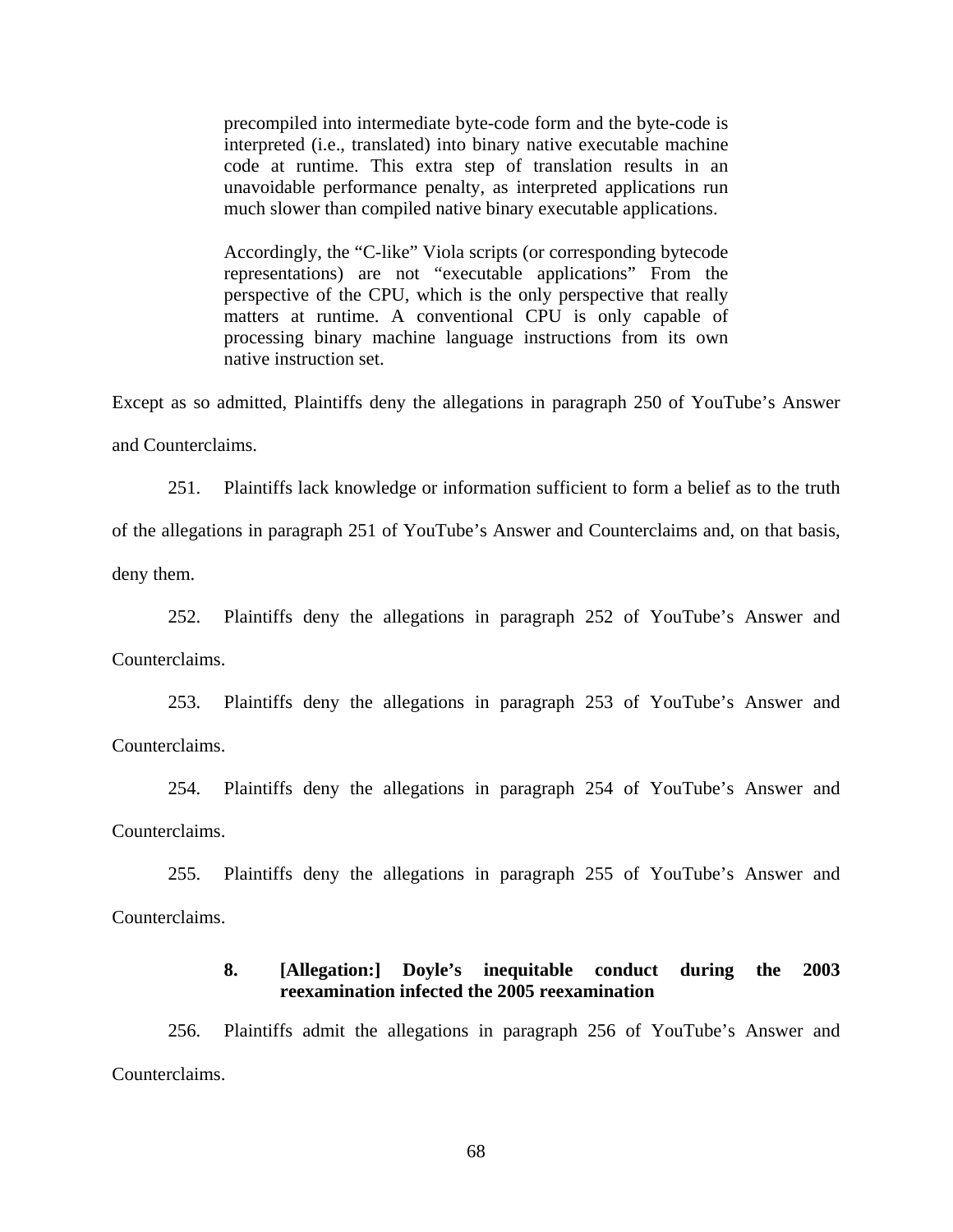257. Plaintiffs admit the allegations in paragraph 257 of YouTube's Answer and Counterclaims.

258. Plaintiffs admit that Doyle has had and has a financial interest in Eolas. Except as so admitted, Plaintiffs deny the allegations in paragraph 258 of YouTube's Answer and Counterclaims.

259. Plaintiffs deny the allegations in paragraph 259 of YouTube's Answer and Counterclaims.

260. Plaintiffs admit that Doyle was involved in some aspects of the 2005 reexamination of the '906 patent. Plaintiffs deny the remaining allegations in paragraph 260 of YouTube's Answer and Counterclaims.

261. Plaintiffs admit that Doyle and Krueger participated in an examiner interview on or about September 6, 2007. The publicly available interview summaries speak for themselves, and thus no further response is required. To the extent further response is required, Plaintiffs answer as follows: denied.

262. Plaintiffs admit that a declaration was submitted to the Patent Office on or about October 1, 2007 and that Doyle signed the declaration. The publicly available declaration speaks for itself, and thus no further response is required. To the extent further response is required, Plaintiffs answer as follows: denied.

263. Plaintiffs admit that an examiner interview occurred on or about May 9, 2008. The publicly available interview summaries speak for themselves, and thus no further response is required. To the extent further response is required, Plaintiffs answer as follows: denied.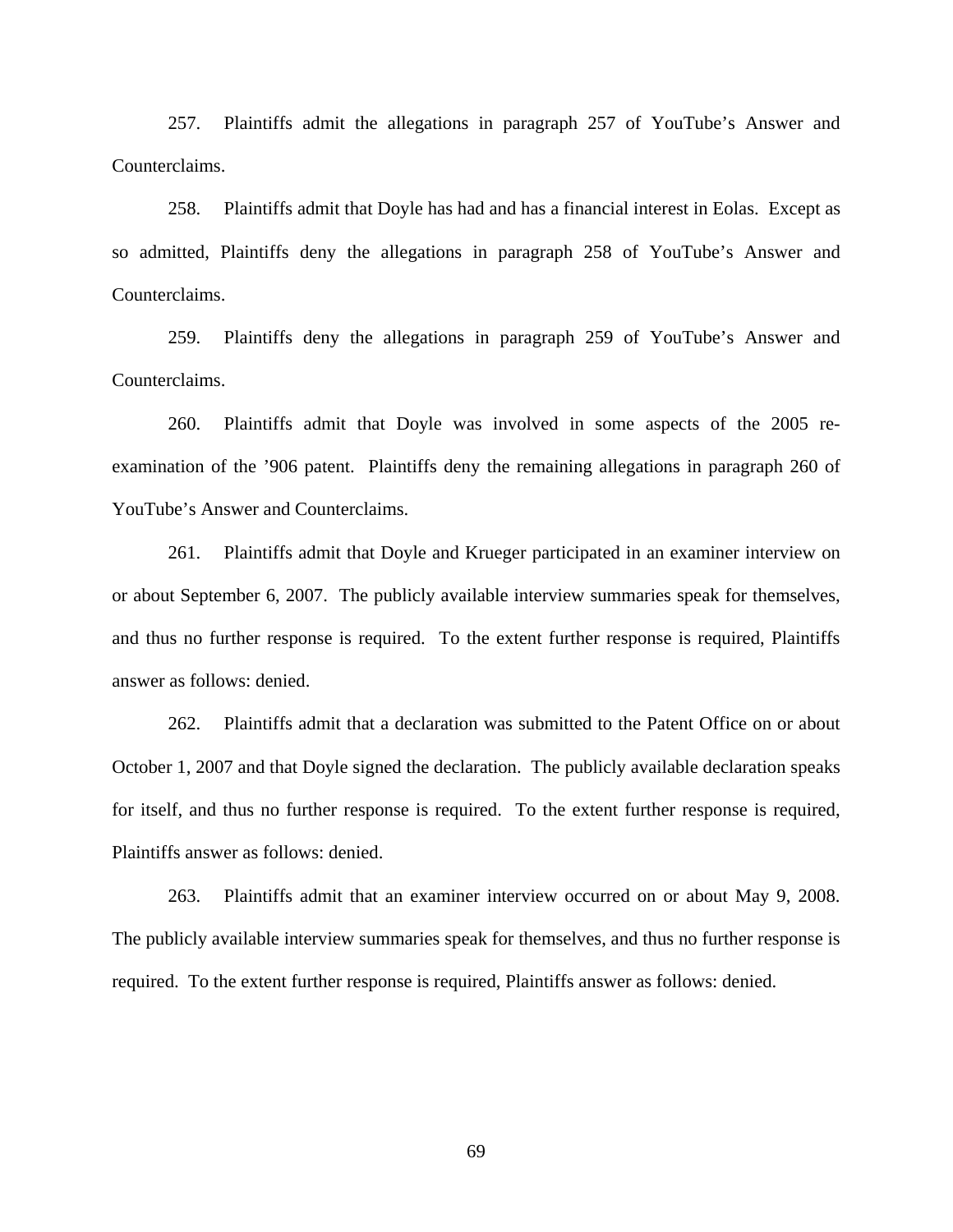264. Plaintiffs admit that an examiner interview took place on or about June 3, 2008. The publicly available interview summaries speak for themselves, and thus no further response is required. To the extent further response is required, Plaintiffs answer as follows: denied.

265. Plaintiffs deny the allegations in paragraph 265 of YouTube's Answer and Counterclaims.

266. Plaintiffs deny the allegations in paragraph 266 of YouTube's Answer and Counterclaims.

267. Plaintiffs admit that an information disclosure statement was submitted to the Patent Office on or about August 21, 2006. Plaintiffs admit that the publicly available information disclosure statement includes but is not limited to the following reference as quoted: "Pei Wei, "A Brief Overview of the VIOLA Engine, and its applications"". Plaintiffs lack information regarding the accuracy of the document, the purported date on the document, the identity of the author, the authenticity of the document, etc. Except as so admitted, Plaintiffs deny the allegations in paragraph 267 of YouTube's Answer and Counterclaims.

268. Plaintiffs deny the allegations in paragraph 268 of YouTube's Answer and Counterclaims.

269. Plaintiffs deny the allegations in paragraph 269 of YouTube's Answer and Counterclaims.

270. Plaintiffs deny the allegations in paragraph 270 of YouTube's Answer and Counterclaims.

271. Plaintiffs admit that the Patent Office issued an office action on or about July 30, 2007. The publicly available office action speaks for itself, and thus no further response is required. To the extent further response is required, Plaintiffs answer as follows: denied.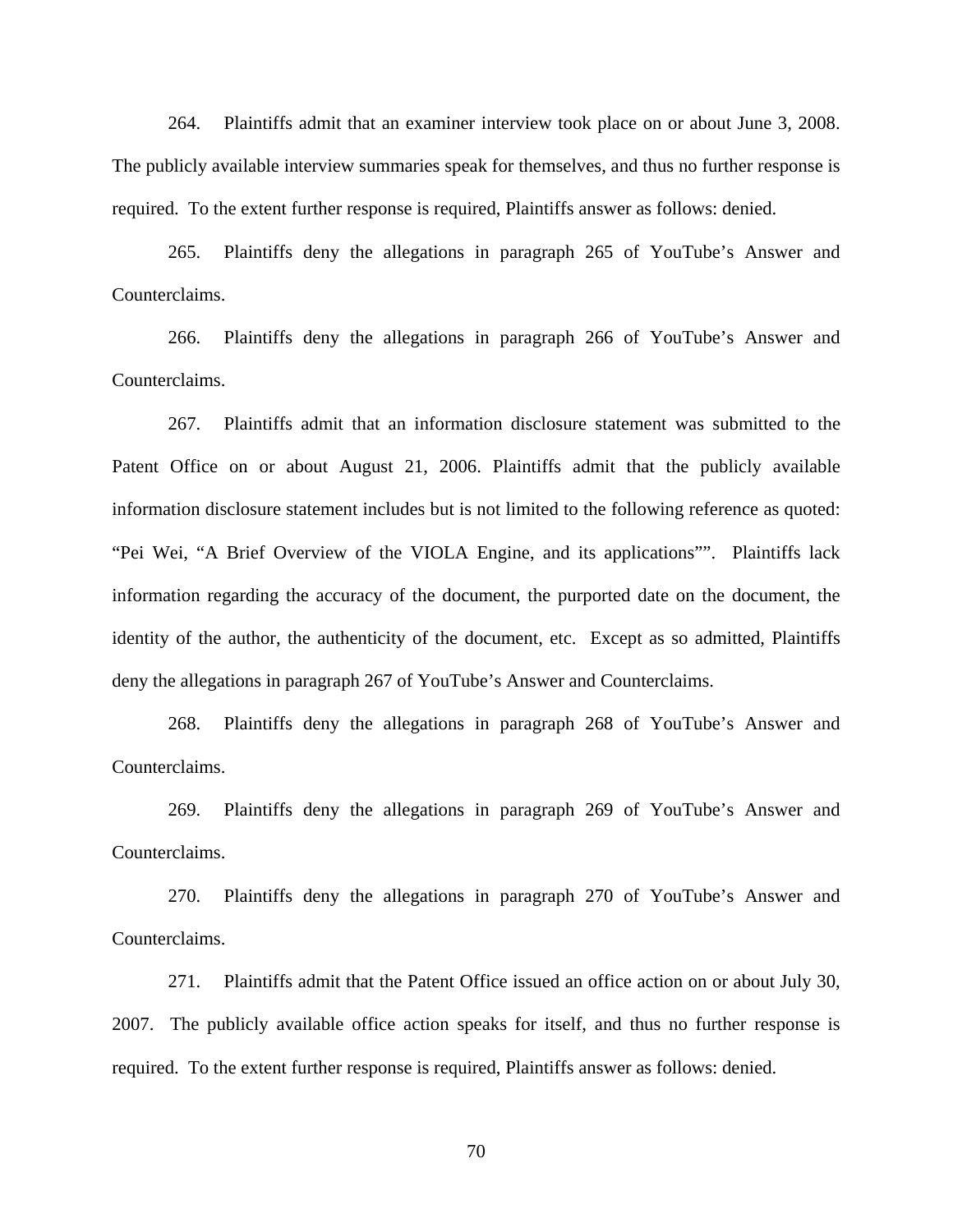272. Plaintiffs admit that the Patent Office issued an office action on July 30, 2007.

The publicly available office action speaks for itself, and thus no further response is required. To the extent further response is required, Plaintiffs answer as follows: denied.

273. Plaintiffs deny the allegations in paragraph 273 of YouTube's Answer and Counterclaims.

274. Plaintiffs admit that the Patent Office issued an office action on April 18, 2008

which includes the following statements:

4. The Patent Owner submitted arguments on 10/1/07 and submitted a Declaration under 37 CFR 1.131, which establishes the invention prior to August 16, 1994, being the date utilized as the publication date of the Viola reference noted above.

5. With this, the Declaration filed on 10/1/07 under 37 CFR 1.131 is sufficient to overcome the Viola reference utilized in the rejection noted in the Office action dated 7/30/07. The examiner notes that the Viola reference lists on the first page, titled "The Viola Home Page" (being TT 05441), that "Vintage Viola screendumps" are included from "applications of the old viola (1991)". However, the examiner cannot find any other documents in the record that disclose the specific teachings of the Viola browser, as described in the previous Office action dated 7/40/07, that establish a date prior to August 16, 1994. Therefore, the rejection of claims 1-10, as indicated in the previous Office action under 35 U.S.C. 102(e), as being anticipated by Viola, has been withdrawn.

Except as so admitted, Plaintiffs deny the allegations in paragraph 274 of YouTube's Answer

and Counterclaims.

275. Plaintiffs admit that the Patent Office issued an office action on April 18, 2008.

The publicly available office action speaks for itself, and thus no further response is required. To

the extent further response is required, Plaintiffs answer as follows: denied.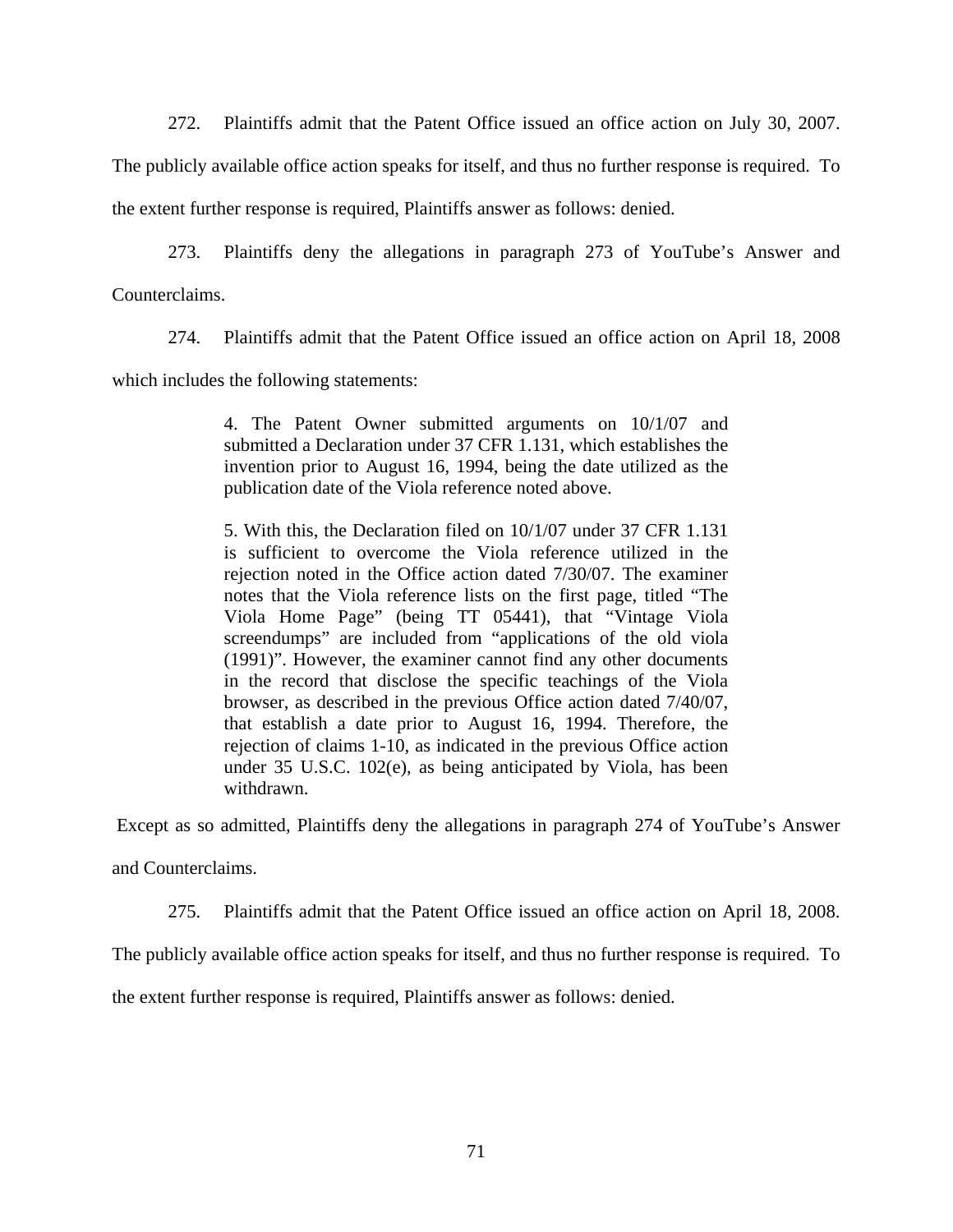276. Plaintiffs lack knowledge or information sufficient to form a belief as to the truth of the allegations in paragraph 276 of YouTube's Answer and Counterclaims and, on that basis, deny them.

277. Plaintiffs deny the allegations in paragraph 277 of YouTube's Answer and Counterclaims.

278. Plaintiffs deny the allegations in paragraph 278 of YouTube's Answer and Counterclaims.

## **C. [ALLEGATION:] DOYLE SUBMITTED FALSE STATEMENTS ABOUT THE SECONDARY CONSIDERATIONS OF NON-OBVIOUSNESS**

279. Plaintiffs deny the allegations in paragraph 279 of YouTube's Answer and Counterclaims.

280. Plaintiffs admit that a declaration was submitted to the Patent Office on or about June 2, 1997. Plaintiffs admit that the declaration was executed on or about May 27, 1997. The publicly available declaration speaks for itself, and thus no further response is required. To the extent further response is required, Plaintiffs answer as follows: denied.

281. Plaintiffs admit that a declaration was signed by Doyle. Plaintiffs admit that the declaration includes but is not limited to the following statement as quoted: "Further, in my opinion secondary considerations, including, in part, commercial success of products incorporating features of the claimed invention and industry recognition of the innovative nature of these products, demonstrate that the claimed invention is not obvious over the cited references." Except as so admitted, Plaintiffs deny the allegations in paragraph 281 of YouTube's Answer and Counterclaims.

282. Plaintiffs admit that a declaration was signed by Doyle. Plaintiffs admit that the declaration includes but is not limited to the following: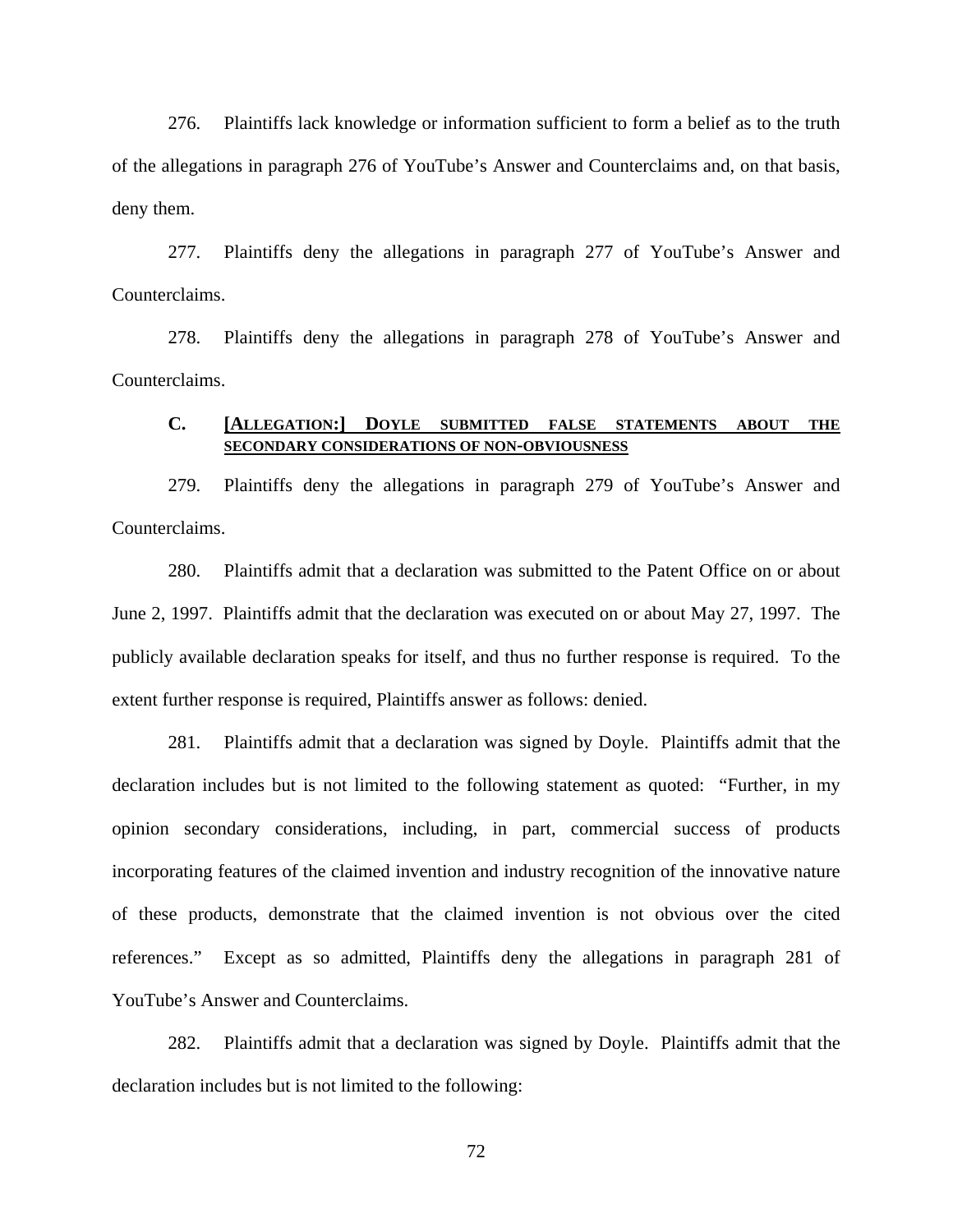The three exemplary products which incorporate the features of the claimed invention include Netscape Navigator 2.0 (or newer versions), Java, from Sun Microsystems, and ActiveX, from Microsoft. One need only open the pages of any major business publication to see that these three products have been tremendously successful in the marketplace. Appendix A of this declaration presents a collection of excerpts from prestigious Industry publications which support the contention that the success of these products is directly attributable to the claimed features of the invention.

Approximately 12 to 18 months after the applicants initially demonstrated the first Web plug-in and applet technology to the founders of Netscape and engineers employed by Sun Microsystems in November and December of 1993, as described in reference #4 from Appendix A (Dr. Dobb's Journal, 2/96), both Netscape and Sun released software products that incorporated features of the claimed invention, **including an embed text format that is parsed by a Web browser to automatically invoke an external executable application to execute on the client workstation in order to display an external object and enable interactive processing of that object within a display window created at the embed text format's location within the hypermedia document being displayed in the browsercontrolled window.** Sun released the Java applet programming environment and the HotJava applet-capable Web browser in May of 1995, and Netscape release [sic] version 2.0 of their Navigator Web browser, which incorporated both Java technology and a plug-in API, in October of 1995.

Except as so admitted, Plaintiffs deny the allegations in paragraph 282 of YouTube's Answer and Counterclaims.

283. Plaintiffs deny the allegations in paragraph 283 of YouTube's Answer and

Counterclaims.

284. Plaintiffs deny the allegations in paragraph 284 of YouTube's Answer and

Counterclaims.

285. Plaintiffs deny the allegations in paragraph 285 of YouTube's Answer and Counterclaims.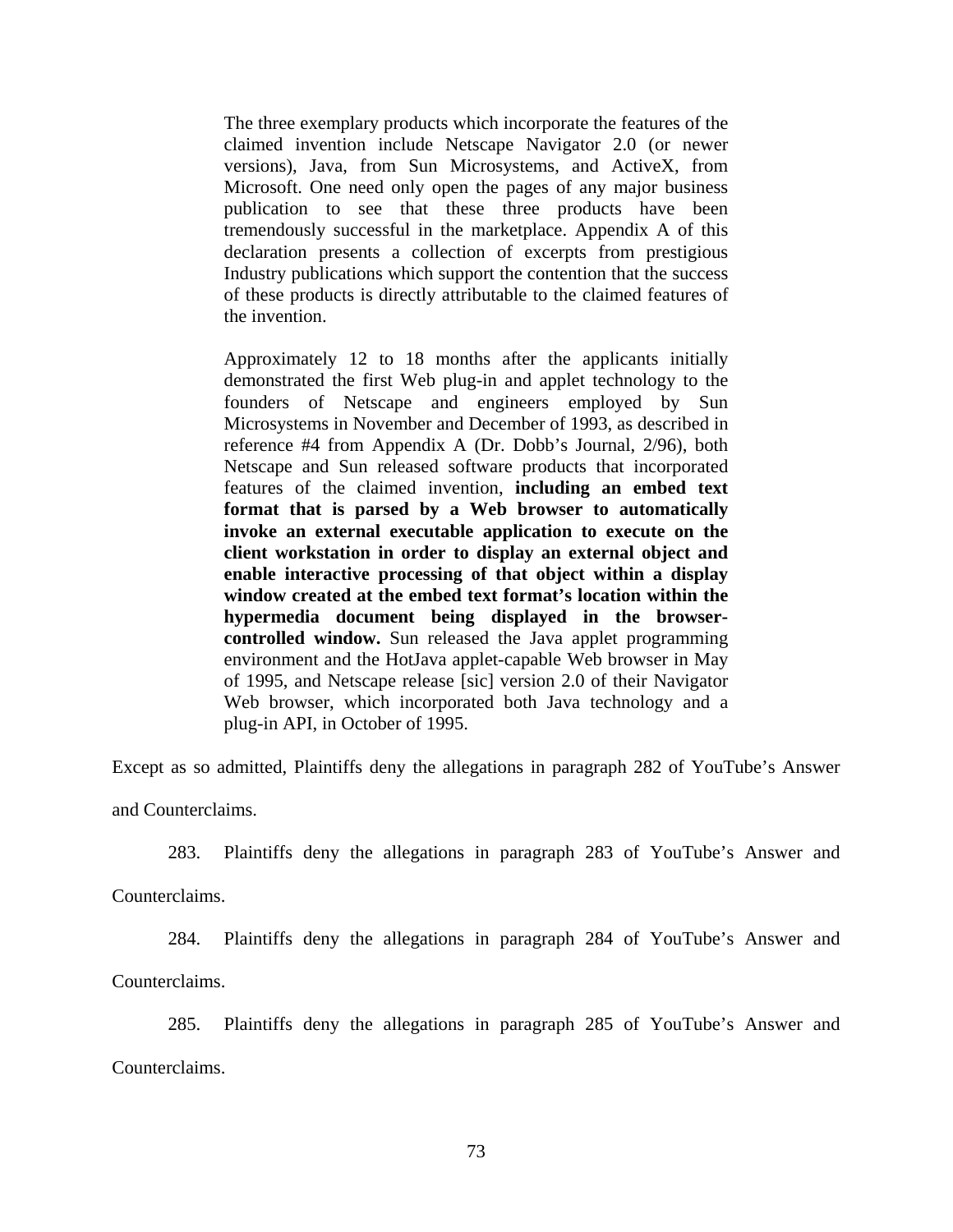286. Plaintiffs deny the allegations in paragraph 286 of YouTube's Answer and Counterclaims.

287. Plaintiffs deny the allegations in paragraph 287 of YouTube's Answer and Counterclaims.

288. Plaintiffs deny the allegations in paragraph 288 of YouTube's Answer and Counterclaims.

# **D. [ALLEGATION] UNENFORCEABILITY OF U.S. PATENT NO. 7,599,985**

289. Plaintiffs admit the allegations in paragraph 289 of YouTube's Answer and Counterclaims.

290. Plaintiffs admit the allegations in paragraph 290 of YouTube's Answer and Counterclaims.

291. Plaintiffs admit the allegations in paragraph 291 of YouTube's Answer and Counterclaims.

292. Plaintiffs admit that the '985 patent is a "[c]ontinuation of application No. 09/075,359, filed on May 8, 1998, now abandoned, which is a continuation of application No. 08/324,443, filed on Oct. 17, 1994, now Pat. No., 5,838,906." Except as so admitted, Plaintiffs deny the allegations in paragraph 292 of YouTube's Answer and Counterclaims.

293. Plaintiffs admit that they had rights in the patent application that matured into the '985 patent and has rights in the '985 patent. Plaintiffs lack knowledge or information sufficient to form a belief as to the truth of the remaining allegations in paragraph 293 of YouTube's Answer and Counterclaims, on on that basis, deny them.

294. Plaintiffs admit that Doyle and Krueger were involved in some aspects of the prosecution of the '985 patent. Plaintiffs admit that Doyle has had and has a financial interest in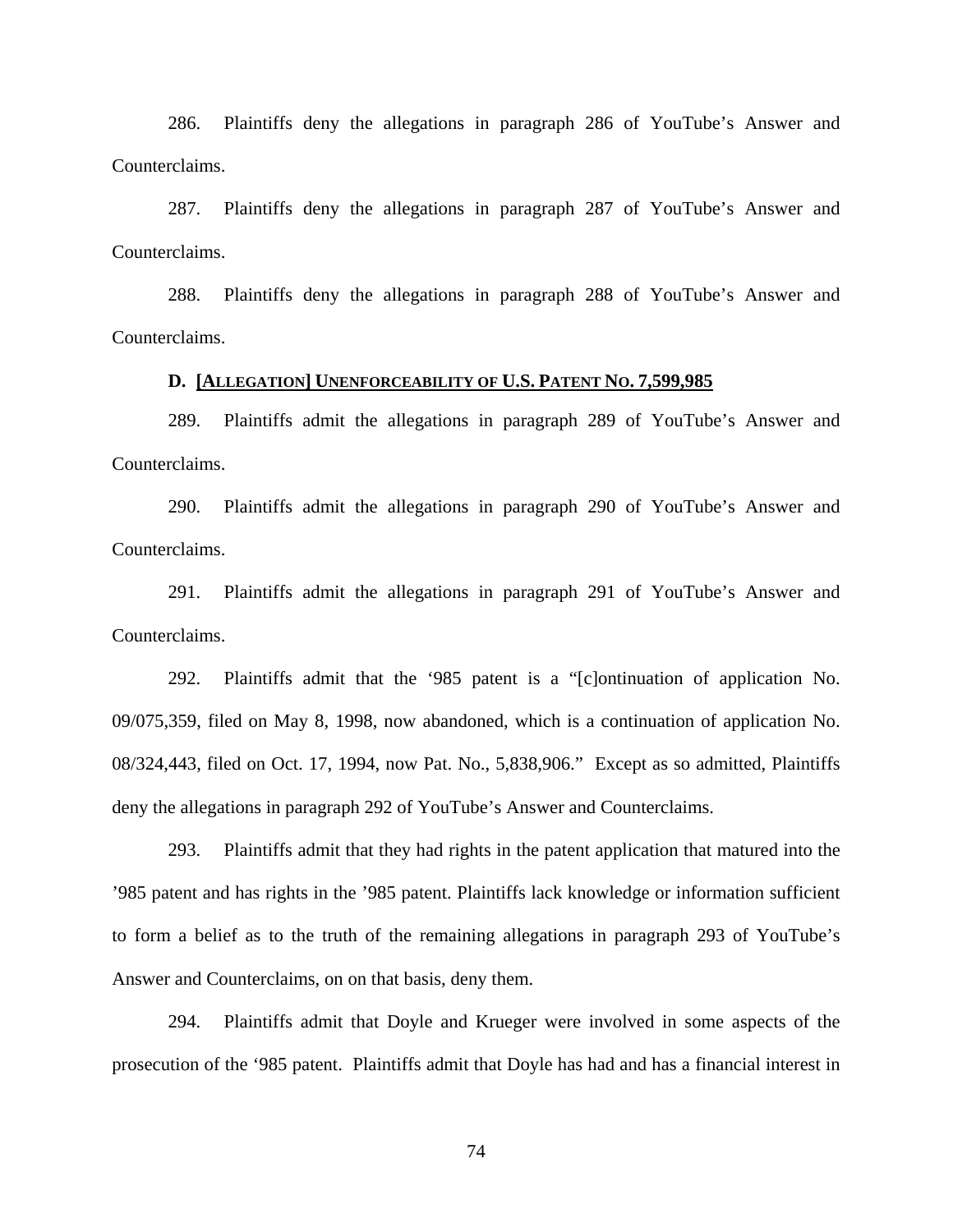Eolas. Except as so admitted, Plaintiffs deny the allegations in paragraph 294 of YouTube's Answer and Counterclaims.

295. Plaintiffs admit that Doyle has had and has a financial interest in Eolas. Except as so admitted, Plaintiffs deny the allegations in paragraph 295 of YouTube's Answer and Counterclaims.

296. Plaintiffs admit Doyle and his co-inventors are entitled to receive a portion of any royalties paid to The Regents of the University of California related to the '906 and/or '985 patents. Plaintiffs admit that Doyle has had and has a financial interest in Eolas. Except as so admitted, Plaintiffs deny the allegations in paragraph 296 of YouTube's Answer and Counterclaims.

297. Paragraph 297 of YouTube's Answer and Counterclaims does not contain a statement which warrants an affirmance or denial. To the extent any response is warranted, Plaintiffs respond as follows: denied.

298. Plaintiffs deny the allegations in paragraph 298 of YouTube's Answer and Counterclaims.

299. Plaintiffs admit that the Patent Office issued an office action on or about July 20, 2004. The publicly available office action speaks for itself, and thus no further response is required. To the extent a response is required, Plaintiffs answer as follows: denied.

300. Plaintiffs admit that a terminal disclaimer was filed in "Application No.: 10/217,955." Plaintiffs admit that the '906 patent shows the "Date of Patent" as "Nov. 17, 1998". The publicly available disclaimer speaks for itself, and thus no further response is required. To the extent a response is required, Plaintiffs answer as follows: denied.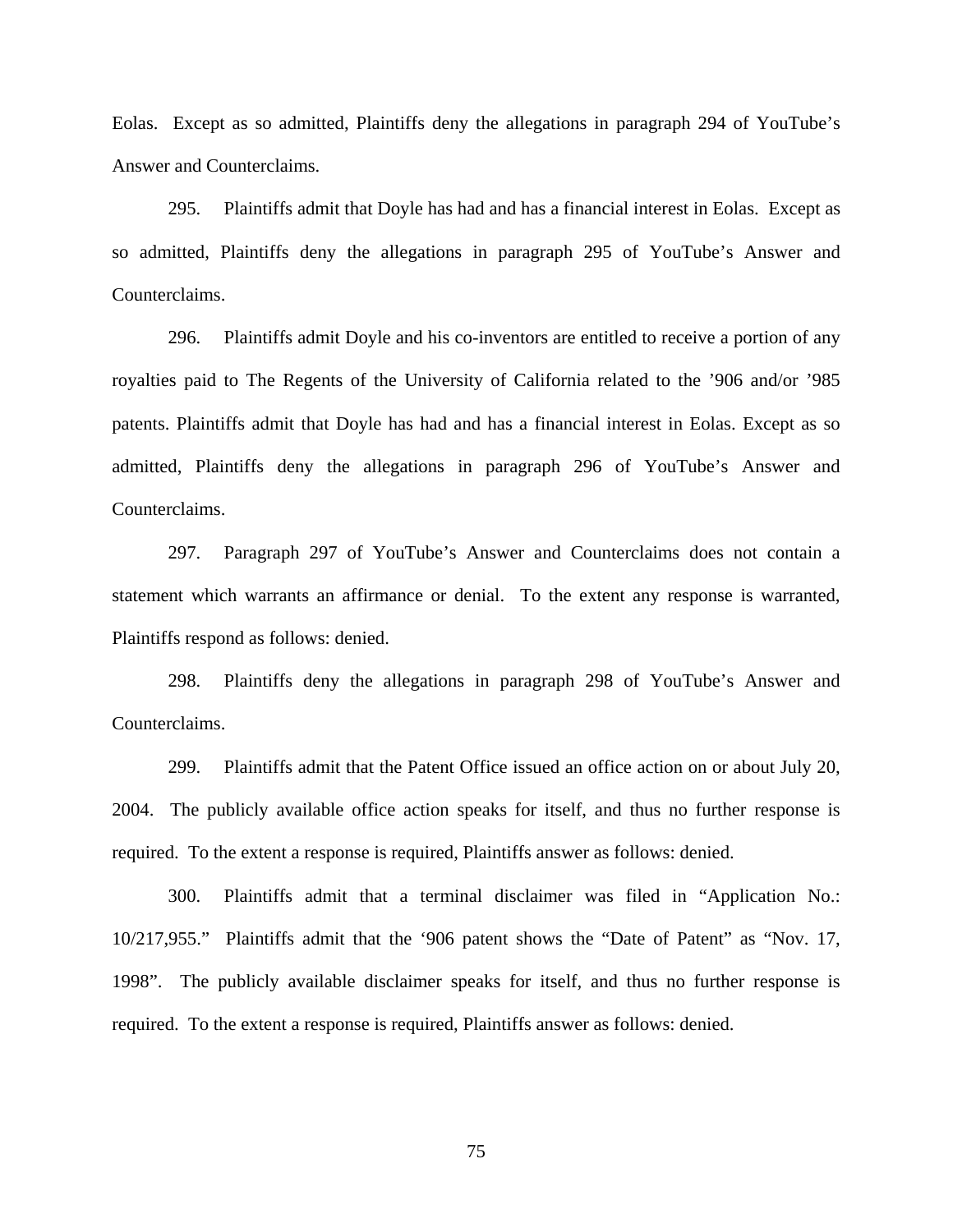301. Plaintiffs deny the allegations in paragraph 301 of YouTube's Answer and Counterclaims.

302. Plaintiffs admit that on or about May 5, 2005 the Patent Office suspended the prosecution of the '985 patent. The publicly available notice from the Patent Office speaks for itself, and thus no further response is required. To the extent a response is required, Plaintiffs answer as follows: denied.

303. Plaintiffs deny the allegations in paragraph 303 of YouTube's Answer and Counterclaims.

304. Plaintiffs admit that on or about January 18, 2006 the Patent Office suspended the prosecution of the '985 patent. The publicly available notice from the Patent Office speaks for itself, and thus no further response is required. To the extent a response is required, Plaintiffs answer as follows: denied.

305. Plaintiffs deny the allegations in paragraph 305 of YouTube's Answer and Counterclaims.

306. Plaintiffs admit that on or about April 11, 2008, the claims at issue during the prosecution of the '985 patent were amended. The publicly available amendment speaks for itself, and thus no further response is required. To the extent a response is required, Plaintiffs answer as follows: denied.

307. Plaintiffs deny the allegations in paragraph 307 of YouTube's Answer and Counterclaims.

308. Plaintiffs deny the allegations in paragraph 308 of YouTube's Answer and Counterclaims.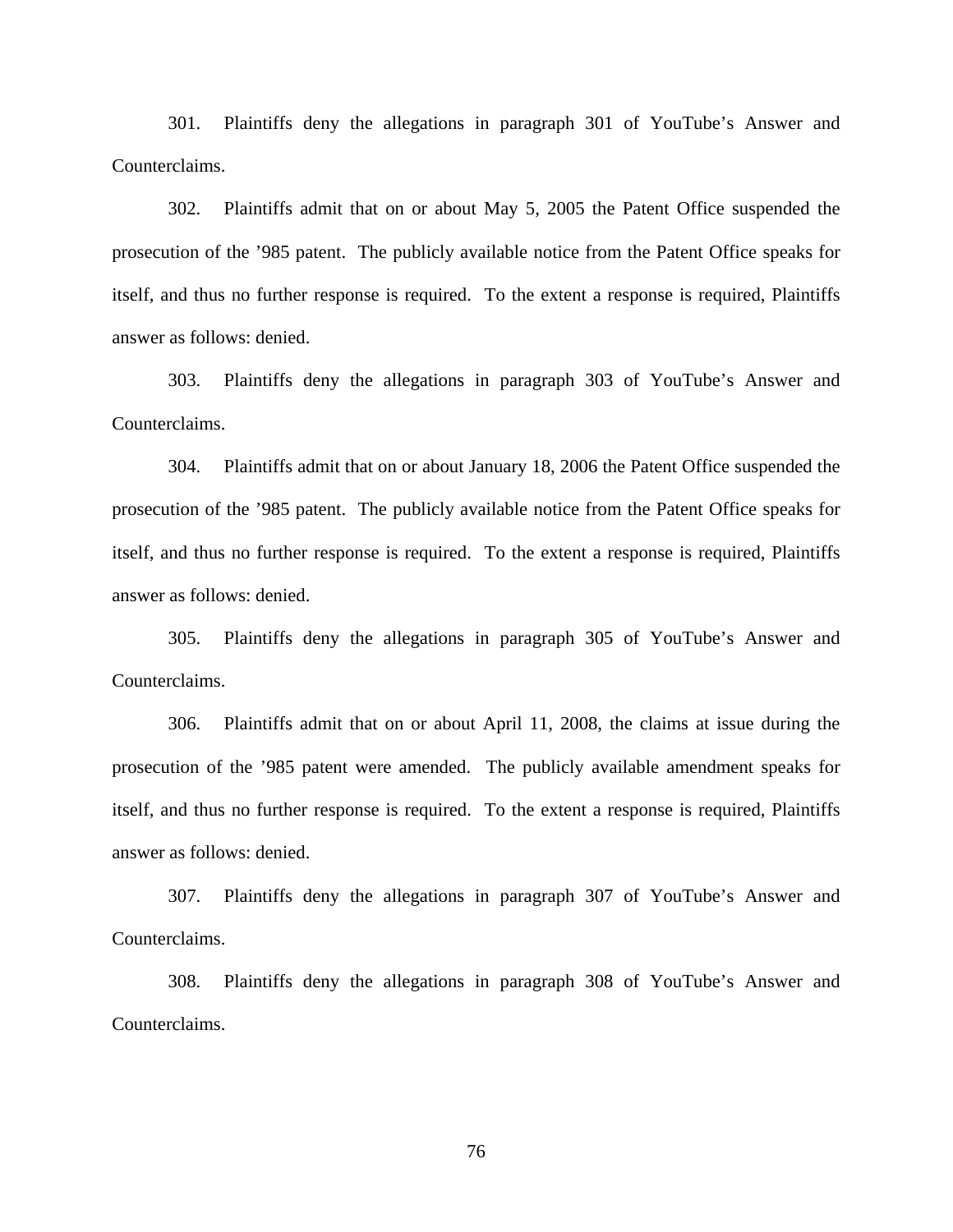309. Plaintiffs admit that on or about November 13, 2008, a request was filed to the lift the stay on the prosecution of the '985 patent. The publicly available request speaks for itself, and thus no further response is required. To the extent a response is required, Plaintiffs answer as follows: denied.

310. Plaintiffs admit that on or about March 20, 2009, the Patent Office allowed the claims of the '985 patent. Except as so admitted, Plaintiffs deny the allegations in paragraph 310 of YouTube's Answer and Counterclaims.

311. Plaintiffs admit that the Patent Office issued an examiner's statement of reasons for allowance containing but is not limited to the following: "The following is an examiner's statement of reasons for allowance: the claims are allowable as the claims contain the subject matter deemed allowable in both Re exam 90/006,831 and Re exam 90/007/838 for the same reasons as set forth in the NIRC of the two Re exams." Except as so admitted, Plaintiffs deny the allegations in paragraph 311 of YouTube's Answer and Counterclaims.

312. Plaintiffs deny the allegations in paragraph 312 of YouTube's Answer and Counterclaims.

313. Plaintiffs admit that they filed the Complaint on October 6, 2009. Plaintiffs admit that the '985 patent was issued on October 6, 2009. Except as so admitted, Plaintiffs deny the allegations in paragraph 313 of YouTube's Answer and Counterclaims.

#### **E. CONCLUSION**

314. Plaintiffs deny the allegations in paragraph 314 of YouTube's Answer and Counterclaims.

315. Plaintiffs deny the allegations in paragraph 315 of YouTube's Answer and Counterclaims.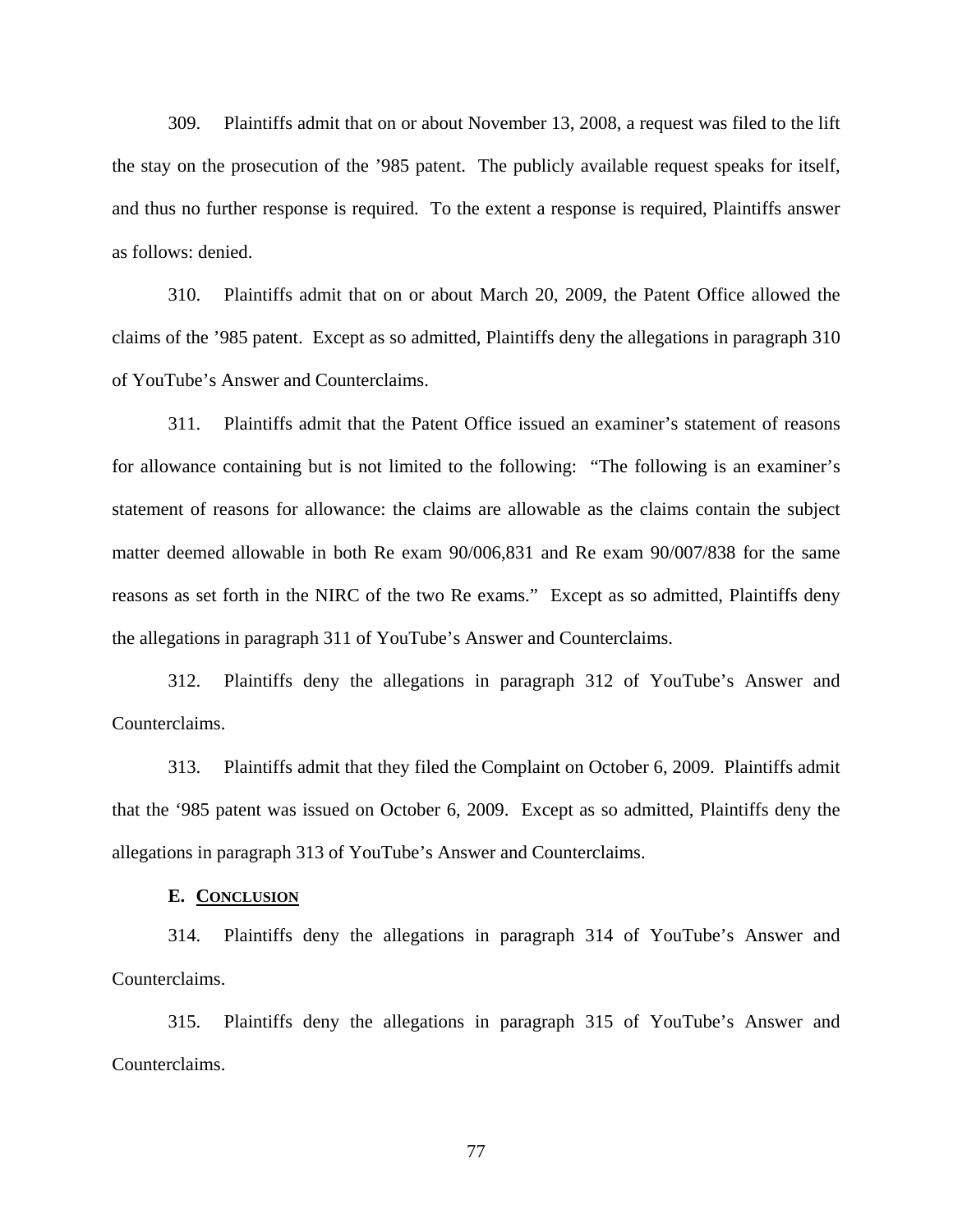316. Plaintiffs admit that there is an actual and justiciable controversy between Plaintiffs and YouTube. Except as so admitted, Plaintiffs deny the allegations in paragraph 316 of YouTube's Answer and Counterclaims.

#### **YOUTUBE'S DEMAND FOR JURY TRIAL**

YouTube's jury demand does not contain a statement which warrants an affirmance or denial.

#### **YOUTUBE'S REQUESTED RELIEF**

Plaintiffs deny that YouTube is entitled to the relief requested in paragraphs A-H of its Answer and Counterclaims or any other relief on its Counterclaims.

## **PRAYER FOR RELIEF**

WHEREFORE, Plaintiffs The Regents of the University of California and Eolas Technologies Incorporated, pray for the following relief against Defendant YouTube, LLC:

A. that all relief requested by Plaintiffs in their Complaint be granted;

B. that all relief requested by YouTube in its Answer and Defenses be denied and that YouTube take nothing by way of its Counterclaims;

C. that YouTube be ordered to pay the costs of this action (including all disbursements) and attorney fees as provided by 35 U.S.C. § 285 and all other applicable statutes, rules, and common law; and

D. such other and further relief as the Court deems just and equitable.

#### **AFFIRMATIVE DEFENSES**

As affirmative defenses, Plaintiffs allege as follows:

## **FIRST AFFIRMATIVE DEFENSE**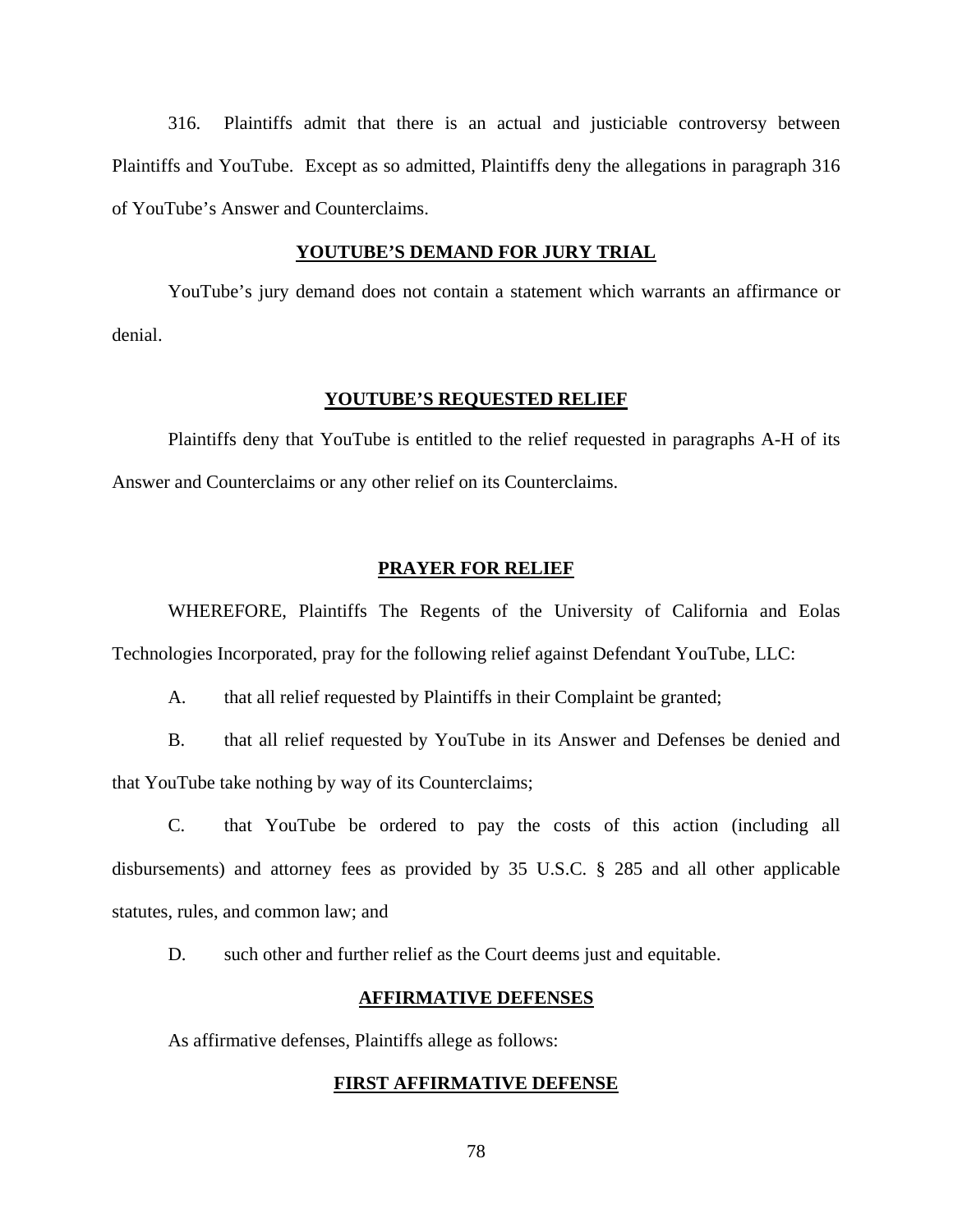YouTube has failed to state a claim upon which relief can be granted, with respect to each cause of action set forth in its Answer and Defenses.

#### **SECOND AFFIRMATIVE DEFENSE**

YouTube has failed to state facts and/or a legal basis sufficient to permit recovery of its attorneys' fees and/or expenses for defending this suit.

## **OTHER AFFIRMATIVE DEFENSES**

Plaintiffs hereby give notice that they intend to rely upon any other defense that may become available in this case and hereby reserve the right to amend this Answer to assert any such defense.

## **DEMAND FOR JURY TRIAL**

Plaintiffs demand a trial by jury of any and all issues triable of right before a jury.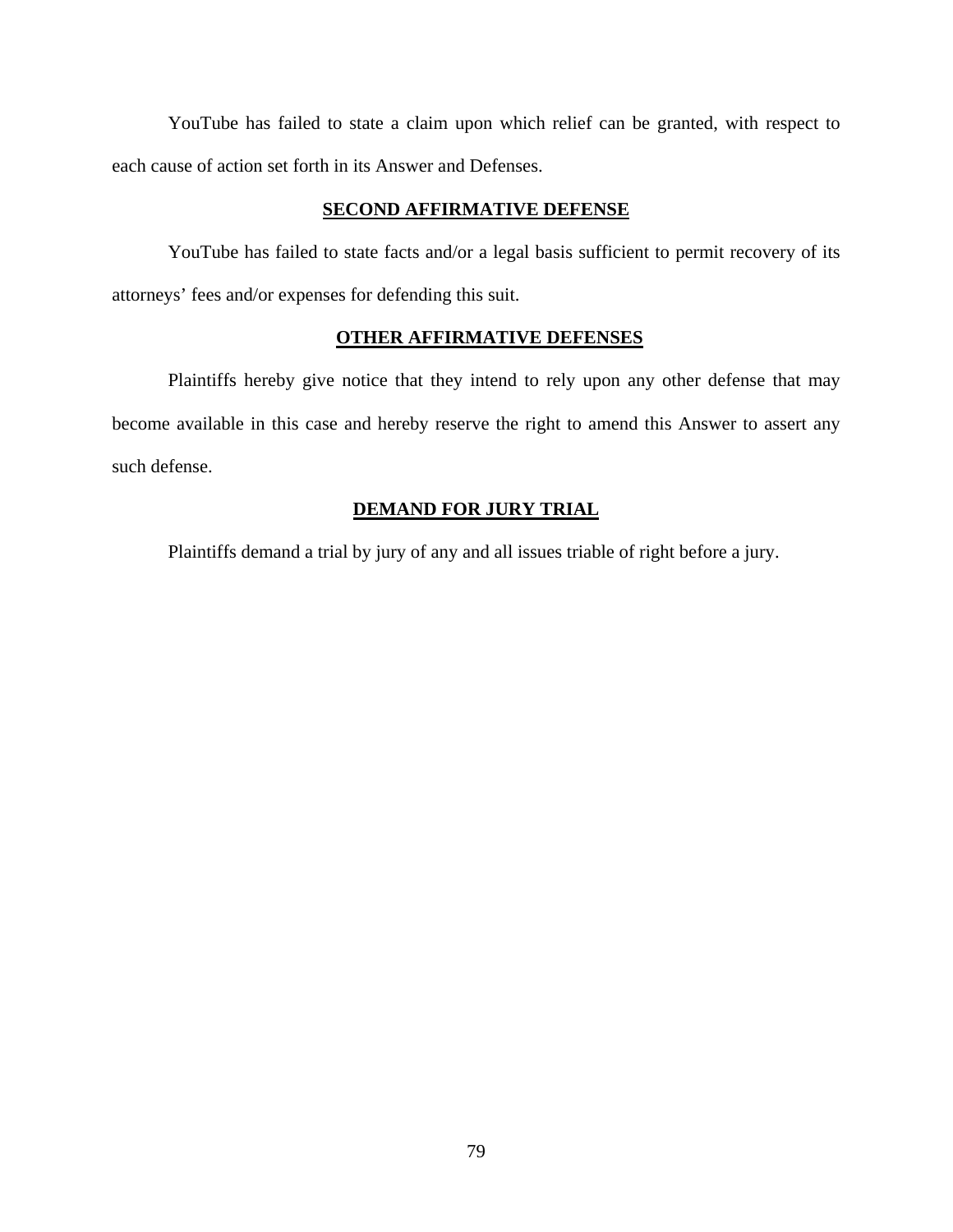Dated: October 31, 2011. **MCKOOL SMITH, P.C.** 

/s/ Mike McKool Mike McKool Lead Attorney Texas State Bar No. 13732100 mmckool@mckoolsmith.com Douglas Cawley Texas State Bar No. 04035500 dcawley@mckoolsmith.com Holly Engelmann Texas State Bar No. 24040865 hengelmann@mckoolsmith.com J.R. Johnson Texas State Bar No. 24070000 jjohnson@mckoolsmith.com **MCKOOL SMITH, P.C.**  300 Crescent Court, Suite 1500 Dallas, Texas 75201 Telephone: (214) 978-4000 Telecopier: (214) 978-4044

Kevin L. Burgess Texas State Bar No. 24006927 kburgess@mckoolsmith.com Josh W. Budwin Texas State Bar No. 24050347 jbudwin@mckoolsmith.com Gretchen K. Curran Texas State Bar No. 24055979 gcurran@mckoolsmith.com Matthew B. Rappaport Texas State Bar No. 24070472 mrappaport@mckoolsmith.com **MCKOOL SMITH, P.C.**  300 West Sixth Street, Suite 1700 Austin, Texas 78701 Telephone: (512) 692-8700 Telecopier: (512) 692-8744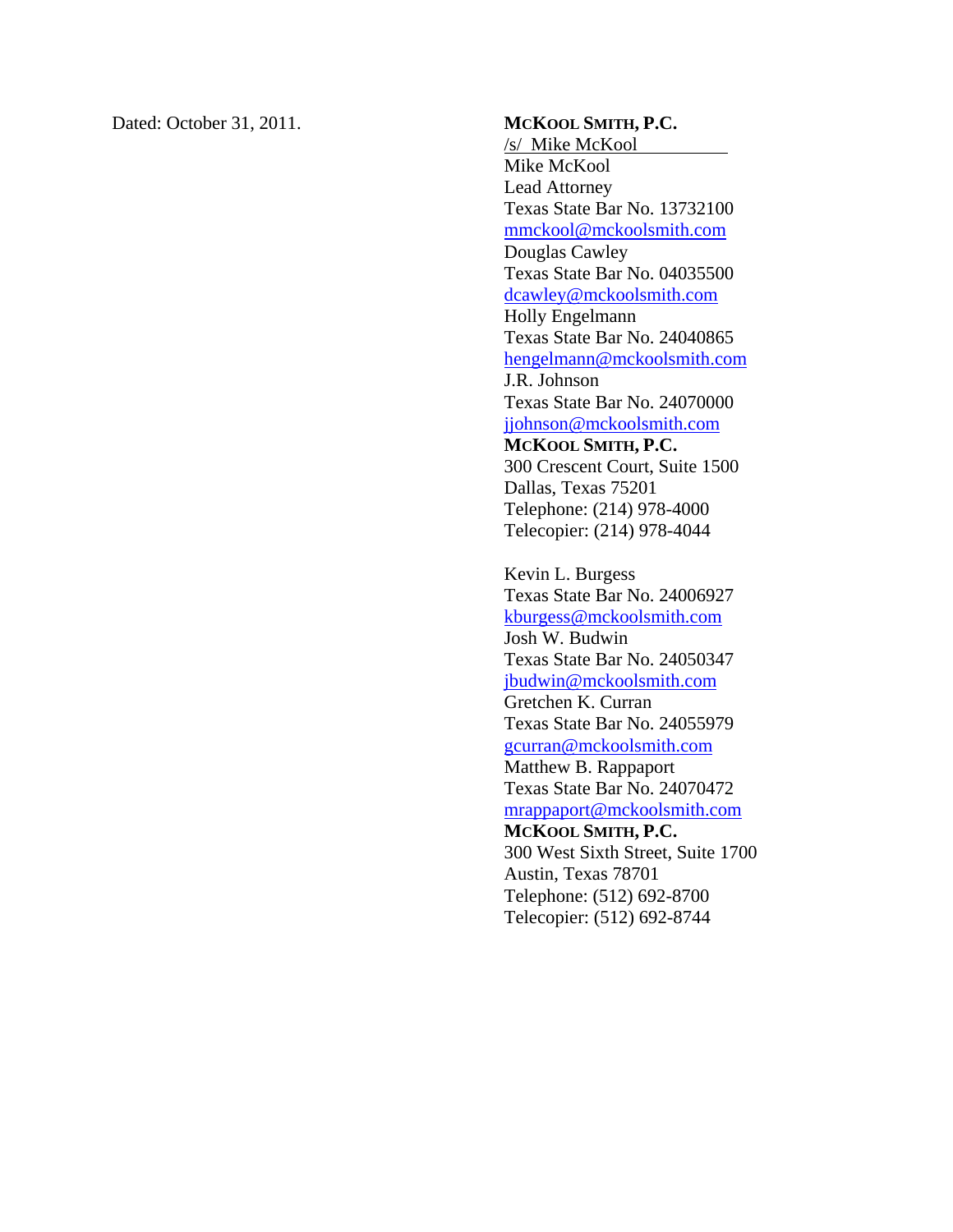Robert M. Parker Texas State Bar No. 15498000 rmparker@pbatyler.com Robert Christopher Bunt Texas Bar No. 00787165 rcbunt@pbatyler.com Andrew T. Gorham Texas State Bar No. 24012715 tgorham@pbatyler.com **PARKER, BUNT & AINSWORTH, P.C.**  100 E. Ferguson, Suite 1114 Tyler, Texas 75702 (903) 531-3535 (903) 533-9687- Facsimile

**ATTORNEYS FOR PLAINTIFF EOLAS TECHNOLOGIES INC. AND THE REGENTS OF THE UNIVERSITY OF CALIFORNIA**